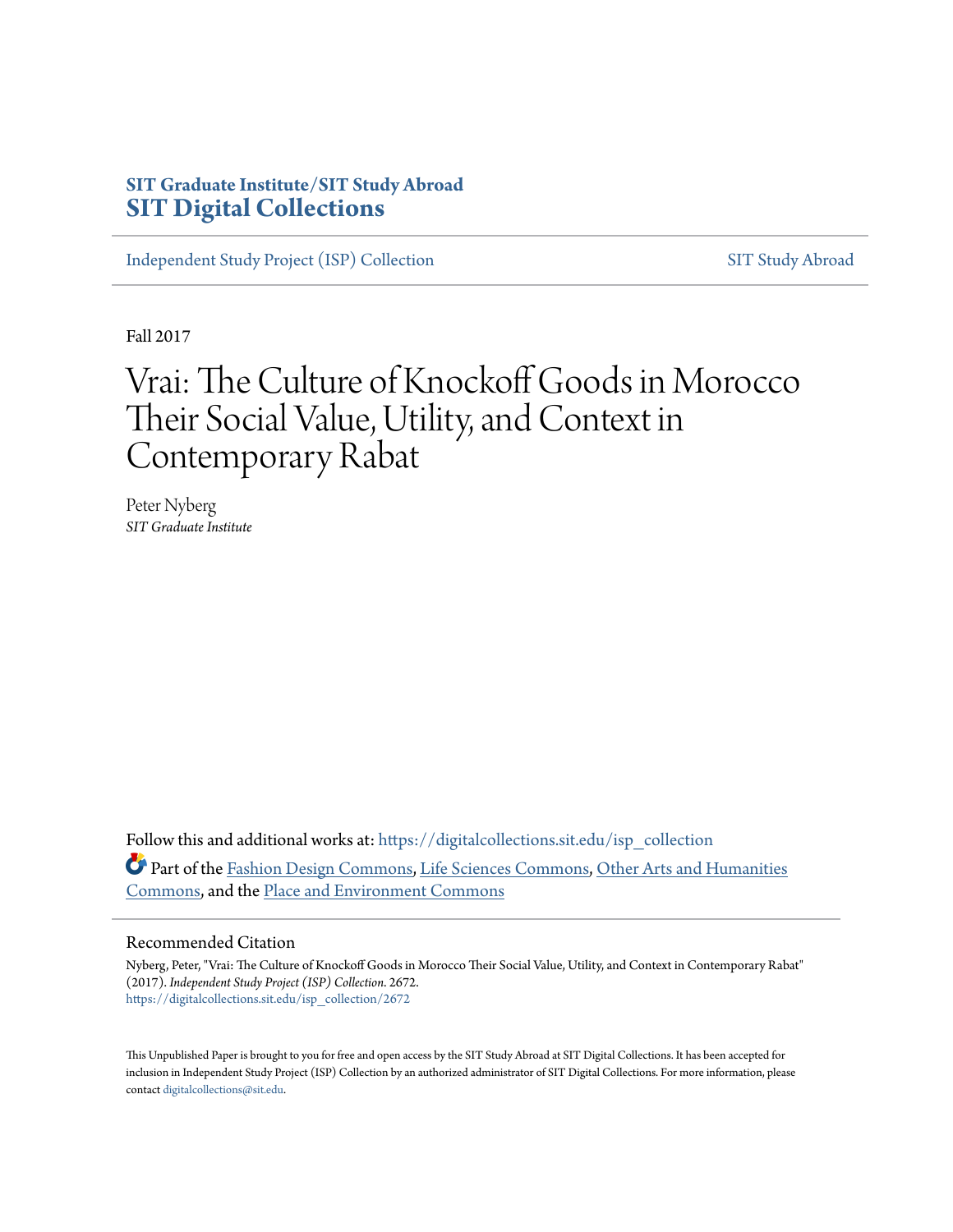## *Vrai:* **The Culture of Knockoff Goods in Morocco**

*Their Social Value, Utility, and Context in Contemporary Rabat*

Nyberg, Peter

Academic Director: Belghazi, Taieb Advisor: El MaaroufMoulay,Driss

Pomona College Philosophy, Politics and Economics

Africa, Morocco, Rabat

Submitted in partial fulfillment of the requirements for MOR: Multiculturalism and Human Rights, SIT Study Abroad, Fall 2017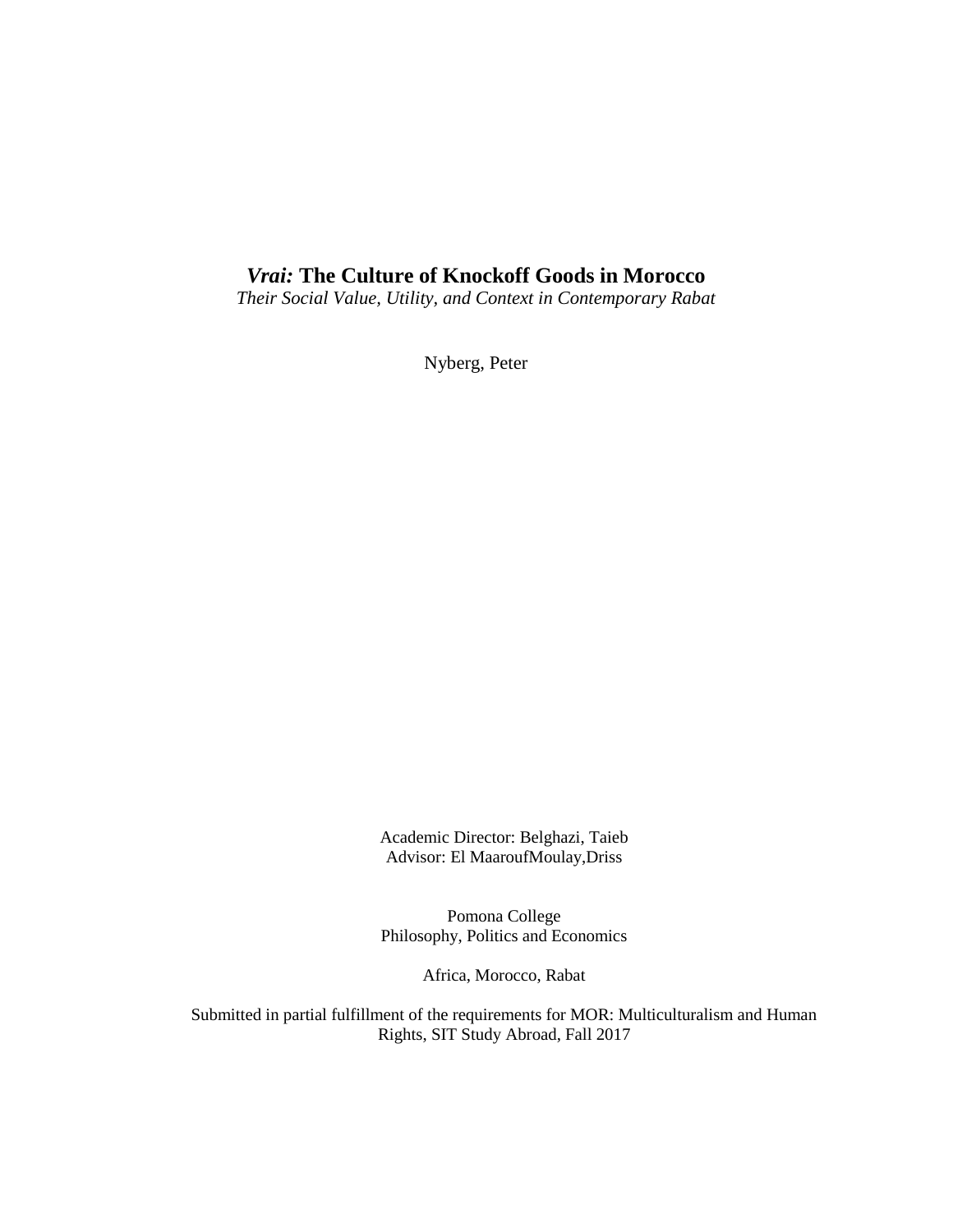# **Abstract**

 $\overline{a}$ 

Fashion has long been an aspect of culture through which people identify, and it serves as a marker for class, nationality, and various other social statuses. With the continued democratization of culture via the internet and its various outlets, such as social media, fashion culture and the divide between high couture and mass-produced clothing, as noted by Bourdieu, is becoming less distinct. In the context of Rabat, Morocco, this has partially played out in the consumption of knockoff goods by the youth, a part of a larger individuation  $\overline{I}$  process that includes a "westernization"of dress and a slow departure from "traditional" wear. To examine the motivations, other than economic, for purchasing knockoff couture and whether the authenticity of the good matters to the consumer, this study utilizes interviews and observation of consumers, promoters, shopkeepers of real and fake couture. The qualitative research finds evidence to support the idea that the imagery and myth touted on social media are highly influential in purchasing of fake goods. Though class distinctions between those who can afford authentic couture and those who sport knockoffs are still very much apparent, the identification with global trends allows consumers of fake luxury goods to take part in global trends playing out through the individuation and digitalization of Morocco, and specifically Rabat.

<sup>&</sup>lt;sup>1</sup>*Individuation*: the act or process of [individuating:](https://www.merriam-webster.com/dictionary/individuating) such as a (1) : the development of the [individual](https://www.merriam-webster.com/dictionary/individual) from the universal (2) : the determination of the individual in the generalb : the process by which [individuals](https://www.merriam-webster.com/dictionary/individuals) in society become differentiated from one anotherc : regional differentiation along a primary embryonic axis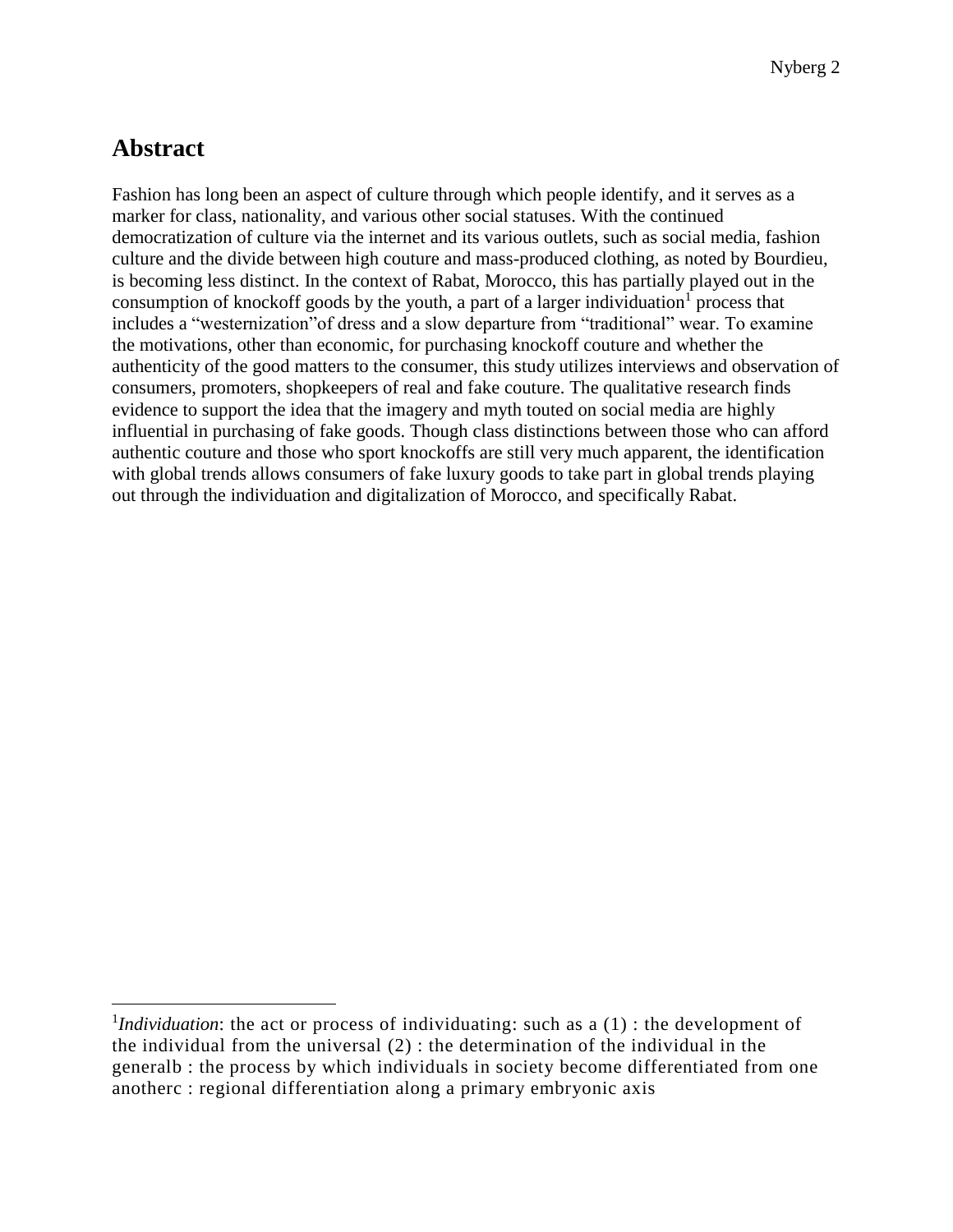# **Acknowledgements**

I would like to offer my appreciation to SIT. Nawal and Taieb have been so wonderful in making this semester a success. It is the first time in my life that I have had an educator tell me "to follow my heart." That alone is something which I hold very dear, and my thankfulness cannot be understated. Thanks to all my participants who graciously gave me their time and energy. I would also like to thank my translators, S and F, who were so kind and helpful. I would like to acknowledge Pomona College, my family there, my host family here who opened up their home and life for me, and whom I grew extremely close and fond of. Most importantly, thanks to my family back at home in Houston, who allowed me the opportunity to travel to Morocco and spend 3 amazing months of my life.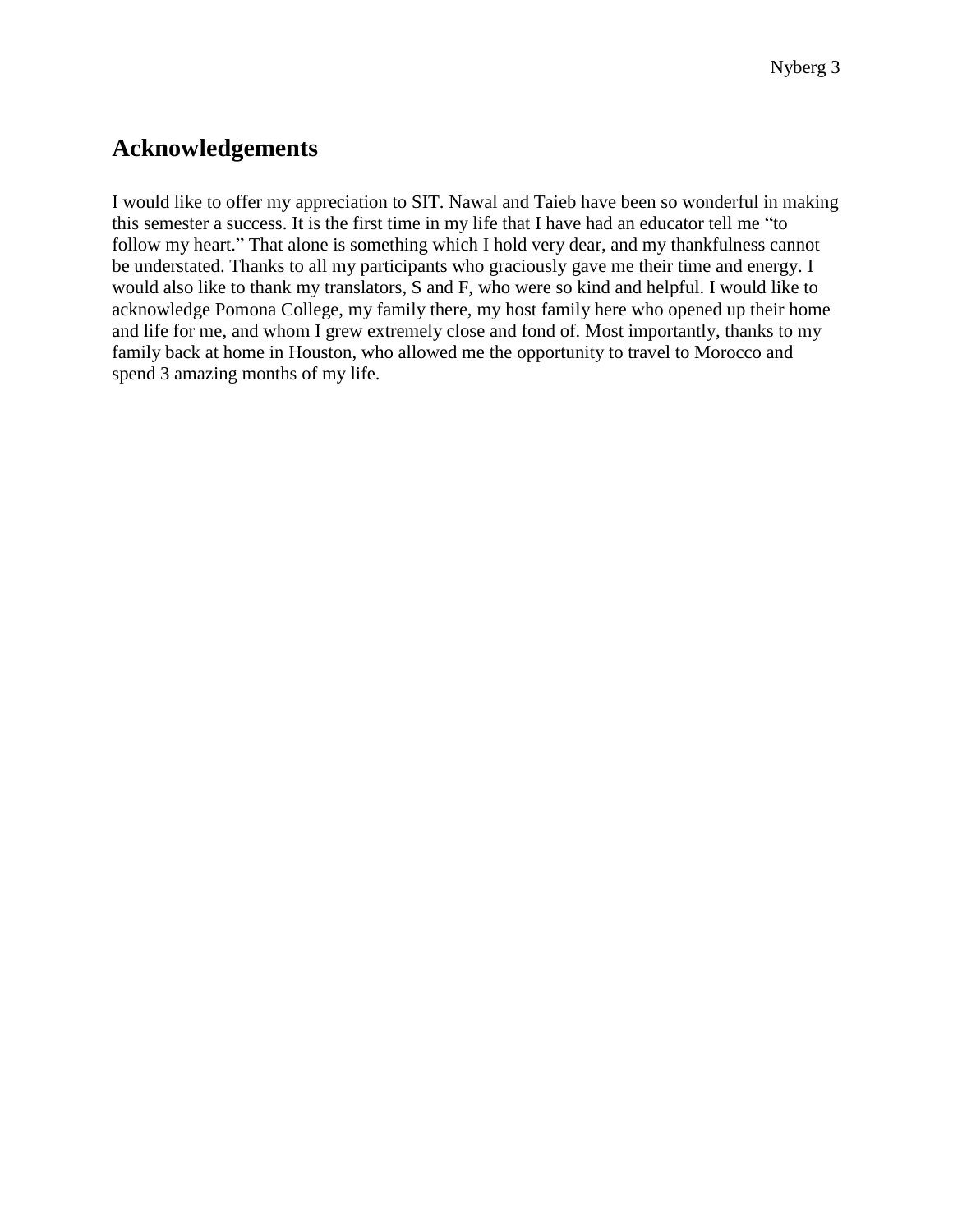# **Table of Contents**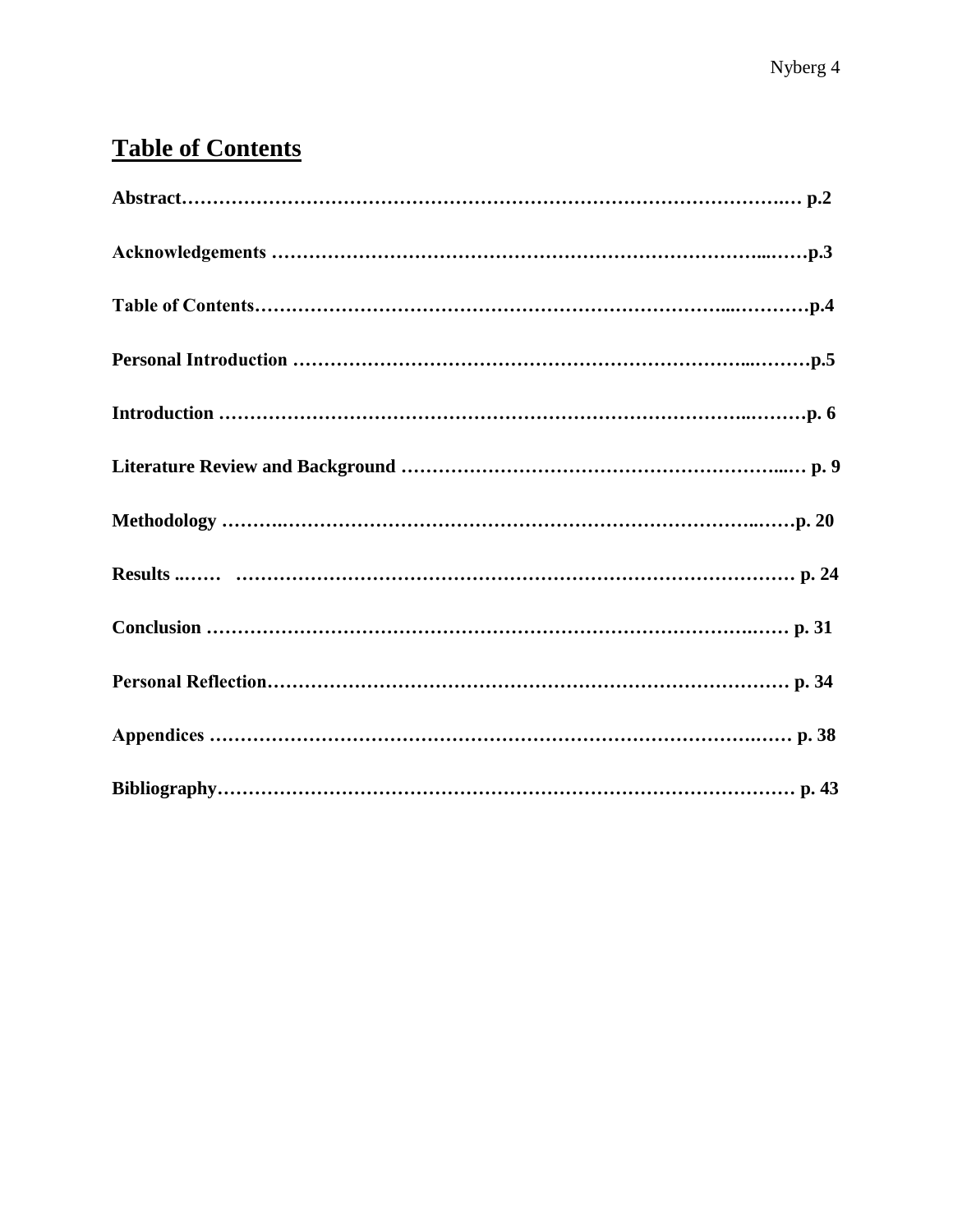### **Personal Introduction**

My alarm goes off at 5:55 in the morning. I'm at school in Claremont, California. I sit up in bed, grab my laptop from the floor, navigate to the right website, and wait. At exactly 6am I hit refresh, click on a t-shirt that features a simple logo and scramble to type-in my address and credit card information. I do it all, hit send, and hold my breath before the screen reads "Order Confirmation." What I have just done is spent \$50 on a white tee. This shirt was designed by *Supreme*, a streetwear brand known for its collaborations with *Nike, Louis Vuitton, Bic*, and in this case, French couture house *Commes de Garcons*. I have known about this shirts existence for months now. I have seen it on the chests of hip-hop mega stars such as ASAP Rocky and Lil Yachtywhen I scroll though Instagram. I've read blog posts so I could be sure to try my luck at getting a shirt the moment it came out. And I somehow managed to, even though it sold out in 15 seconds. A month later I post the shirt online and sell it for \$265 to a kid from Korea.

Flash forward 3 months and I'm in Rabat, Morocco, only just arrived. Looking for a sim card, I walk through the old medina and right by a shoe store. I recognize some of the styles but some are new to me. Because I keep up with online fashion culture, and streetwear and sneakers in particular, I can tell immediately that these are fakes. The shoes are made as copies of *Adidas, Gucci, Puma, Nike, Valentino* and other prominent luxury and athletic brands. One, in particular, catches my eye. It is a *Nike* model, decorated in the logo of this brand, *Supreme*. It is on the display in the street with the other shoes that are being marketed as the coolest, most popular. In the United States, this model, not even a copy of something that the brand has ever produced,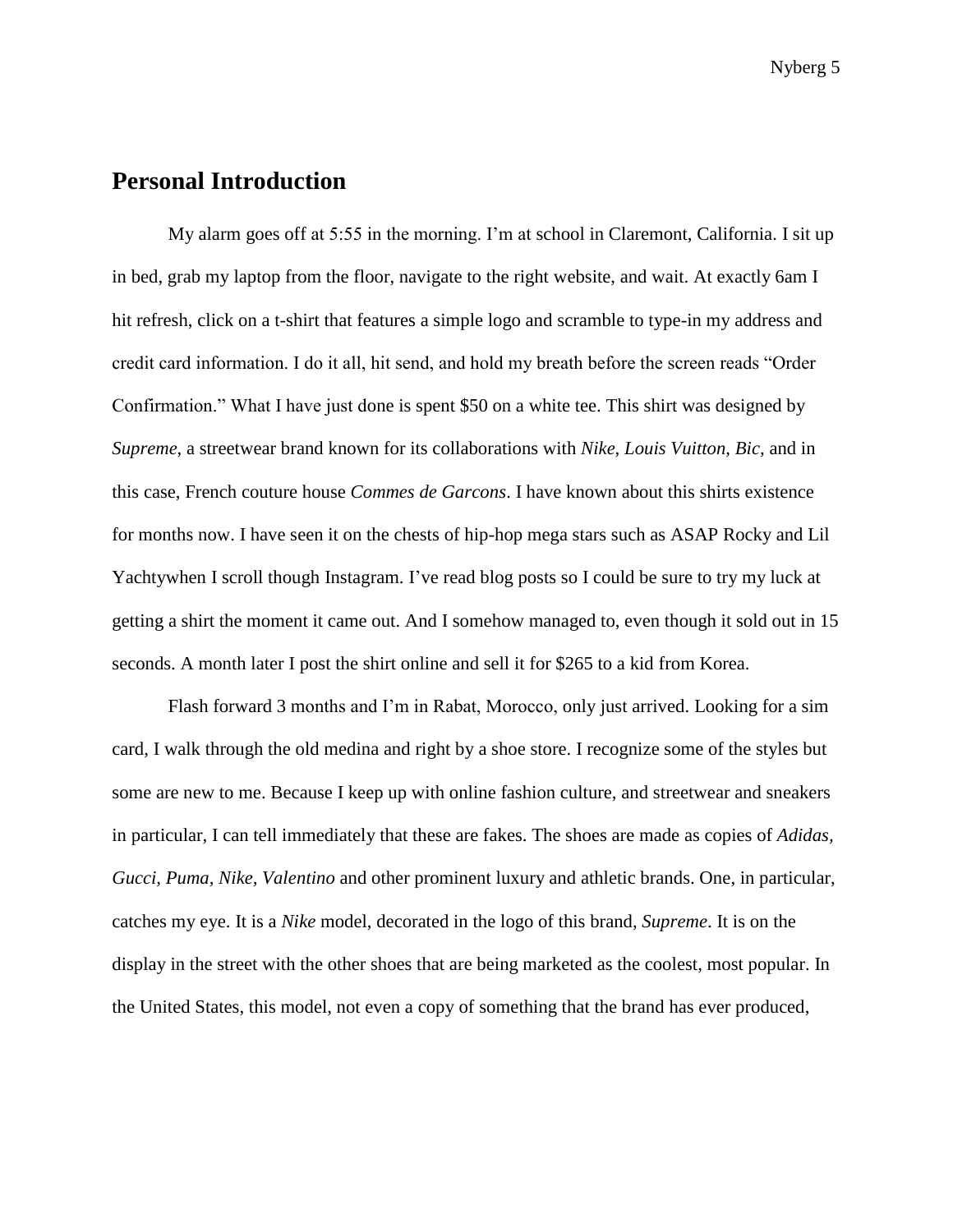would be recognized instantly as a knockoff and the wearer would be chastised and humiliated. But in the *souk<sup>2</sup>* in Rabat, it's the coolest style. How?

## **Introduction**

#### *Key Terms*

*High culture* – culture traditionally experienced only by societal elites—is signified by fine art, food, literature, and clothes that have high aesthetic and intellectual value. Described by Mathiew Arnold as "the best that has been thought and known in the world" (Arnold, 1994). This is a concept that has been highly criticized by critics, however holds some operational value for discussing fashion.

*High/Haute Couture/Fashion* – A part of *high culture and* refers to legitimate brands based in western Europe and America that tend to be reserved for the highest tier of the socioeconomic classes. It generally signifies high prices, luxury, and the finest craftsmanship. ex. *Louis Vuitton, Prada, Gucci, Balmain, Givenchy, and Bulgari*

*Low culture* – a derogatory word used to reference pop culture, and those appendages of culture that are widely accessible to the masses. Used in contrast to *high culture*

#### *Introduction*

 $\overline{a}$ 

The fashion world has been long divided between high and low. Rich and poor. Class and mass production. But never have these divides been more blurred. The age of the internet and an increasingly globalized world is transforming culture in every stretch of the planet. People are

<sup>&</sup>lt;sup>2</sup> Arabic word for "market"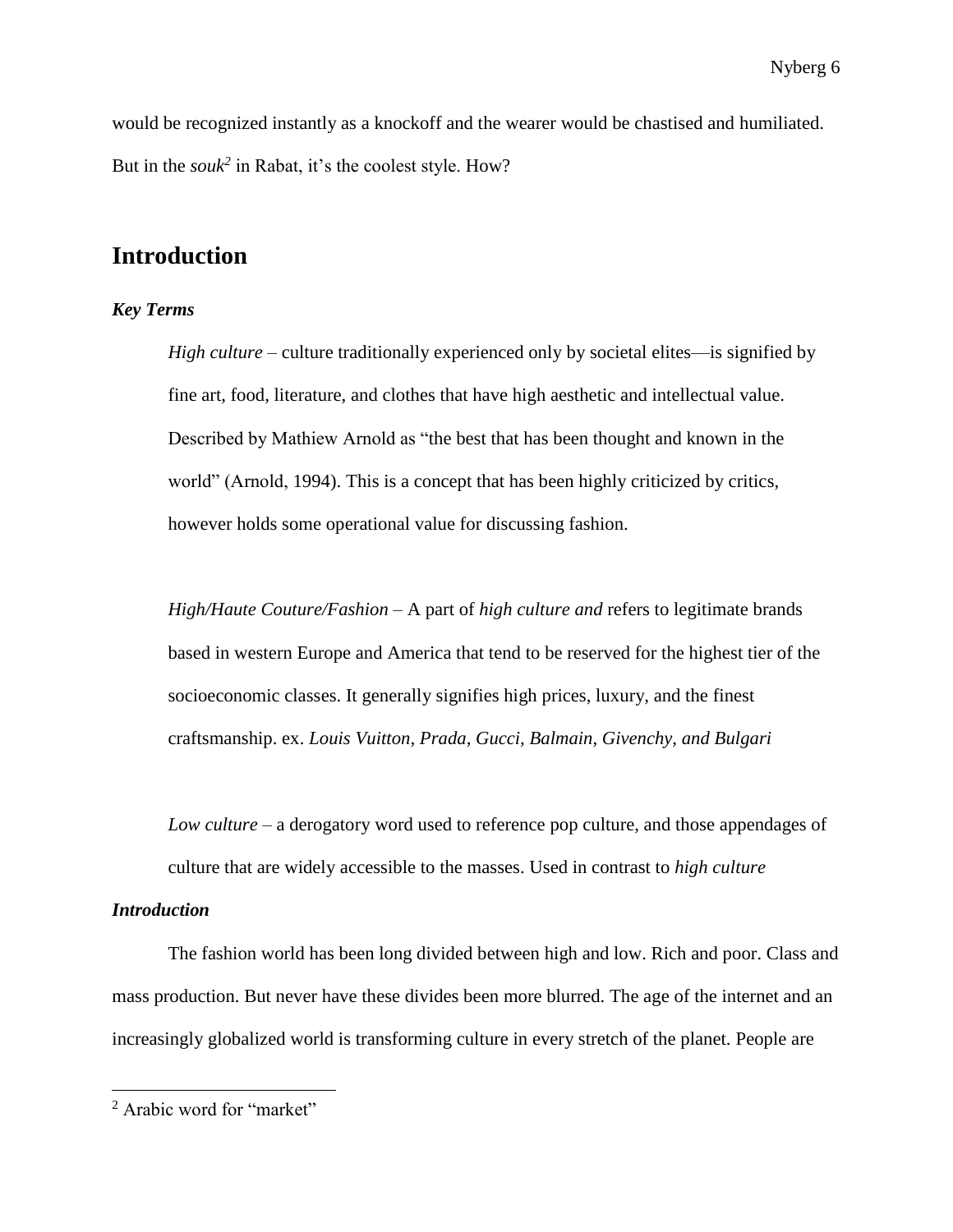communicating and consuming much more broadly, and those who have access to internet are spending much of their time in this online world. On the internet and its various outlets, – Instagram, WhatsApp, Facebook, blogs – pictures and ideas are being shared constantly. Its influence is vast and uncontrollable. Because of this, people's lives are becoming more and more invested in the images and representations of identity that the internet presents. Fashion is an appendage of culture that is a part of this revolution, and Morocco is taking part.

Styles and fashions that once represented the rich and famous are now consumed *enmasse* via Instagram posts, gossip blogs, and style videos that are popular, especially among the youth, globally. The notion of who can access allowed to consume these "luxury" goods is being democratized and globalized though the internet, and playing out in people's desire to buy and sport luxury goods, whether they are *vrai*<sup>3</sup> or *faux*<sup>4</sup>. It is what these items represent and the fact that people are allowed toidentify with them that enables a brand like *Supreme*, a small skating brand making t-shirts in New York City in 1995, to be simultaneously cool in the souks of Rabat, the catwalks of Paris, or a dorm room in California in 2017. The purpose of this study is to examine the culture of knockoff couture in the Rabat, Medina Souk. This research hopes to look at peoples', specifically the youth's, buying habits, and how it relates to their identity:

*Research Question 1:* Why are people consuming knockoffs of luxury goods, compared to non-branded items?

*Hypothesis 1:* As a part of a larger global trend, some Moroccan Youth are opting for knockoffs of luxury items because of influences from the internet. Because of the current individuation process of Moroccan youth, they are beginning to identify with the myth and

 $\overline{a}$ 

<sup>&</sup>lt;sup>3</sup> French word for "real" or "true"

<sup>4</sup> French word for "fake" or "false"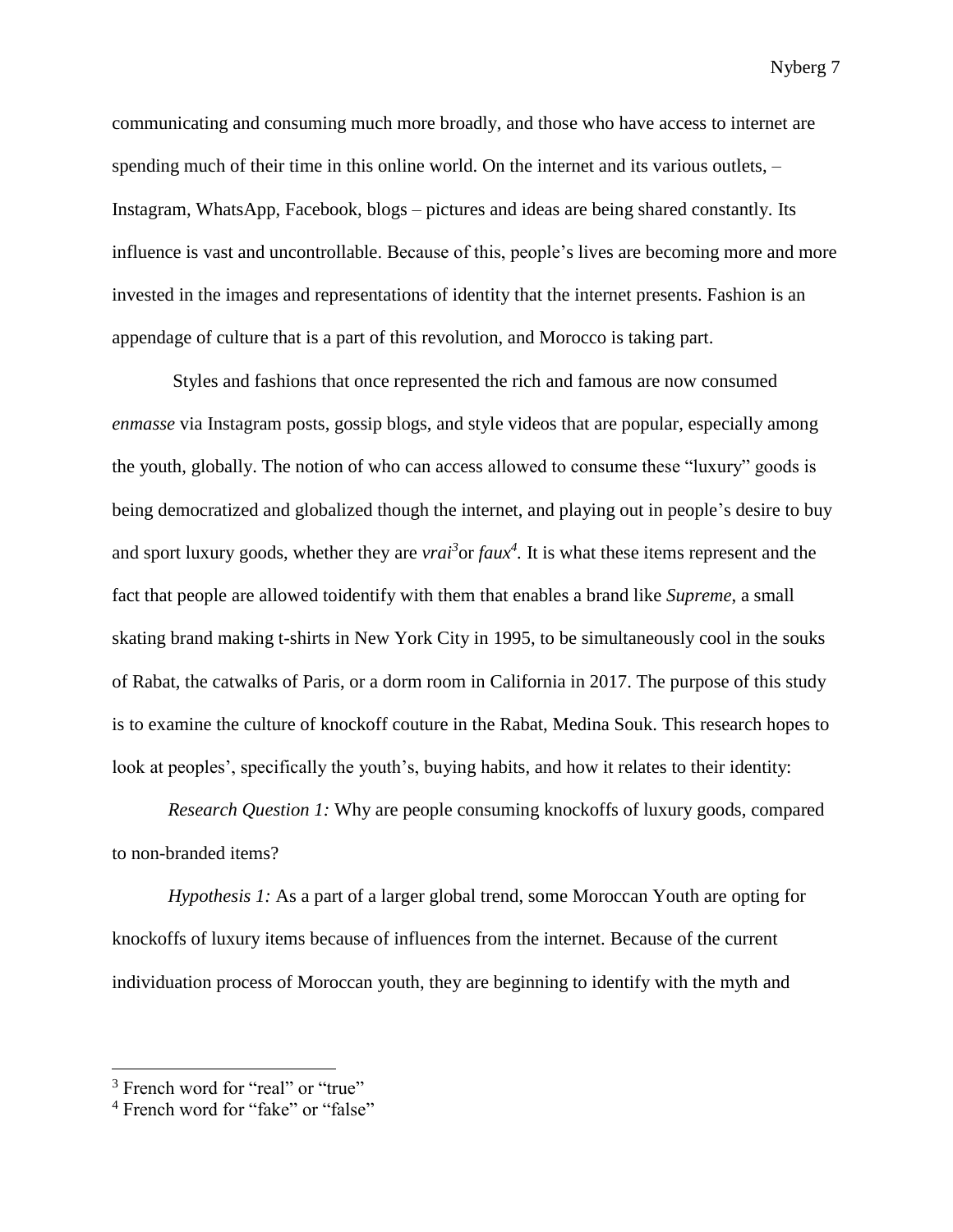trends seen on social media, and therefore many people gravitate towards those styles, which include couture brands.

*Research Question 2:* Does it matter to the consumer satisfactionthat the goods are not *vrai:*inauthentic?

*Hypothesis 2:*The authenticity of the product does not matter. The real item is far out of the budget of most people, and thus knockoffs present a good option. In the end, the essential aspect of wearing the knockoff couture is in that item's representation or sign that it relates it to style, luxury and the internet.

This paper will include a background on the real market for real and fake luxury goods in order to provide context as to the origins of couture and buying habits globally. I will then discuss the research and theory of Barthes, Baudrillard, Bourdieu, and Bentham to provide some philosophical underpinnings to the attraction and purpose of knockoff goods. This will be further contextualized with look at the emerging mix of pop culture, high culture and the online world. My background and review will conclude with contextualizing Morocco in these trends as it pertains to the youth and the process of globalization and individuation.

I outline my methods used to conduct interviews and observations in the souk and outside, regarding buying, selling and promoting efforts of both real and knockoff luxury fashion. These interviews were conducted with Moroccan consumers and sellers of fake and real items, in hopes to find the non-economic motivations for purchasing fake products. Further I interviewed a social media fashion influencer from Paris to discuss her role in the promotion of couture and the influence of Instagram.

I will then present the results of my interviews and observation,alongside scholarship on Moroccan fashionliterature and semiotic theory. My findings point to the consumption of fake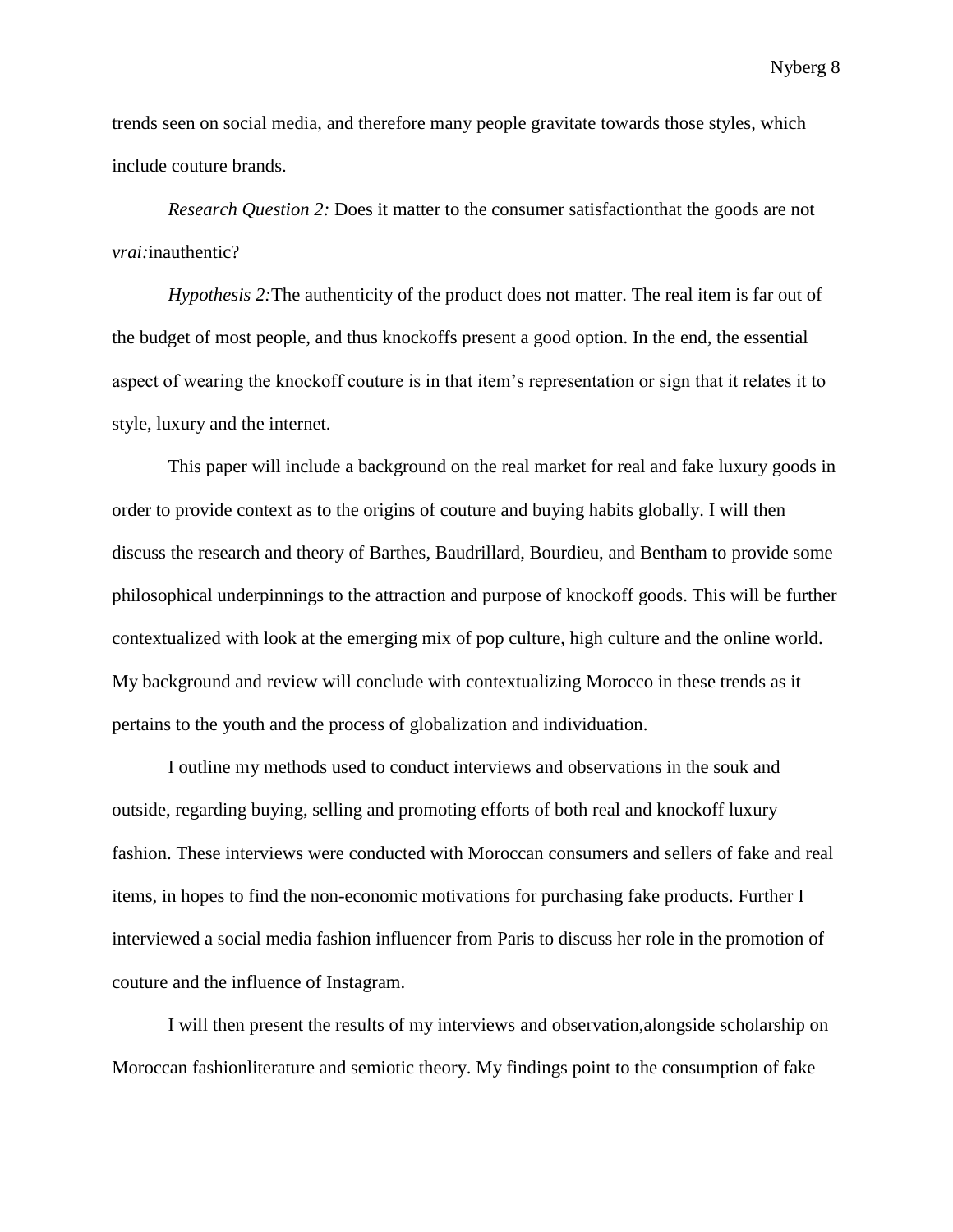goods as a form of "low" culture, used as a marker of lower socioeconomic status. Nevertheless, for those who are wearing the knockoffs, their consumption of global brand names stands as a means for engaging in the globalization culture of the internet and the representations of luxury found on social media. This is occurring at a time when notions of "real" Morocco are changing alongside a shifting world of couture culture that is much more invested in street style and the youth.

### **Literature Review and Background**

#### *The Luxury Goods Market*

Defined by Thomas (2007), "The Luxury Goods Industry" is responsible for the production of "clothes, leather goods, shoes, silks scarves and neckties, watches, jewelry, perfume and cosmetics that convey status and a pampered life-a luxurious life." It is a \$212 Billion USD industry that caters to the upper-class of the socioeconomic spectrum across the world (Deloitte, 2017). This industry as it is known today developed in the latter half of the  $20<sup>th</sup>$ century, as companies used marketing and posturing to develop brand recognition globally:

"trumpet[ing] the brand's historical legacy and the tradition of craftsmanship to give the products an air of luxury legitimacy…stag[ing] extravagant or provocative fashion shows-at a million dollars a pop… dress[ing] celebrities….[and] sponsor[ing] high profile sporting and entertainment events" (Thomas).

This was all in attempt to convey the idea that buying their goods will result in, or heighten, a life of "luxury" (Thomas). As Thomas writes, "the way we dress reflects not only our personality but also our economic, political and social standing and our self-worth. Luxury adornment has always been at the top of the pyramid, setting apart the haves from the have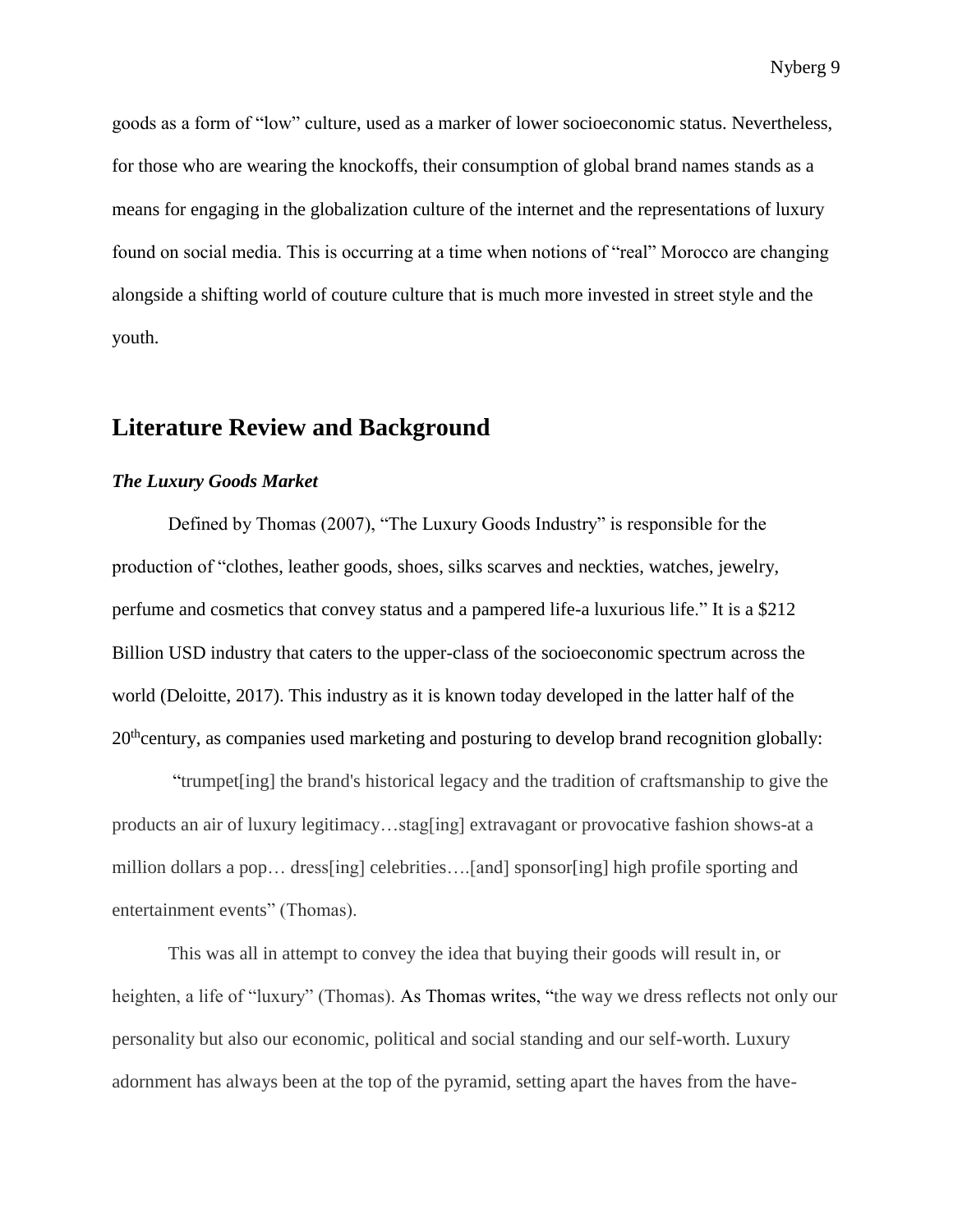nots." The status and imagery that these products convey has never been more sought after. In the most recent analyzation of the luxury goods market, *Deloitte* found that "the essence of luxury is changing from an emphasis on the physical to a focus on the experience and how luxury makes you feel" (2017: 7).

The feeling and myth that surrounds these companies has given rise to a black market for their brands, counterfeit items sold around the world. Rutter defines "counterfeit goods" as "those which illegally imitate, copy or duplicate a good or use a registered trademark without authorization" (2008: 1146). Counterfeits or "knockoffs," as they are commonly referred to, present a cheaper option to the more expensive authentic goods. In Rutter's study, which analyzed consumer's reasoning behind purchasing counterfeit products, it was found that "cost was the most frequently given motivation for the purchase of counterfeit goods across all product categories" (2008: 1156). The reason consumers seek these knockoffs rather than other cheap alternatives is attached to the experience and representation of luxury. It is perceived as more important than their physicality or craftsmanship: "many of us have an emotional need for authenticity in experiences that doesn't compare to our need for authenticity of products. So…devotion is not often true from our relationship with Hermes, Rolex (Phillips, 2007). Because of these factors, the market for countrified goods is vast and accounts for as much as \$461 billion USD in imports, worldwide in 2013 (OECD, 2016). This has a large impact on luxury brands as they stand to lose more than \$10 billion USD a year (Thomas, 2007).

#### *What is real?*

In 1979,French philosopher, anthropologist and sociologist Pierre Bourdieu published his highly esteemedpaper, "*Distinction*, "in which he concludes that the concept of "taste" is defined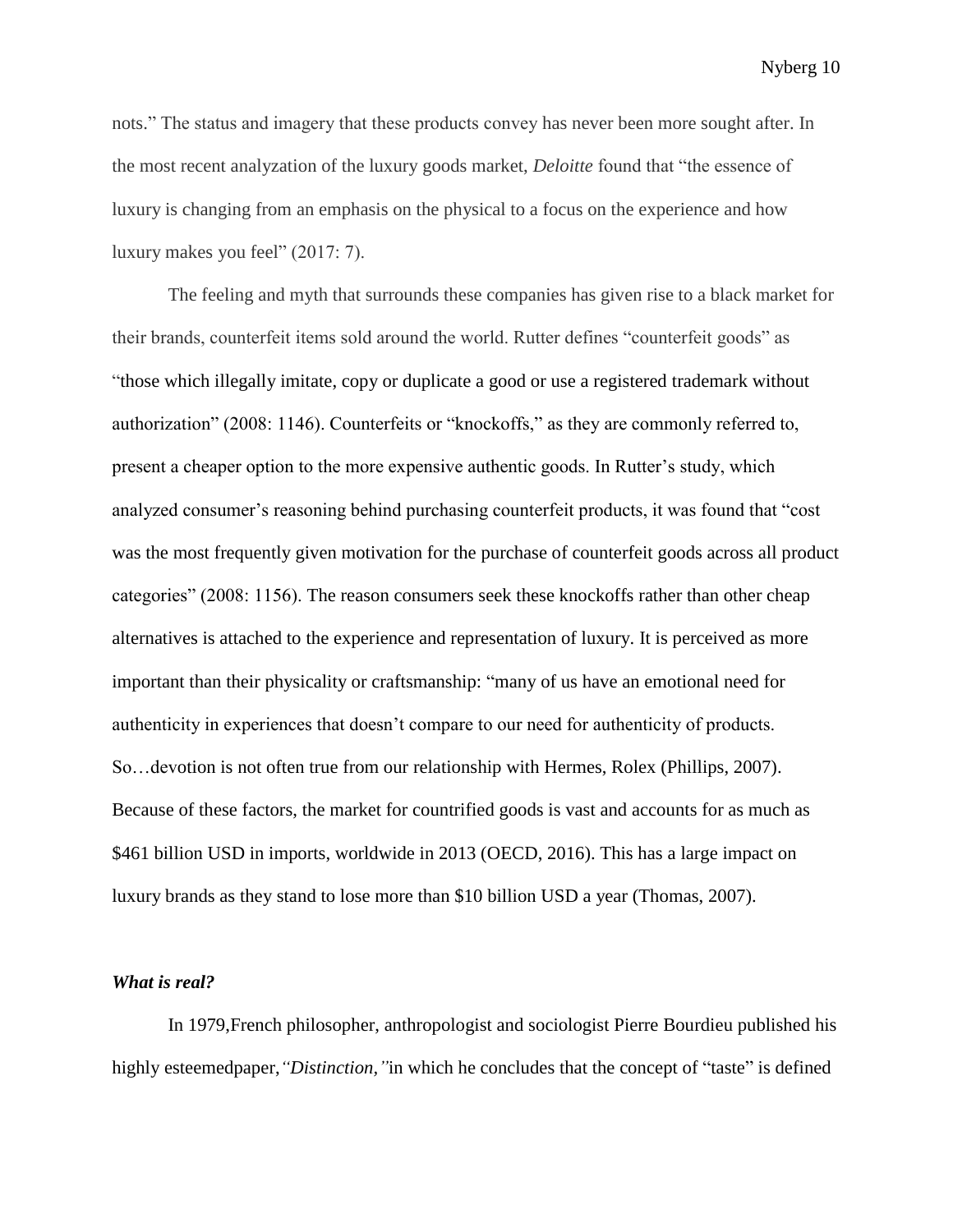by social elites. Heuses this basis toargue that fashion,in particular, is "a field ruled by the competition for the monopoly of specific legitimacy, that is, for the exclusive power to constitute and impose the legitimate symbols of distinctionin regards to clothing" (Bourdieu and Delsaut, 1975). The elites who are the forces of this decision-making process do so because they possess the necessary capital. While economic capital is the supreme source of this power, symbolic, social, and cultural help to maintain that position:

Social capital refers to the strength of their contacts and their network, symbolic capital to the amount of status they hold, and cultural … to the set of cultural resources, whether embodied, in bodily manners for instance, objectified, such as in books or works of art, or institutionalized, in diplomas for instance, which allows one to gain social power and distinction.(Rocamora, 2015: 240)

Because of this distinction of power, the elites have crafted haut couture as a product and reflection of their prestige. In doing so, high fashion becomes a form of high culture, like fine art, influenced by and created for the upper echelons of society.Bourdieu argues, "when I speak of *haute couture*I shall never cease to be speaking of *haute culture*"(Bordieu, 1993).

In line with his theory presentedin*Distinction*, Bourdieu defines the world of fashion as a binary divided into "large scale" production and "restricted" production (Bourdieu 1983). Restricted production exists as the header for couture culture whereas large-scale "caters to a wide audience… popular culture… and is structured by its producers' quest for commercial success" (Rocamora, 2002: 344-345). This distinction is partially made in the marketplacethough price differentiation, where large-scale production is made to be as accessible and accepted as possible, using less expensive materials, wide-spread availability, and functionality. Restricted goods, however, are products of the highest craftsmanship, and theirexclusive luxury labels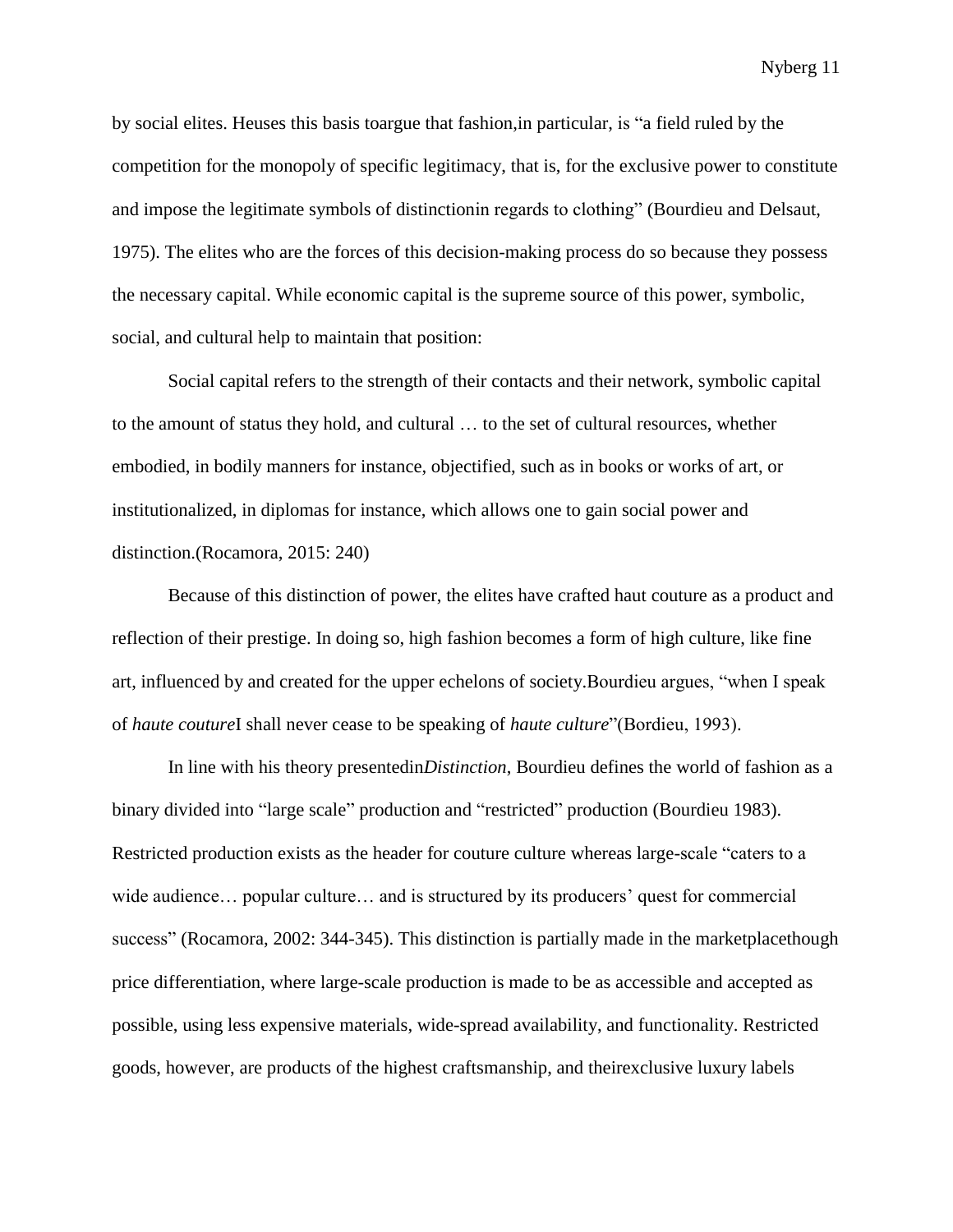demand a higher price. Further, thesegoods are created in limited amounts, arestrictiveness that assists in success incouture.

There is a key observation that must be made here, central to the realm of fashion: The utility of clothing is not generally based in functionality, but rather the representation of class and taste which the accessory or piece conveys. Jeremy Bentham, largely known for establishing the field of moral philosophy known as utilitarianism, defines "utility" as "that property in any object, whereby it tends to produce benefit, advantage, pleasure, good, or happiness…to prevent the happening of mischief, pain, evil, or unhappiness…to the individual" (Bentham, 1907). This notion of utility is essential in relation to the consumption of fashion. The historical, and even biological, reason for clothing is for the protection of our body from the elements. The base-level "benefit" or "pleasure" that clothing has conferred on us is as a barrier from the sun, from attack, from the cold. Nevertheless, the aesthetic nature of clothing, the colors, fabric and images, are the determinates of purchasing patterns. These choices are the result of "signs" or further, "myths" that accessories and clothinghold(Barthes, 1983, Baudrillard, 1994).

Semiotics, defined as the "philosophical theory of signs and symbols that deals especially with their function," was the field of study in which Roland Barthes and Jean Baudrillardworked(Semiotics). A sign constitutes the meaning of an object, word, or idea such that "*/cat/* = 'cat'"whereas the myth constitutes the notions, stories, stereotypes, and ideals that surround that sign: "we think of the sea as 'beach', the mythical material… appears through…signs, such as flags, slogans, signals, sign-boards, clothes, even suntan" (Calefato 73). Barthes, in *The Fashion System,* argues that the notion of fashion culture is a collection of "arbitrary" decision making by magazines, socialites and designers who have monopolized semiotic system in order toassign meaning or functionality to clothing. Each season, each year,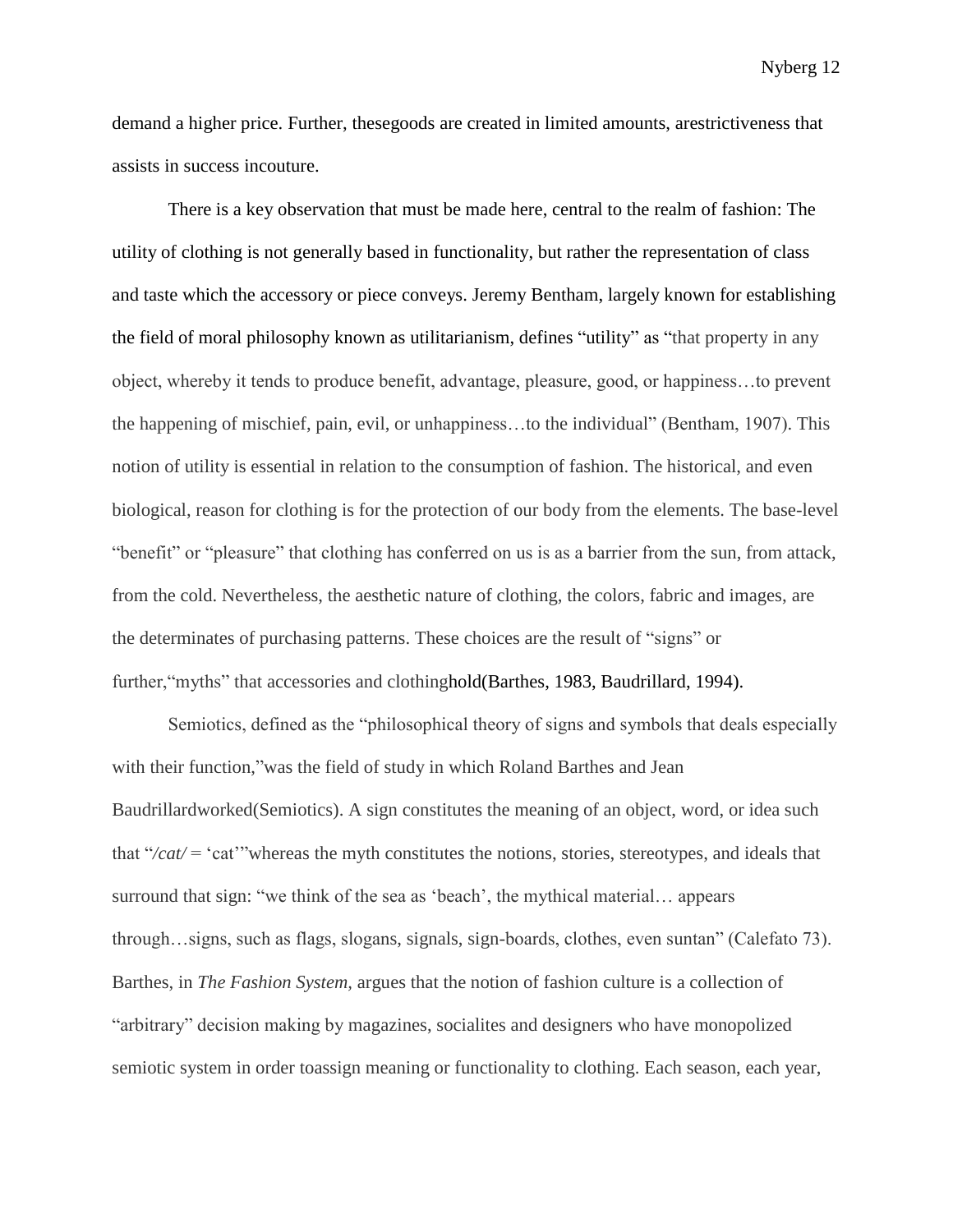these clothes are given a new "lexicon" to create a new "myth," always operating within a persisting system of "fashion"(Barthes). This system perpetuated Bourdieu's notion that fashion is the result of an elite class and that the usefulness or utility of clothing in a particular season is linked to the "myth" that is ascribed to it for that year.

From this line of reasoning, fashion, and specifically high couture brands such as *Hublot, Prada, Gucci, Hermes, Goyard and Louis Vuiton*,exemplify French Philosopher Jean Baudrillard's notion of *simulacrum* - "the desert of the real itself" (Baudrillard, 1994: 1).Baudrillardhypothesized that modern culture has lost touch with the "real" such that the sign are indistinguishable from the real, wheresociety "cease[s] to think of purchased goods in terms of use-value, in terms of the real uses to which an item will be put" (Felluga). Couture is a *simulacrum*, in that the imagery, ideals, and representations of brands and itemsprecede the physicality of the object. These ideas are solidified by tastemakers: editors of fashion magazines and houses who pioneer style for a season. This belief, discussed by Bourdieu, is essential for the process of the *simulacra*: "The value of a thing, be it a work of art, a word or a sentence, is not to be found in the thing itself or in its author," what Boudrillardmay consider the real, "but in the field it belongs to, in the interplay between the forces of opposition and conservation that structure the field and give its agents the power to speak and be listened to; the power to consecrate" (Rocamora, 2015: 236),

#### *How Fashion Fits Today*

The philosophical foundation of couture culture and fashion set here helps to define the boundaries in which the field of fashion fits. However, these worksexisted before the age of the internet, a new era which serves to both bolster and undermine their reasoning. Rocamora points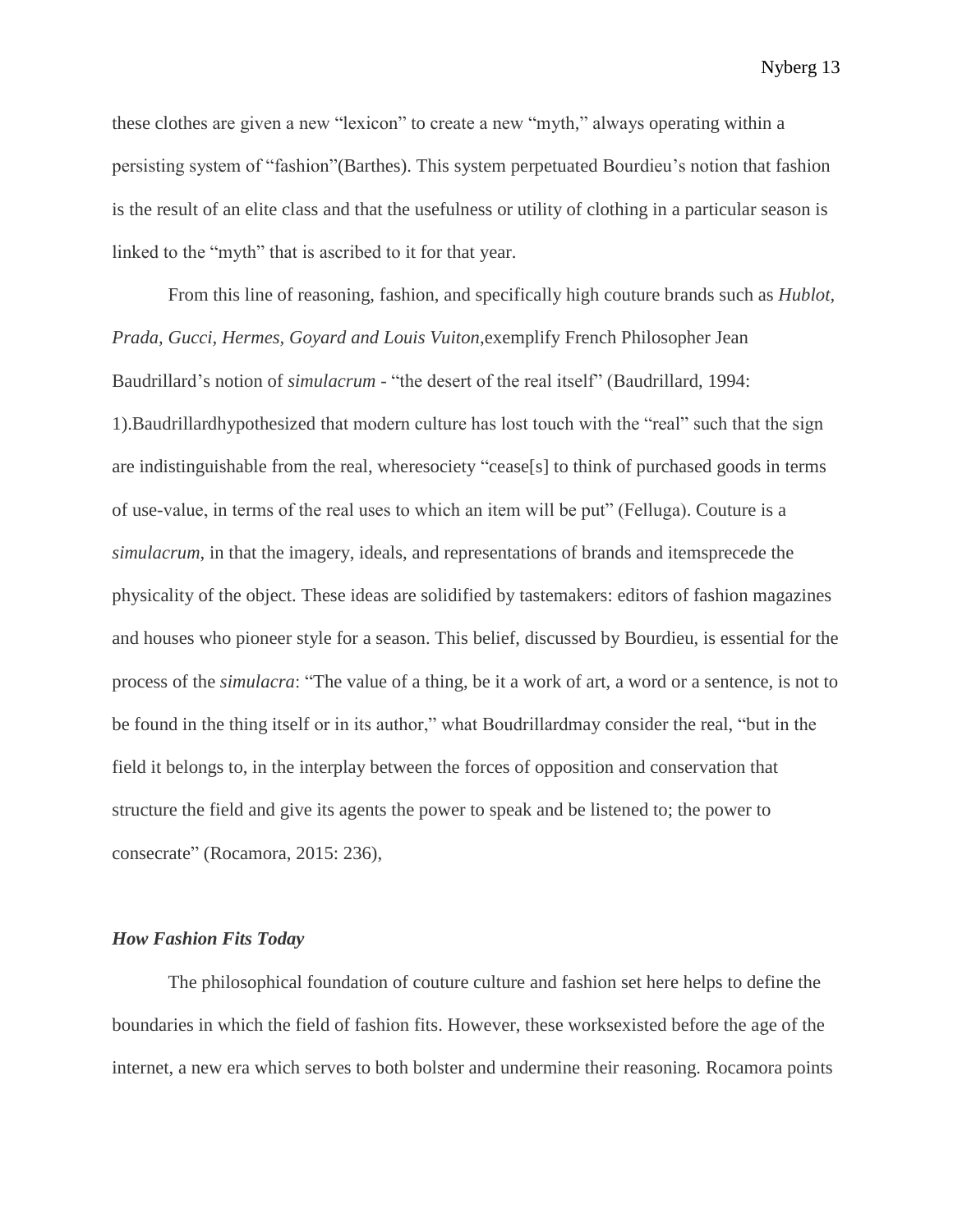out that "Bourdieu reduces high fashion's relation to popular fashion to a relation of emulation of the former by the latter"(2002: 346). But in today's fashion market this conceptual understanding does not hold. Beginning with fashion magazines in the 60's and 70's and existing today as YouTube videos, Facebook ads, and Instagram accounts, the accessibility to both mass fashion and couture has never been more abundant.Facebook boasts 2 billion monthly users while Instagram was last numbered at 700 million (Constine, 2017).These platforms are being used as tools of promotion of all levels of fashion from *Cartier* to *Kohl's*. PR exists in paid ads, celebrity endorsements, and accounts dedicated to style tips and celebrity fan pages. The images are inescapable and present throughout the entire globe. Rocamora points out, "there exist many agents of consecration of culture …such as popular stars or fashion PRs, whose role is to legitimize not high culture but popular culture" and now, its is rare that you find a celebrity wearing anything but designer fashion. A vast population of the globe, those with internet capability, thus have virtually free access to haute couture. Baudrillard's notion of simulacra makes this possible.An Instagram picture of *Gucci* sneakers satisfies the consumer, as the images and representation becomes the "real". Where the purchasing consumptionof couture used to be the sign for the myth of class and high culture, knowledge of fashion and intake of its myth is provided by the magazinesand the internet hasreplacedphysical consumption, and changed the definition of the *real*. This replacement of authenticity thus allows high culture and specifically high couture, previously restricted to the elite, to become a thing of popular culture,revolutionizingthe notion of *high fashion* itself.

#### *Kardashian, West, and the Online Culture*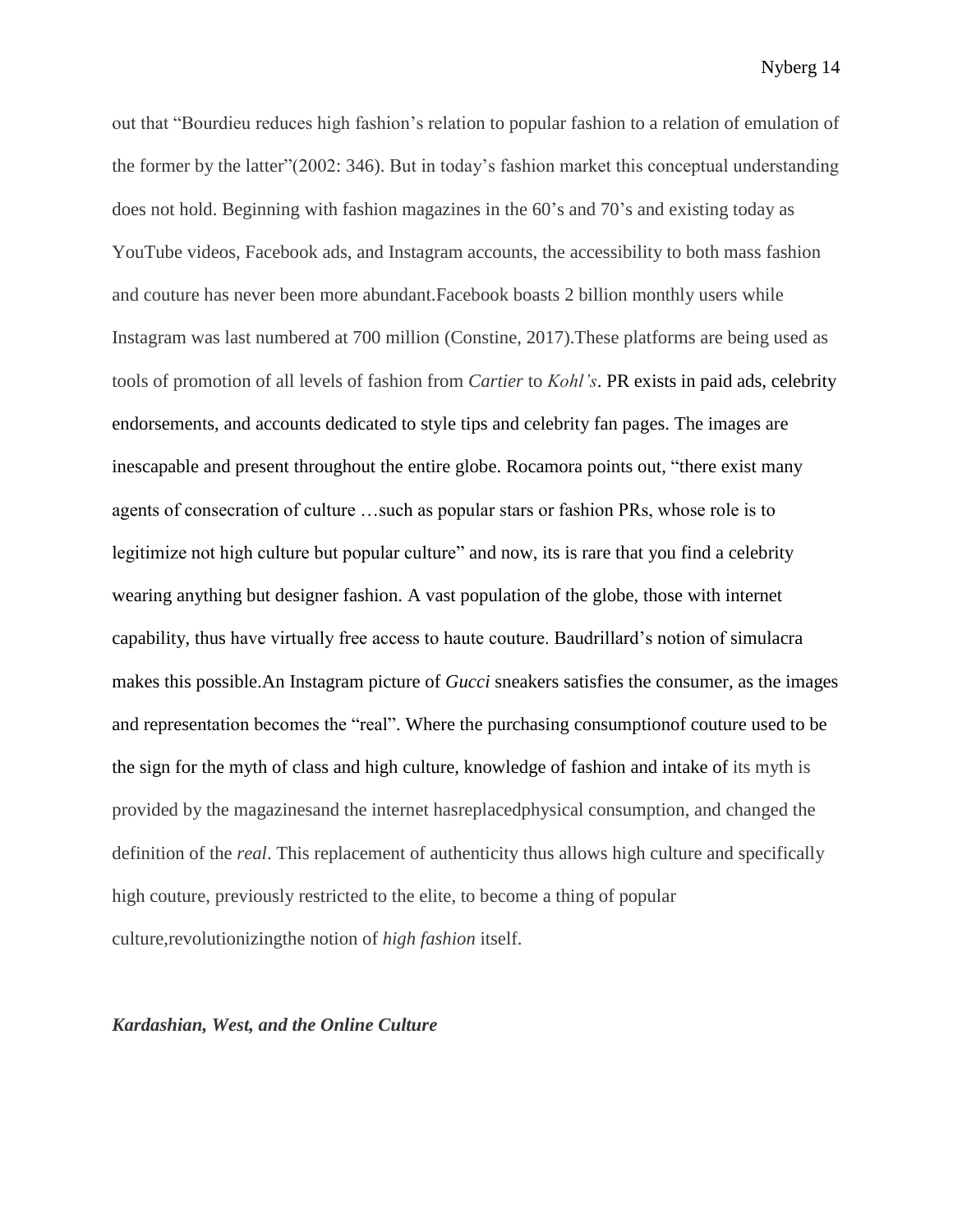This November, *Vanity Fair*, a magazine renowned for its excess of couture advertisements, Hollywood celebrity centerfolds and glamourous parties for the rich and famous, hired a new editor-in-chief named Radhika Jones.*Vanity Fair*, and its parent company *Conde Nast*, are in large part, the dictionaries of what is *in*for style and fashion around the world. It's publications *GQ, Vogue,* and *The New Yorker* are synonymous with the definitions of "cool", "chic", and "educated," respectively.Jones will be responsible for shaping the "culture" of *Vanity Fair*, an institution that has consecrated the myth of fashion in both high and popular culture for decades. In her first interview with the media outlet following her hire, she remarked,"something fundamental shifted in the culture... high and low culture... are so much more mixed now" (Meet Radikha Jones, 2017). The lines of "mass-production" and "restricted," set by Bourdieu, are blurred to the point that the very institutions that define them recognize this revolution. The internet has been the greatest catalyst in obscuring these boundaries. Taking *Conde Nast* for example,*Vanity Fair* alonehas over 17 million monthly online users and has recently ended or shifted many of its print publications to online, to "connect to the digital natives who see everything and do everything through their screens" (Pilkington, 2017). The "digital natives" are consumers who exist on all corners of the globe and live on the web, where consumption is just as possible and immediate for an average person with a phone in Morocco as it is in the United States.

No better persons or entitycanillustrate this state of transformation of physical to digital, from binary to diverse, from temporal to immediate, and from real to *simulacrum*, than international celebrity couple of Kim Kardashian and Kanye West. Kim Kardashian exists as a global symbol of fashion, social media, consumerism, and influence, whilesimultaneously representing the highest levels of accessibility and inaccessibility. Her beginnings are in the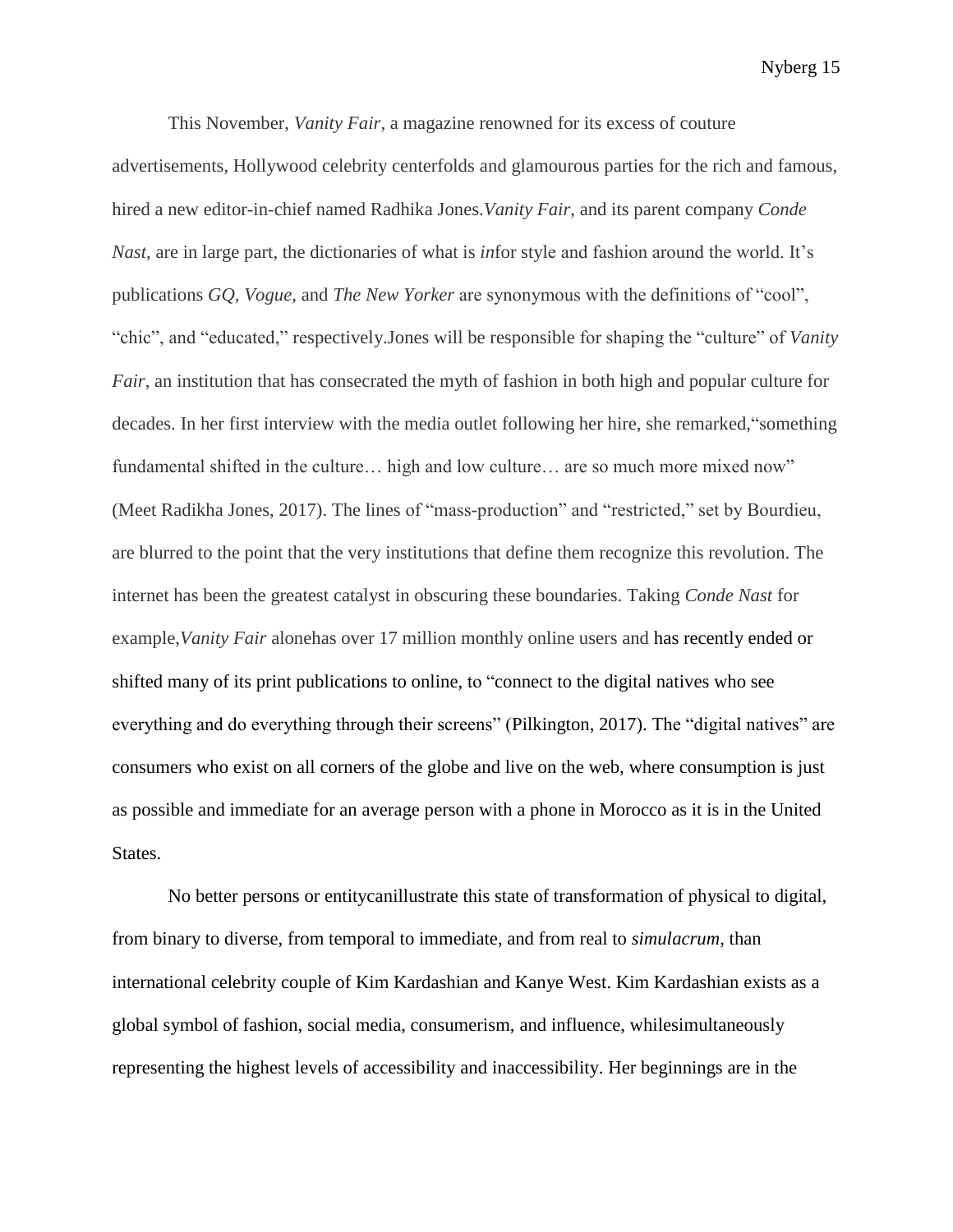world of couture, working for socialite Paris Hilton – previously one of the most familiar celebrities and icons of wealth and style – as an assistant and fashion consultant. If you are one of the 104 million people following her on Instagram  $(6<sup>th</sup>$  highest of all accounts) or 54 million on Twitter( $12<sup>th</sup>$  highest of all accounts), you know that she is privy to the most restricted high fashion. She receives one-of-a-kind looks from haute houses such as *Givenchy* and *Balmain* which she shares on her Snapchat and Twitter. At the same time, she peddles mass produced fragrance lines and makeup, marketed by her and her equally famous sisters, known to sell out in hours while generating tens of millions of dollars (Calfaseto, 2017). Every move, mistake, and minute of her life is captured by paparazzi or her reality show *Keeping Up with the Kardashians*, which has entered its tenth season and has showcased 2 marriages, 2 pregnancies, a divorce and hundreds of fights that have been both real and constructed. Her life lacks any secrecy and is critiqued and consumed 24 hours a day, all the while, she holds esteem as the most well-known celebrity, Hollywood royalty as untouchable and unrelatable as Queen Elizabeth. Her "myth" isdiverse, and made even more interesting by the fact that many see her as being famous for no reason at all.

Kim, as symbol of this burgeoningtrendof converging high and low culture by the youth on the internet,becomes even more acute when you consider the impact of her husband, Kanye West. West, one of the most iconic and controversial musicians of the twenty first century, has found success and influence in both music and fashion, playing a major role in cultivating culture that is more accessible than ever. His ascendance is inhip-hop, the genre and culture of the streets. Fashion in hip-hop– street wear – has historically been stratified from the runways of Paris or Milan. Oversized clothes, cheaper materials and baseball hats used to contrast with meticulously tailored avant-garde works displayed in the windows and showrooms of *Bugalri*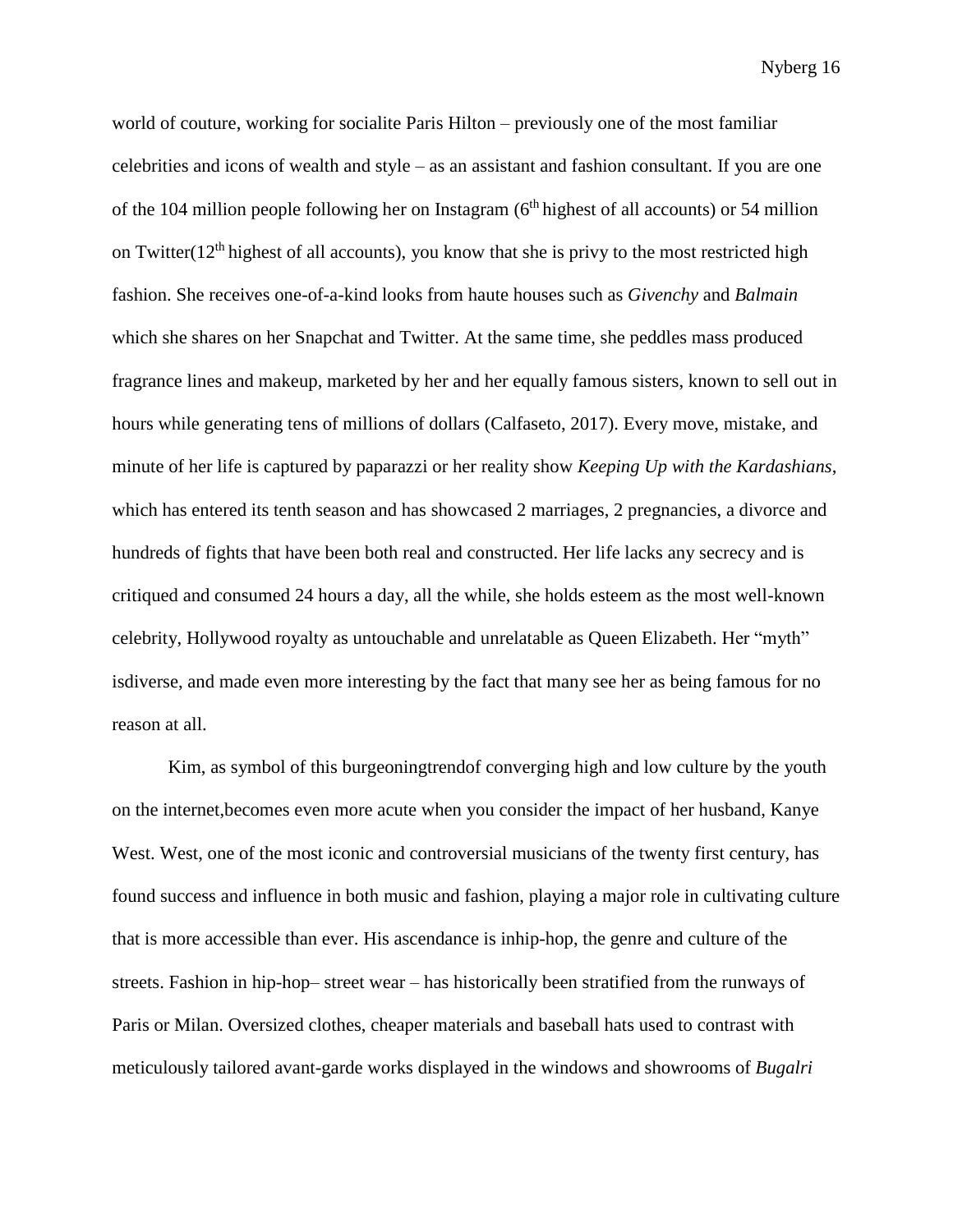and *Gucci*.This has now changed. Whitesocialitesonce ruled-outright the space of couture, however, celebrity designers now work in hopes that their shows in Paris are attended by hip-hop royalty, all of whom are black, and most of whom, like West, grew up outside of the upper-class. This total change is in part due to the rise of the digital ageand the conduits of culture shift such as Kanye:"Until now streetwear has remained a niche interest. But it is being appropriated by high fashion" (Cocherain). The face of this movement is Mr. West, a leader in bringing this street subculture to the fashion houses of Italy and France. The *Yeezy Boost,*West's shoe model with the popular mass athletic brand*Adidas*, is known to sell out online in less than an hour with each new colorway and style, popularamongyoung fashionistas sitting front row at catwalks during New York Fashion Week. "Collaborations with hip-hop artists Kanye West and Pharrell Williams... ha<sup>[ve]</sup> been central to the brand's revival," and caused a surge in the mainstream popularity of other Adidas products that are not limited nor as pricey (Novy-Williams, 2017). He has *boost*ed Adidas into high fashion, seen in collaborations with designers such as Alexander Wang and Raf Simmons: couture designers who are making streetwear a staple of high fashion, employing rappers, Instagram bloggers and influencers as models in their shows.

West's ability to bring "low culture" and "high culture" together is mirrored in his music (Meet Radikha Jones, 2017). Named one of the "40 most groundbreaking records of all time," West's *808s and Heartbreaks*, featuring a "balance of singing and rapping"(which could easily be taken as a proxy for the balance of high and low culture), has been often pointed to as inspiration of a generation of hip hop that dominates popular culture today (The 40 Most, 2017). This album gave way to the era of "Soundcloud" rap– "hip-hop musicians who build massive internet followings" – that comprises much of the top 100 tracks (Blasey, 2017). These are artists who have been inspired and cultivated though free online mediums, specificallyYouTube,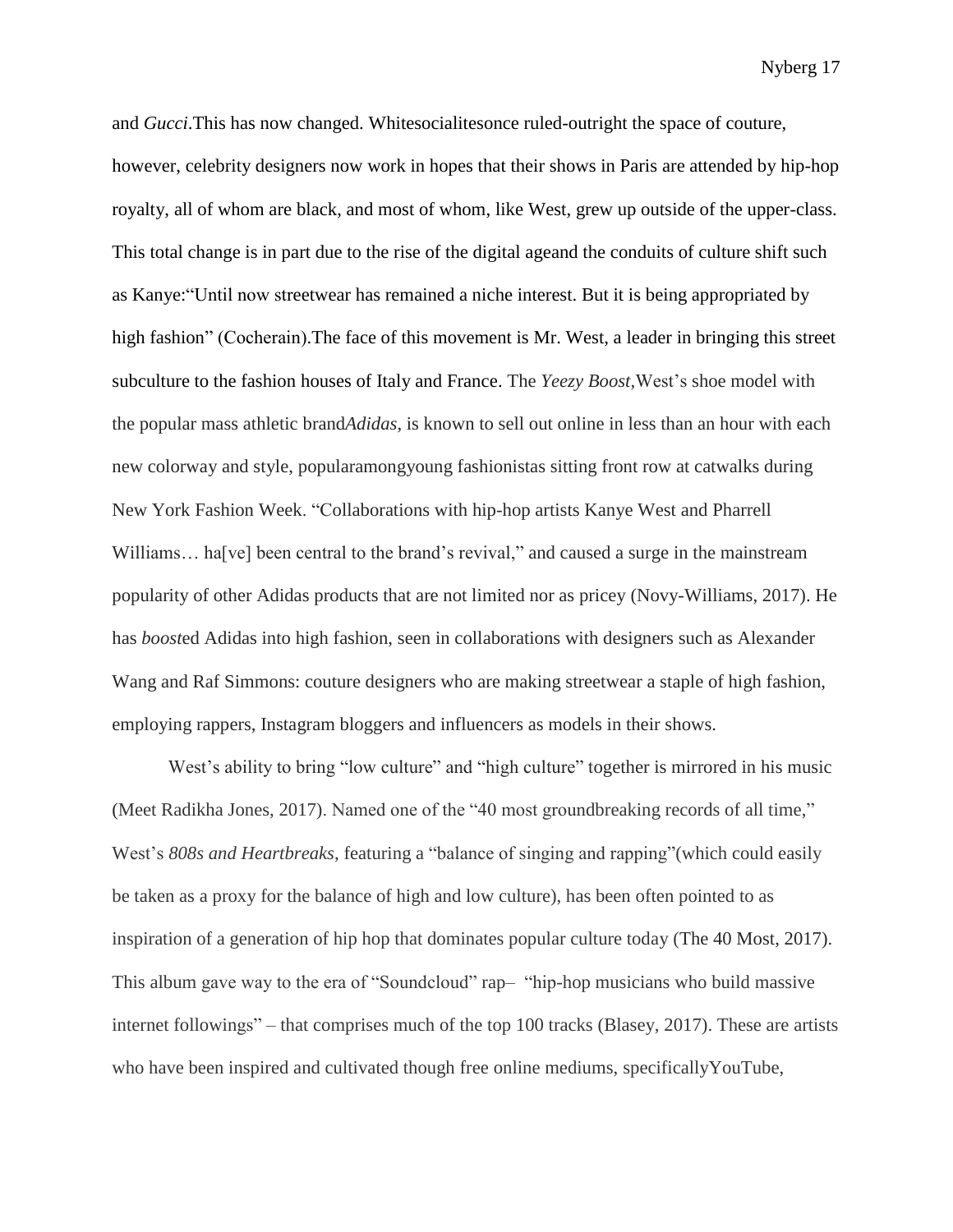Twitter, and the free online streaming service Soundcloud. Their sound, taste, and audience is the "masses" who have the consecrated the myth of these artists, and in doing so, cultivated the signs of popular culture. Amazingly, these artists, born of services accessible to anyone with internet connection, have followed in the wake of West, and appeared on stages at Coachella and runways in Paris, only months after recording songs in their bedrooms.

The trends and movements that Kim and Kanye have played a part in deconstruct Bourdieu's binary. Similarly, theydemonstrateBaudrillard's idea of the simulacra. Culture is largely coveted and consumedvia representations, as people "no longer acquire goods because of real needs, but because of desires that are increasingly defined by commercials and commercialized images"(Felluga, 2011). West and Kardashian are symbols themselves, and have cultivated myths and ideals which can be consumed instantaneously, where people "approach each other and the world through the lens of these media images" (Felluga). People identify living and the good lifewith over-hyped streetwear or, Kim's scripted "reality" TV show, Kardashian branded makeup that's no different than the drugstore brand, or the stories of artists who are launched into popular celebrity from their basement by a stroke of luck: markers of the state of simulacra, where the real, physical, and obtainable are indistinguishable from the representations.

#### *Moroccan Youth and their Individuation, Identification, and Digitalization*

This aforementioned identityshift is occurring in Morocco, in a variety of ways, as a part of aprocess of individuation.Using the family as an example, larger family homes are being abandoned for apartments and individual spaces as the immediate family is becoming increasingly prioritized over the extended family structure (El-Harras, 2007:145). In the youth,"there is a tendency towards an ideological bricolage, manifested in the many forms of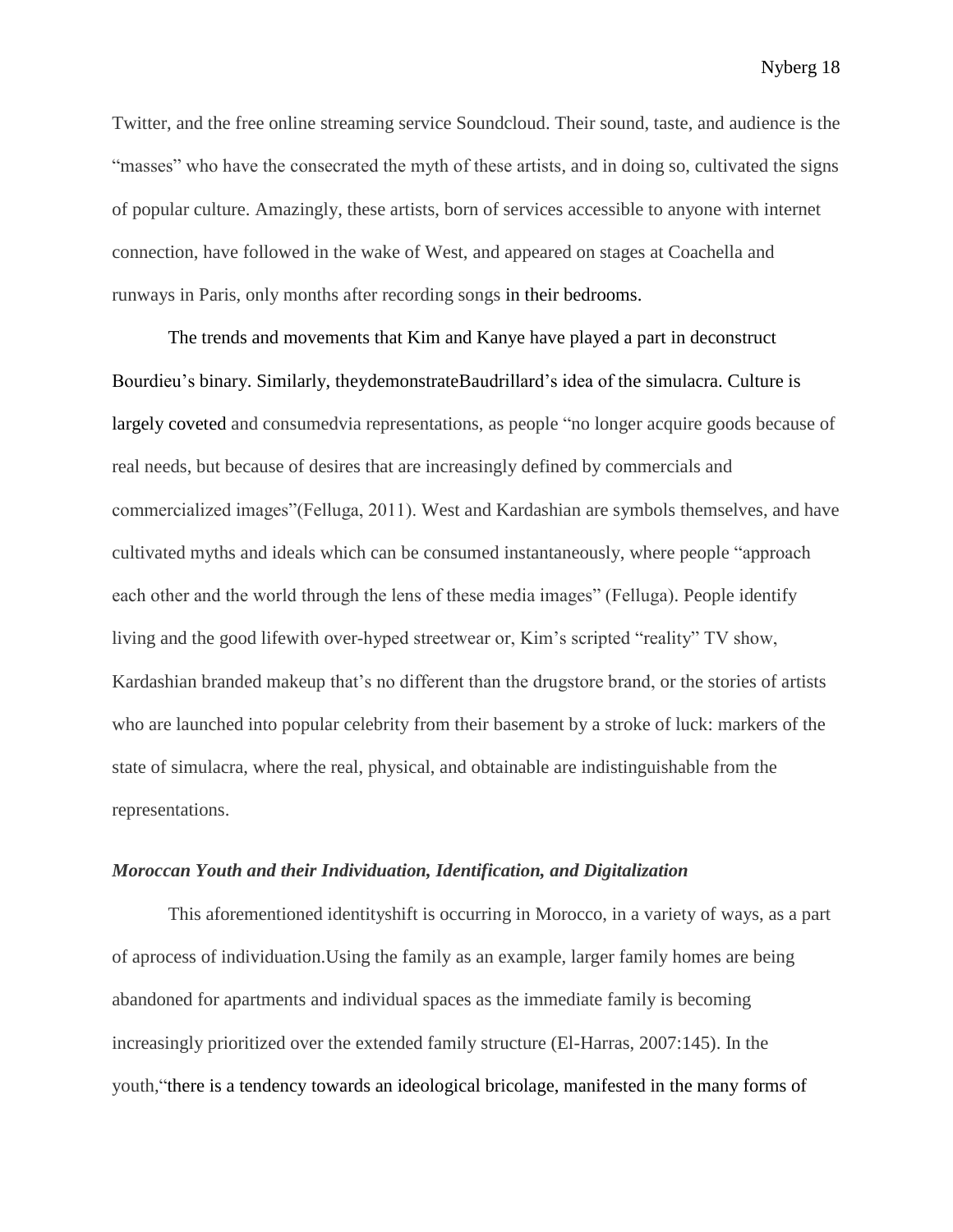compromise with modern culture" (152). The youth are "call[ing] for more individual rights in relation to religious and cultural identity, [and have] become louder and louder"(Jensen, 2016: 142). This movement is captivated in Moroccan fashion in both production and consumption. Just as the global fashion world is becoming less dependent on the elites, so is Morocco's fashion scene:

"individual and artistic Freedom…influenced by both local and global developments…They no longer accept Arab-Muslim identity, seen as representing the elite, as their solemn source of inspiration, but instead turn to Morocco' s cultural diversity represented in popular culture, street styles." (Jensen, 2016: 142)

This diversity includes a globalizationprocess that is largely at odds with the notion of a "traditional" national identity. Jensen argues that the newest generation of Moroccan fashion designers and youth are making and seeking clothing that "portrays images of the 'real' and 'authentic'" by relating to "pop culture" and "street style" –the culture people are actually experiencing in this  $21^{st}$  century, and not what the youth view as an "invented past" (145). What people are wearing is a transition from *djellabas* to brands and styles that reflect this search for identity and individuality in 2017.

Walking the streets of the Rabat Medina, this dichotomy of new and old is highly visible. The older generations still sport more traditional notions of wear developed post-colonization, while the youth sport much different styles. For many young men, the shoe of choice is knockoff Kanye West *AdidasYeezy Boost*, the pant, some fake *Adidas* sweats, and a replica top *by Philipp Plien*. Young women might wear some *Gucci*-esque sneakers, tight fitting jeans and a watch that reads *Marc Jacobs*. These are brand names and styles that have been historically reserved for the elite, but in this transformative era, where the boundaries of high and low culture are not so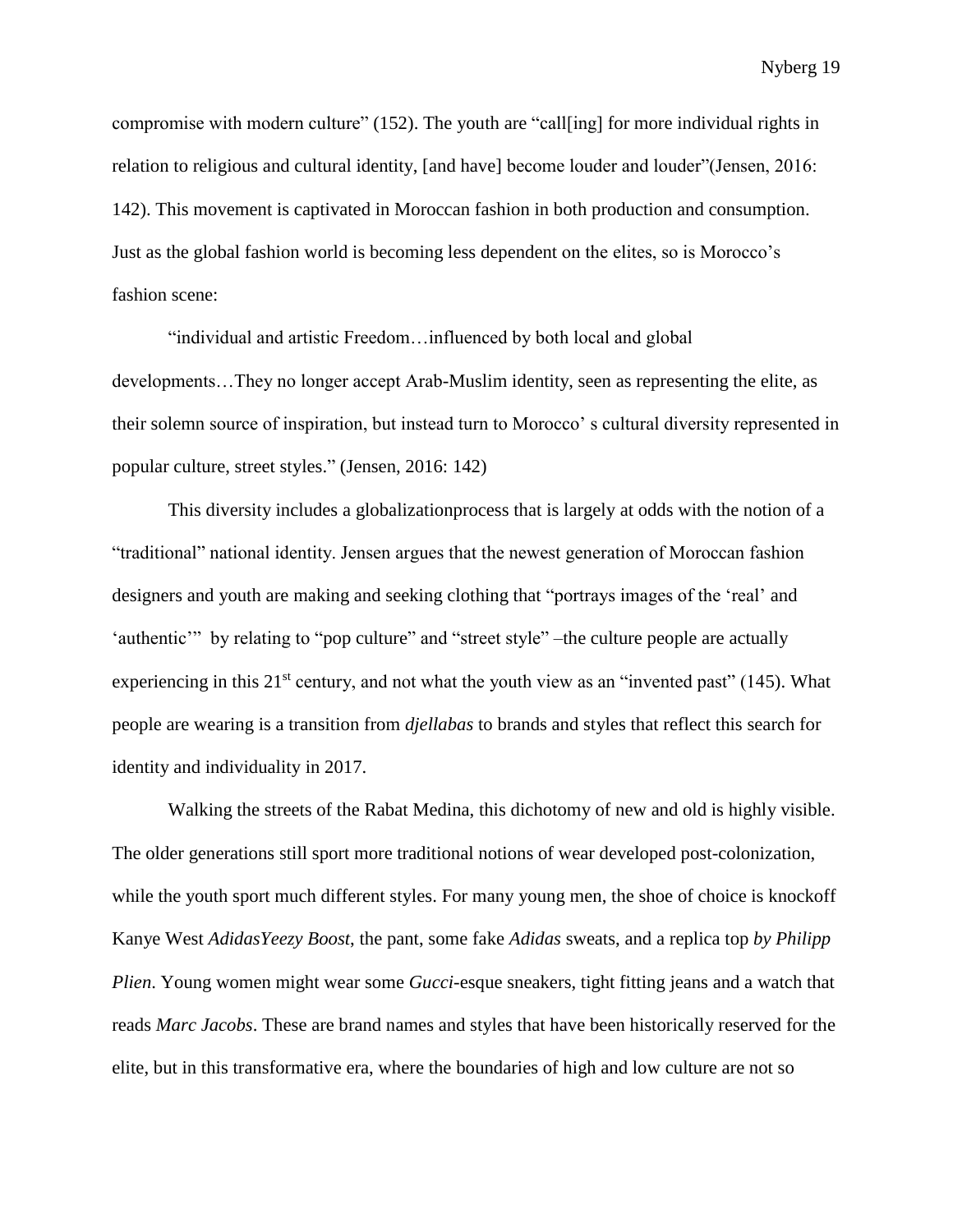distinct, people are able to access them. While stigma and economic status might have previously denied them this opportunity, the prevalence and popularity of knockoff products bearing the names and styles of haute couture enable the experience of these products made popular by internet icons like West and Kardashian. Just as West and Kardashian have embodied the melding of elite and popular culture, couture and street, these counterfeits follow in the same representation. West and other hip-hip artists, according to a previous history of high culture, are not meant to be seated next to Anna Wintour at a *Louis Vuitton* runway show. Clothing bearing the branding and prestige of *Gucci*, according to a previous history of high couture, was not meant to be found in proliferation in the Moroccan souk. Nevertheless, these knockoff items have been created and consumed. By wearing these items Moroccan youth are taking part in a global undermining of these old norms, and pushing a new representation forward. The *simulacrum* still exists. The myth and sign of the object are more important than the object itself. And though this myth still relates to a lifestyle of luxury and fame, it is increasingly coming to represent a democratization of culture.

### **Methodology**

For the purpose of investigating the contemporary Moroccan fashion as it relates to knockoff goods, I chose to utilize a few methods of research: conducting in person interviews, observing of marketplaces, and literature review and analysis of social and cultural trends. All but one of my interviews were conducted in person within Rabat, mostly within the Medina. I wanted to hear from multiple sides, so I interviewed shopkeepers at places with knockoff high fashion, a tailor, and a seller of more traditional Moroccan wear. I also interviewed consumers of fashion in Rabat, as well as a couture fashion influencer in Paris. Aside from interviews, I also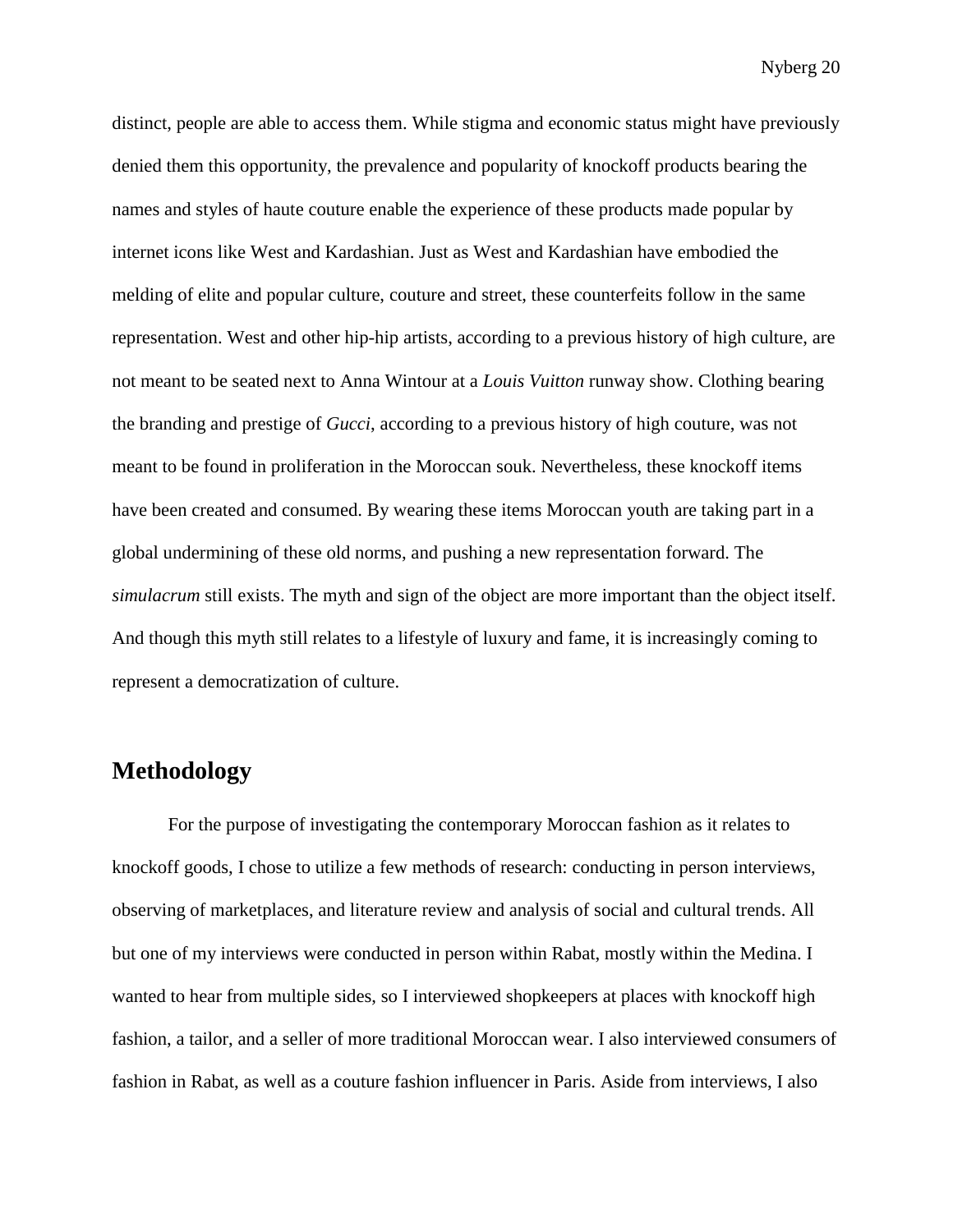observed the clientele, purchasing strategy and product of these knock off stores, as well as legitimate couture stores. This was done before and during my interviewing of the shop keepers. Lastly, my literature review consists of the research and theory of philosophers and pop culture.

#### *Participant Selection*

#### *Participants key:*

- K Moroccan woman in her late 20's. Works for an NGO in Rabat.
- S Moroccan woman, 19 years old.Univeristy student in Rabat.
- F Moroccan man, 19 years old.Univerisity Student in Rabat.
- C French woman, 15 year-old fashion influencer, consultant and model.

My process of selecting participants for interviewing was mixed. For the interviewing of shopkeepers of goods of unauthorized products, I simply walked around the Medina looking for shops that I determined to be selling knockoff goods, after observation of the clothing and accessories. We interviewed a seller of simple, non-branded, false goods, an employee at highend knock off accessories and clothing, a seller of traditional *caftans* and *dj*ellabas, as well as a tailor who had done personaltailoring for me previously. I intervieweda previous acquaintance as well my translators. Lastly, the girl in Paris that I was able to interview over video chat was the 15 year-old sister of a close friend who models and consults for fashion brands and retailers such as Marc Jacobs and SSENSE, and has a substantial Instagram following of eleven thousand.

Observation was done in all of these shops in addition to a knock off cosmetics store, and daily observation in the medina over the past few months.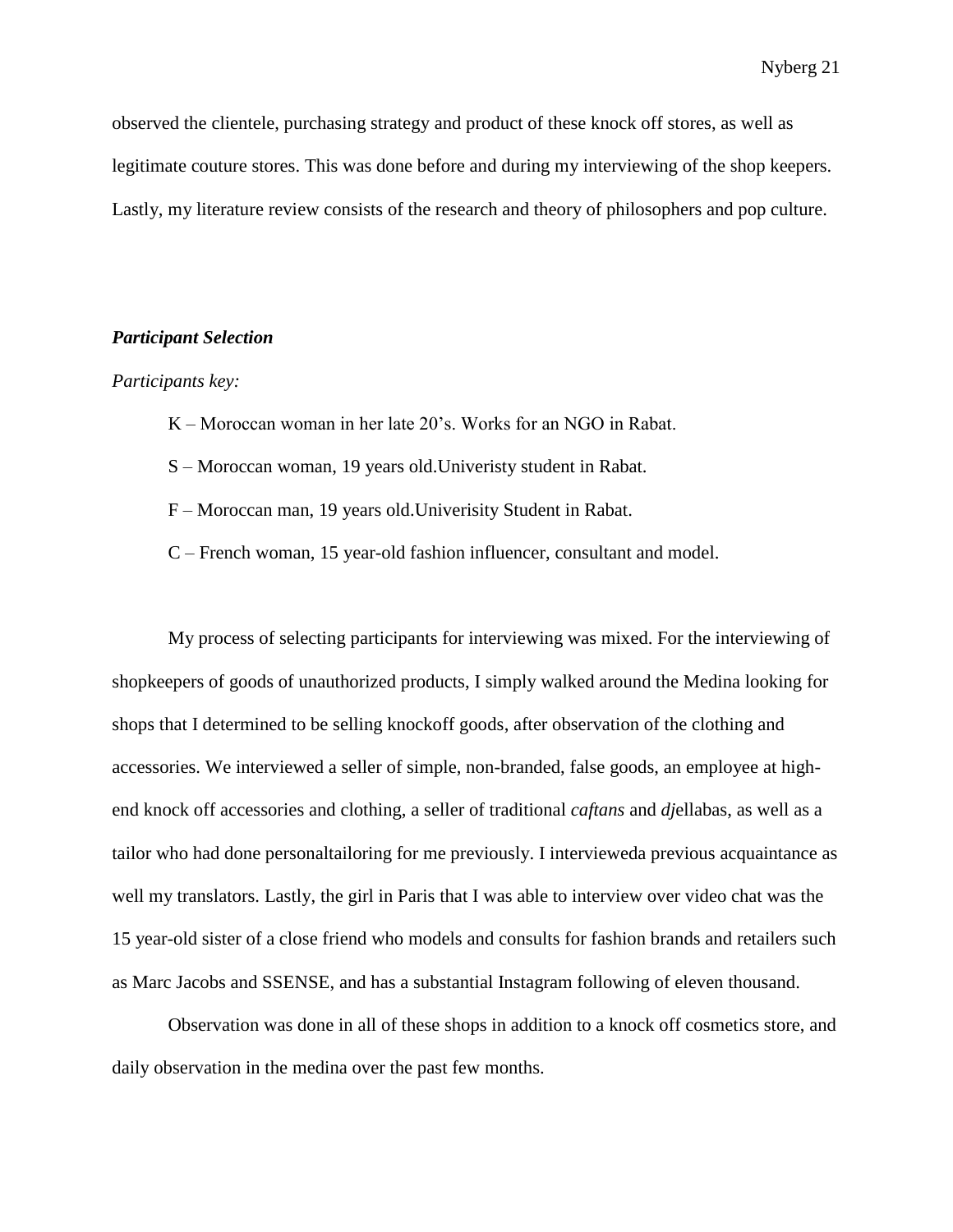#### *Process and Site Information*

The medina interviews were largely conducted in one day in late November during which I was able to go into the souk with the help of two translators. I selected the Rabat Medina for my research due to the ease of access and based on recommendation from my advisor, given the time frame and restrictions.

My translators were two university students from Mohammed V University in Rabat. One male, one female, both in their early twenties. I had not expected to have them both as translators, however it ended up being helpful to have two rather than just one. Our process of interviewing started one way and shifted throughout our afternoon in the souk. Initially we began with presenting the consent form, in Arabic, to two shopkeepers that we had elected to attempt to interview, and asked to record. The first person refused the interview after initially telling us that we could interview him. The second shopkeeper verbally consented but did not want to sign the form, even though its purpose was to ensure their anonymity. Both rejected the recording. After the second attempt we elected to conduct interviews and ask for verbal consent, and no longer ask to record. This was done by suggestion of the translators who, in order to avoid upsetting or off-putting people we wanted to interview. Translation was done from Darija to English, and some notes were taken by the translator who was not asking questions for that particular interview. The notes taken, transcription and discussion of all the interviews were done after, in Café Renaissance in Rabat, as well as my interview with my female translator, which was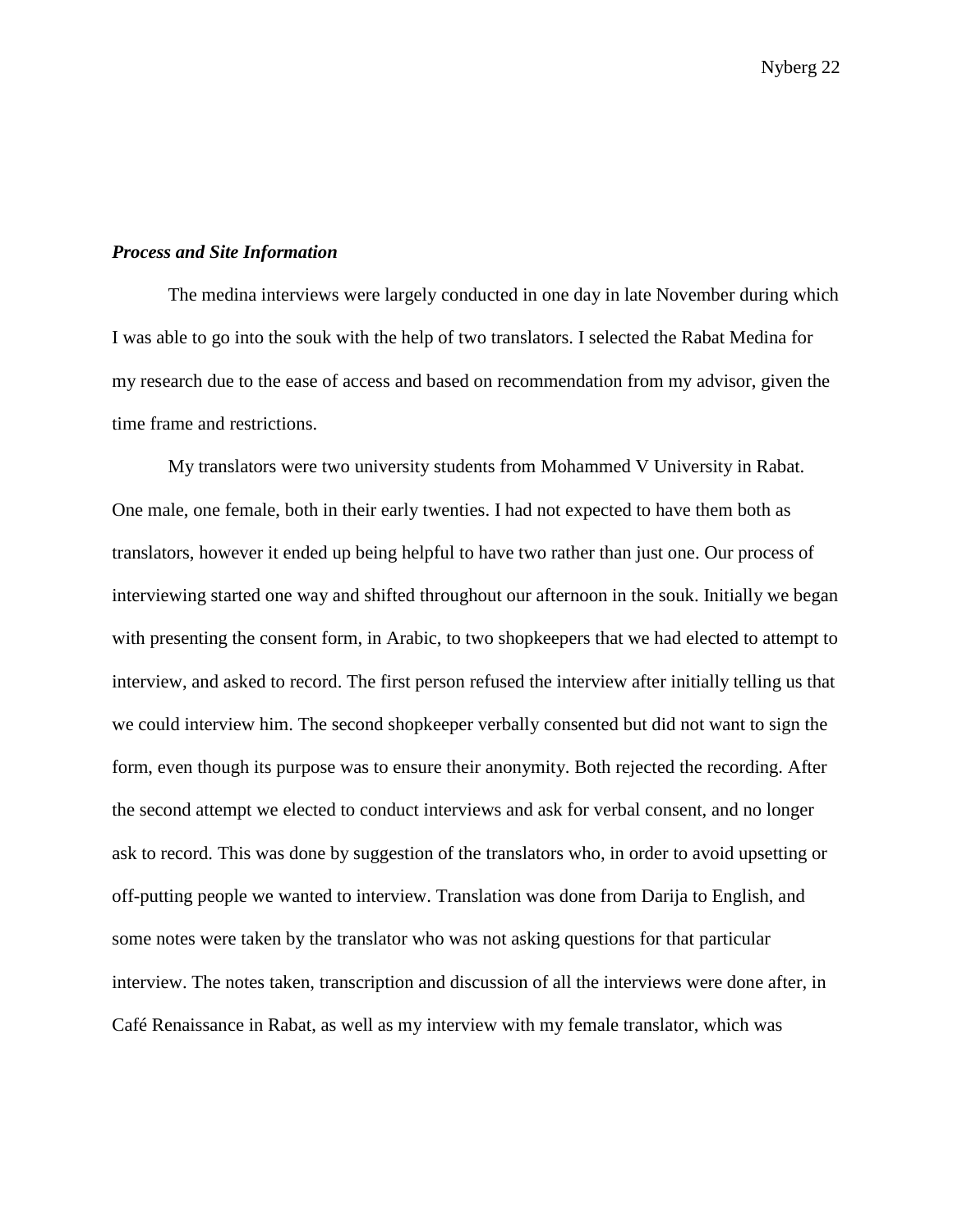recorded. I conducted another interview with K, in English, that was recorded and done in the conference room of an NGO. My interview with C was done over Skype in English.

#### *Ethical Considerations and Limitations*

Fashion, from a very removed viewpoint, is a relatively benign topic. However, people's clothing choices and how they relate to them, based on the person, can become very strongly connected to self-identity and self-worth. At the start of the interview process, my biggest concernwas being the bearer of news that might inform the interviewee that their clothing was inauthentic, especially if they had a high level of pride in that object, or lived under the assumption that it was real. Another issue I was concerned about was that shopkeepers of knockoff goods might not want to talk to me as producing and selling inauthentic goods is illegal, and I could pose some sort of threat to their livelihood. This was only an issue with the first attempted interview, in which the interviewee changed his mind and asked us to leave because of the illegality of his business.

A major limitation that was present throughout the entire interview process was the language disconnect. Interviews done with the assistance of a translator cannot be perfect, and therefore some communication may have been lost, and subtleties of conversation cannot have been received exactly. Additionally, the use of a translator and the manner of which I obtained participants in the souk was not conducive to the most natural of conversations. Non-Moroccansare seen as tourists and a vital part of the economy in Rabat and the Medina. Therefore, my presence may not have helped in obtaining information on issues that have economic consequences for the interviewees.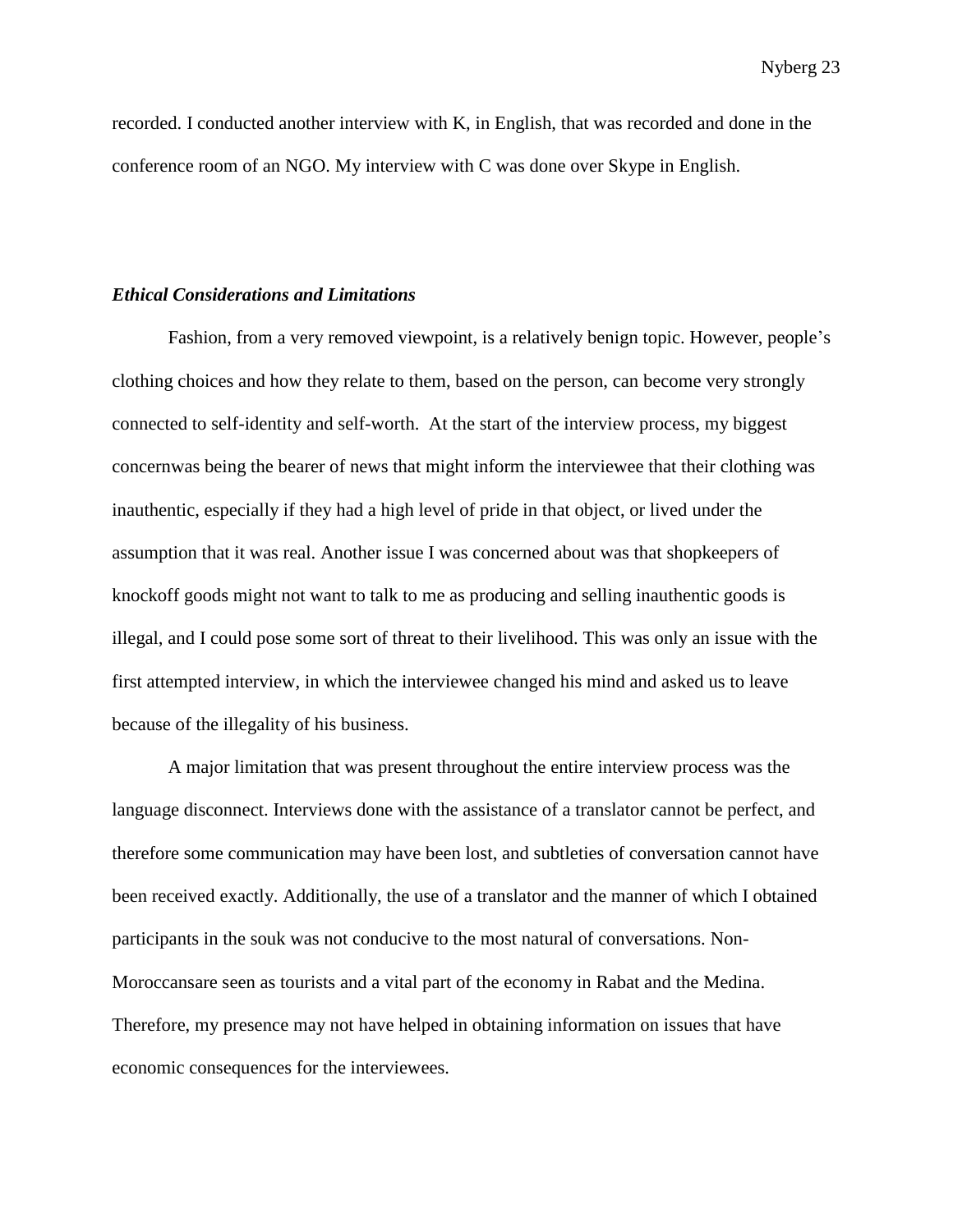A lot of the interviewing was done by my translators who had access to my interview guides. There were often long conversations that were had, the bulk of which was not directly translated. This was helpful for my translators and developing a connection with the interviewees that enabled more conversational attitudes, however limited the accuracy of quotes or ideas taken from the interview. Exactness of translation was also hampered since we were unable to record the conversations.

Sampling and number of interviews could have been improved. I might have focused more on looking for people who buy a lot of knockoff items, rather than just occasionally purchasing them. The problem here was approaching people with this question, as it could be taken offensively, as an acknowledgment of someone's lower economic status and stereotyping. It also might have helped to interview more men, asthe consumer interviews were with mostly women.

Further, as an American and only a temporary resident of Morocco, my internal intuition and background in Moroccan life is very limited. Differences of history, education, language and other cultural barriers prohibit my full understanding of interests at hand, especially in relation to issues of identity. The impact of religion as it relates to clothing choices is especially important in Morocco, and my background knowledge of Islam is base-level at best.

Lastly, my representation of the consumer community in the Rabat medina is highly limited. I do not wish to state my findings as only as the results of my research and do not wish to impose generalizations as definiteaccuracies about the patterns of identity of the larger community.

### **Results**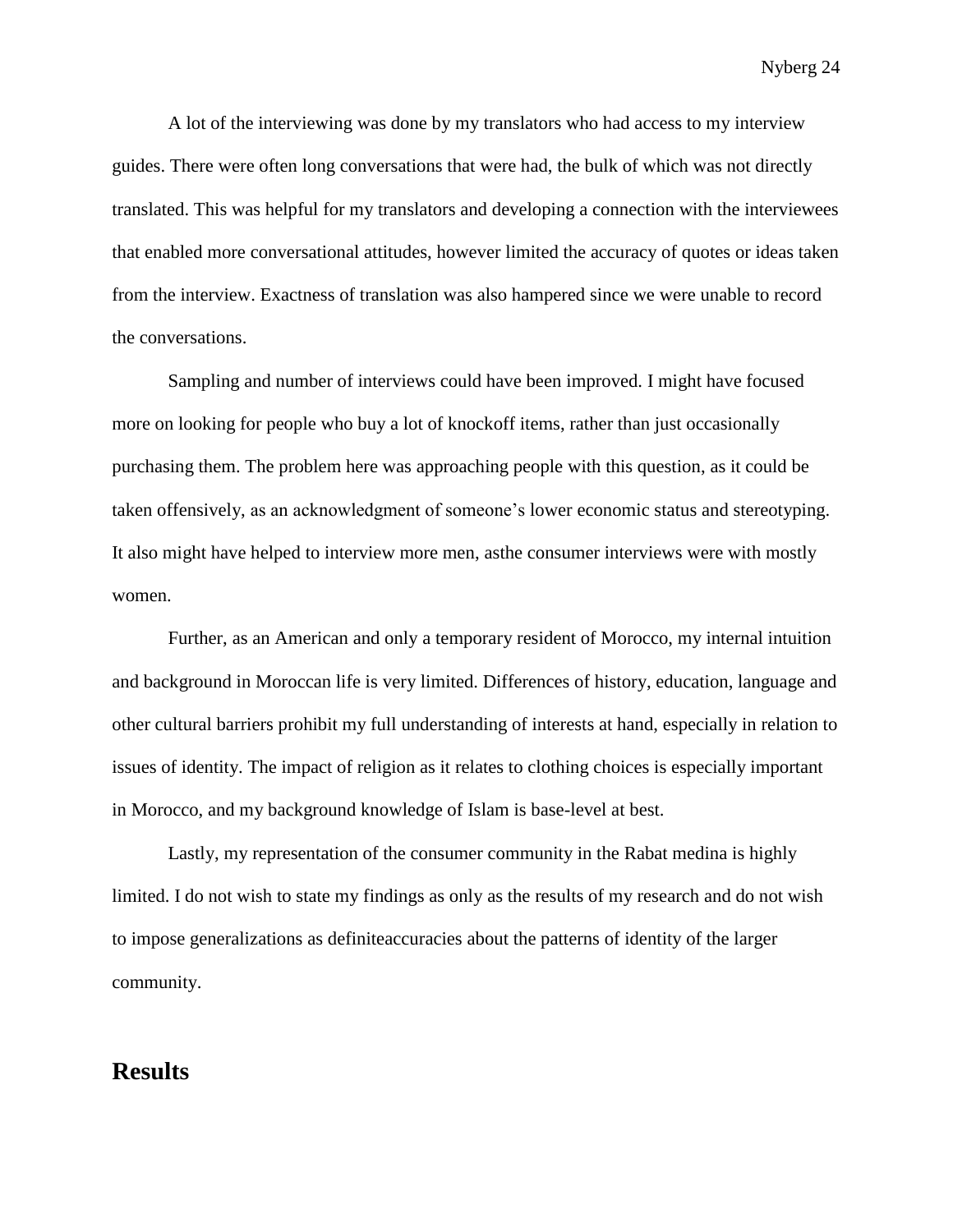### *"I basically work for Instagram"*

"I basically work for Instagram," said the shopkeeper at the counterfeit couture store, laughing. I had just asked him about the *Cartier*"Love Bracelet." A rose gold metal band that must be screwed and unscrewed to fit a round the wrist. Whereas most luxury jewelry pieces are not known widely by name, the "Love Bracelet" has been popularized by Kylie Jenner, sister of Kim Kardashian, and someone S frequently mentioned as an influencer of fashion for Moroccan youth. As that item became popular with Kylie, a queen of social media in her own right, so did it become popular in the Rabat souk. The shopkeeper discussed how people come in with their phones and show the exact pieces they want. "I have people coming in here age 15 and 50" he says. He tells us that people see his shop as a gateway to how to really start "living." Older women look to regain life and livelihood, influenced by the TV, especially the Turkish soap operas, what both S and K referred to as a "window" into youth and new culture. For those young people who "follow Kylie Jenner on Snapchat" and see her fashion and lifestyle, "those people consider that's what living is" (S, 2017). Just before walking into this store, we went into a cheap cosmetics shop that S has been to before. Inside there were nail polishes, lip glosses, hair products from floor to ceiling, row after row of every color. Each bore different branding and names, but what stood out were the few items that read "Kylie." "Last time I was here they had so much Kylie stuff," S notes. We asked the store attendant where the "Kylie" product has gone, and in a store overflowing with plenty of different options for make-up, nearly everything labeled "Kylie," almost exact imitations of the originals, had been sold.

We left and went to interview a tailor. As we stood talking to the tailor, I noticed a colored print of Hollywood celebrity Ryan Gosling hanging above his workspace. I asked S to talk to him about the photo. It was a picture brought in by a customer, showing the exact style of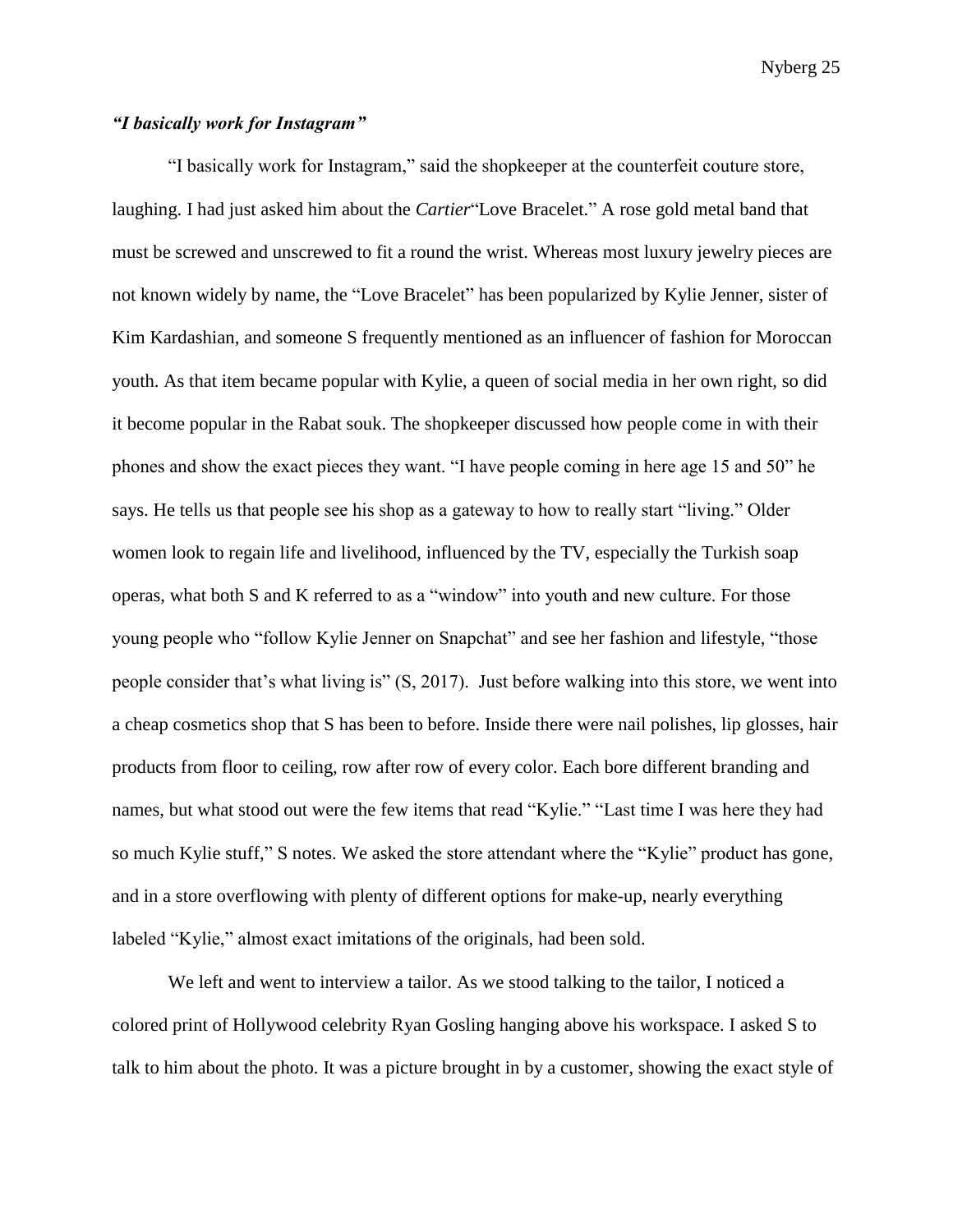jacket they wanted, "style is what the internet offers" he declares. Admittedly, I had been in the day before with some pictures I retrieved online to help describe and show him what I wanted, a task that would have been hard to do without the resource of the worldwide web. Interestingly, however, the tailor had no idea who the person in the picture was. He referred to Ryan Gosling as a model for the clothes, like a "mannequin." This online culture of pictures can disperse fashion trends and styles that are imitated around the world. As Michalove remarks, "the world wide web dispersed and democratized authority – fashion-related and otherwise – and anyone with a computer sits equidistant from the cultural 'metropole'" (2014: 23). He's not "working for Instagram" in the same way as the shop keeper selling fake Gucci, but he's certainly working for the internet, offering people styles that are acceptable via the web, and are spread because of celebrity culture, whether the person having them made or making them knows who the celebrity is or not.

Consider C, a 15 year-old middle-class Parisian who just 3 days before our interview was featured on *Vogue's* Instagram next to pictures of *Victoria's Secret* models, Pharrell Williams, and Adam Levine. C does work for Instagram. She models, appears and consults for high end fashion outlets and publications, who take her pictures and post them online to get traction. People want her because she is young, hip and has 11 thousand followers on Instagram: "its new, now fashion, everyone who does their own brand, they want to talk to young people. I do so much consulting for brands." Just the other day I clicked on a link to an Instagram page posted by Virgil Abloh - the hottest designer in fashion at the moment, Kanye West's cousin, and streetwear legend. When I arrived at the page, I saw two pictures of C, a girl who has gained credibility because she started wearing things found in her brother and mom's closets and in Parisian flea markets. C and her three best friends, collectively known as the "Gucci Gang," now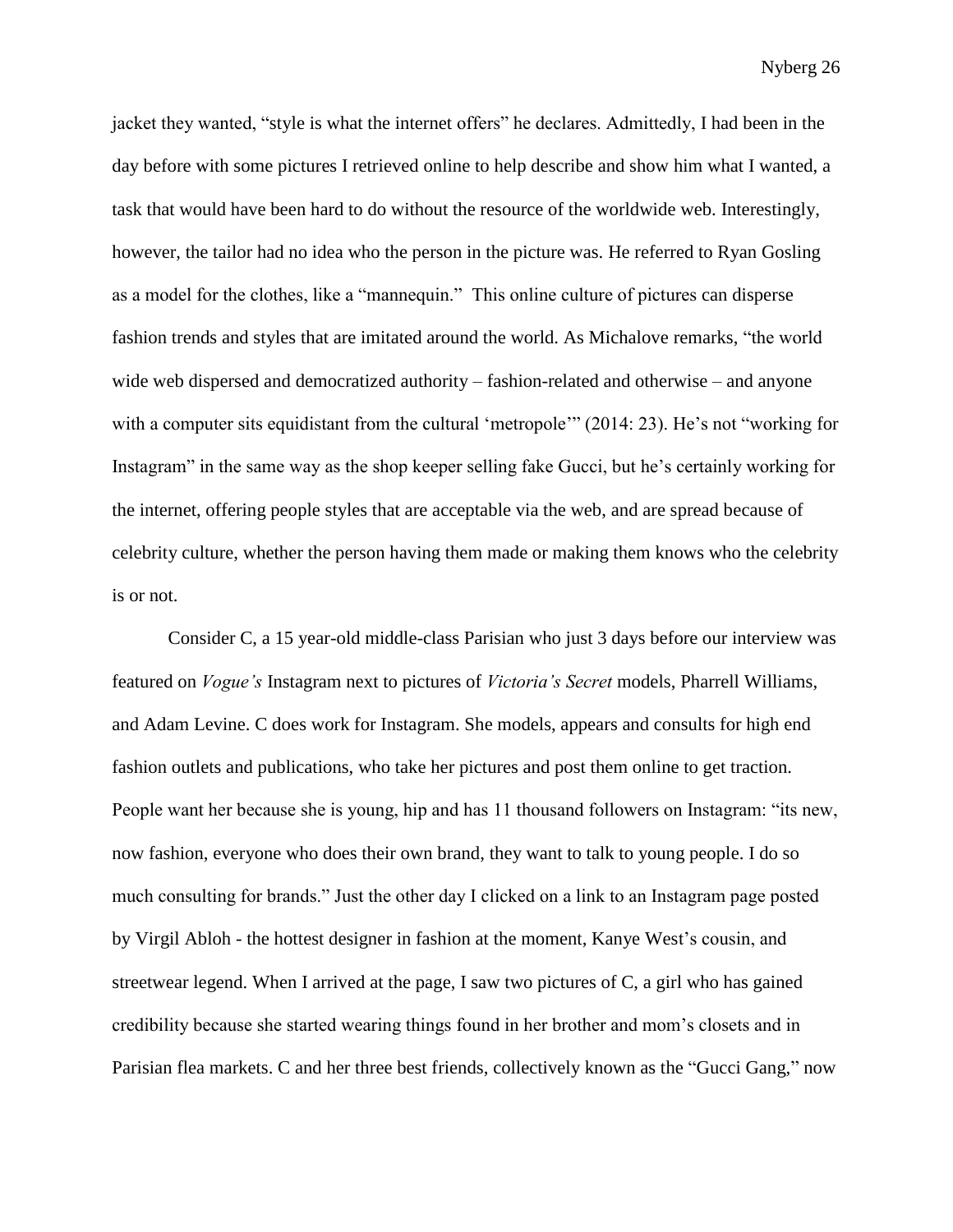work for luxury brands because theydressed themselves in a way that suited them. The youth, and not even the rich youth, now define what is *in*. C admits, "the fact that you can be front row of a fashion show because you have 20k followers on IG is crazy." She is apart of this culture where cool comes from a picture online, disseminated across the world. Just the one picture of her and her "Gang" on *Vogue's* Instagram had the potential to reach 17 million people worldwide.

Popularity and the exposure that comes along with it hasa big effect. F and S both admit that a lot of the people who have *Gucci*, *LouisVuitton* or *Fendi* on their hats, bags, shits or shoes don't even know what those are: "Is it a person? A place?", F jokes. "They just see a lot of people with it," and then they buy it. This is particularly interesting when taken with F's anecdote about a wealthy friend who can afford any label he wants. But F tells me that his friend will not buy any of these couture brands, as his thinking is: *why should I when everyone is already wearing it?* His reference is to the proliferation of these fake versions which have rendered those luxury brands, at least in F's friend's eyes, undesirable. These brands, so long seen as a symbol of wealth, have been somewhat subverted and democratized. This is, in part, what the internet and knockoff goods provide, enabling a brand or trend to be spread instantly, broadly, and often without any explanation. Thus, the representation or symbol of what an item is, what a brand even is, is replaced by a new meaning. As Jensen summarizes the words of Lindorm, "authenticity is not only used to establish a contrast to whatever is believed to be fake, unreal or false, but most of all, to gather people together in collectives that are felt to be real, essential and vital, providing participants with meaning, unity and a surpassing sense of belonging" (2016: 139). Whether clothes are *vrai* or not, they provide people with a connection to the masses, an identity that is based in the internet: "The importance of the internet as an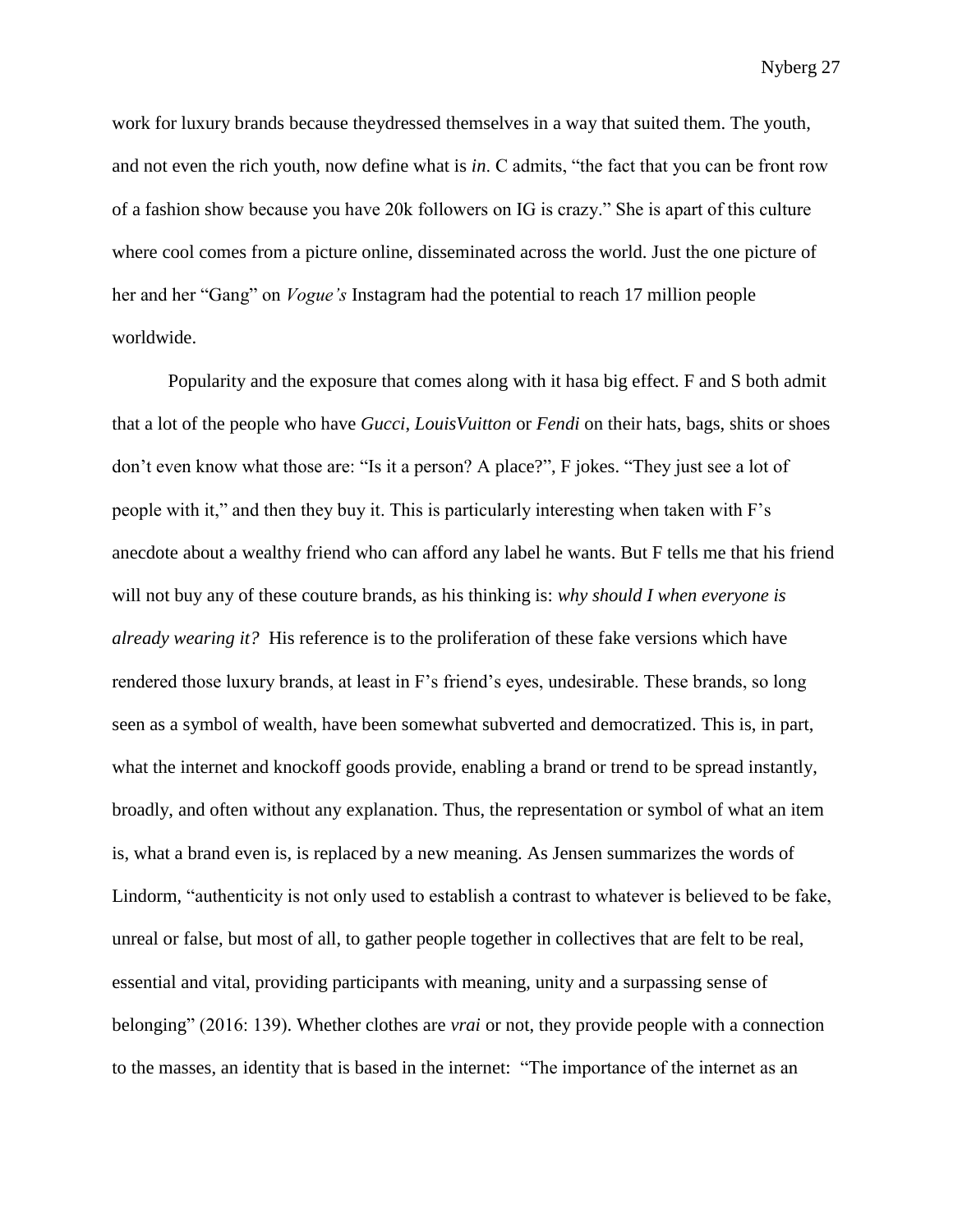international forum then cannot be overstated; more than any other form of media, online social media both influences Moroccan youth and includes them in a multi-national discourse on fashion, as well as an increasingly universalized experience of youth" (Michalove, 2017: 24-25).

#### *"Everything in Morocco is An Imitation"*

"Everything in Morocco is an imitation," replied the shopkeeper when asked about counterfeit products. My translators S and F laughed at this reply, a gross overstatement and oversimplification the question asked. The shopkeeper didn't seem to find it so funny. His sentiment was rather matter of fact, and seemed to mean to apply his words beyond fashion to Morocco as a whole. He went on to say that "yeah," his stuff is fake, just as all the other stuff in the souk. But "nothing" is real in the souk, everything that you find there is just a copy of someone else. His merchandise, he offers, was at least made in Morocco. We ask him about the luxury branded items, the shirts that say *Gucci*, *Moschino*, or *Prada*, "who are buying those things?" He responds with a derogatory word that makes use of the darjian phrase for "trash." It's a matter of money in his eyes, those with no money buy these fake items to appear like they have more money, but to him, S and F, it doesn't fool anyone. Conversations of class began to appear here. F and S made a point to say that some people of a higher class view those who wear knock off items as lower, classless. These opinions are often aimedat people who buy the items sold on the ground or in the very cheapest shops that are popular in the souk. At the same time, those who buy the more expensive replicas are exhibiting a trend of "living." No matter, all three make the point in saying, that to the people who wear these couture knockoffs, it doesn't matter if they are *vrai.* In my interview with K, she remarked that for people who wear those items,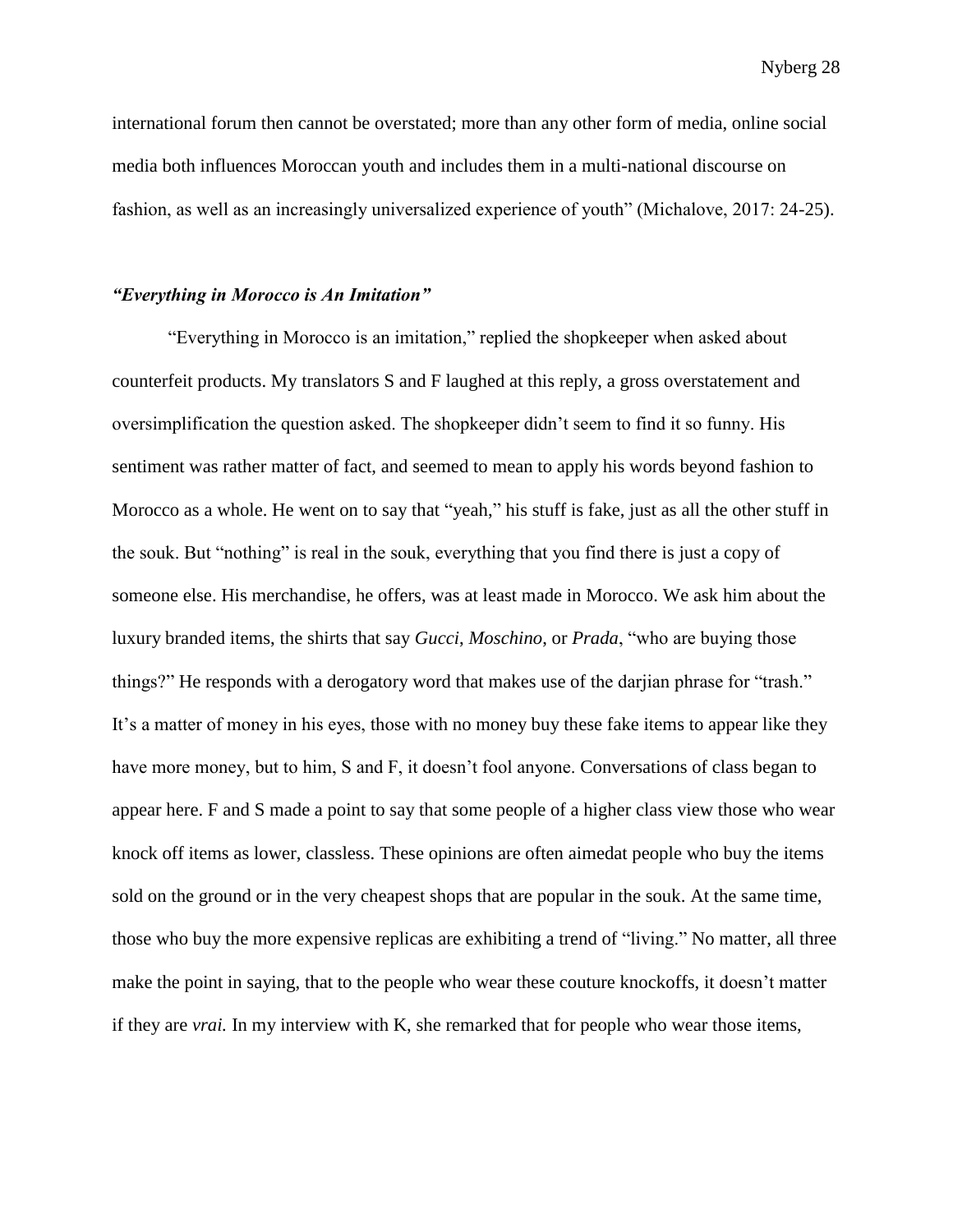"they feel like they are taking brands that are the good ones, but a good price," "they feel like it is really a good option."

Though the statement "everything in Morocco is an imitation" is bold, it holds some whatof a symbolic sentiment than a literal one. There is a feelingamong older Moroccans that the "real" true Morocco is giving way to a new culture, that is signified by stereotypically "western" or "European," or "modern" ideals or imagery, a trend that is actually more global than anything. Speaking of contemporary Moroccan fashion designers, a proxy for the young generation of Morocco, Jensen writes, these designers "[seem] to be working towards an end to cultural dominance by the elite, Arab-Muslim identity and cultural homogenization" (Jesnsen, 145). This runs counter to a post-colonial history that was defined by nationalistic hopes, an era that wanted to disassociate with the culture and image of its colonizer. However, this new generation seeks to engage in a new process identification, one that is much more international. The divide between the youth and older generation's views is becoming less and less controversial as the new Morocco becomes more widely accepted. Talking with K, she discusses this rift that exists in Moroccan fashion which is the *roumi* vs. *beldi*. "Two things we consider differently," K says. The former is the "modern", "casual", "western" clothes worn on a daily basis by most younger people in Rabat. The *beldi*, however, relates to the "tradition": the *caftan*, the *djellaba*. When shopping for clothes in the souk, a popular question to be asked is, "*beldiouroumi?*" (K, 2017). Jensen paraphrases Belder (2000) when she writes "*beldi*is very much related to nostalgia for an idealized and fixed point in time when culture was supposedly untouched by the corruption that is automatically associated with commercial development." However, after my interviewing, this notion seems slightly outdated. By S, K, and F's experience, *beldi* is indeed associated with this "tradition" and "nostalgia," but this sentiment seems to exist now as mostly reserved for special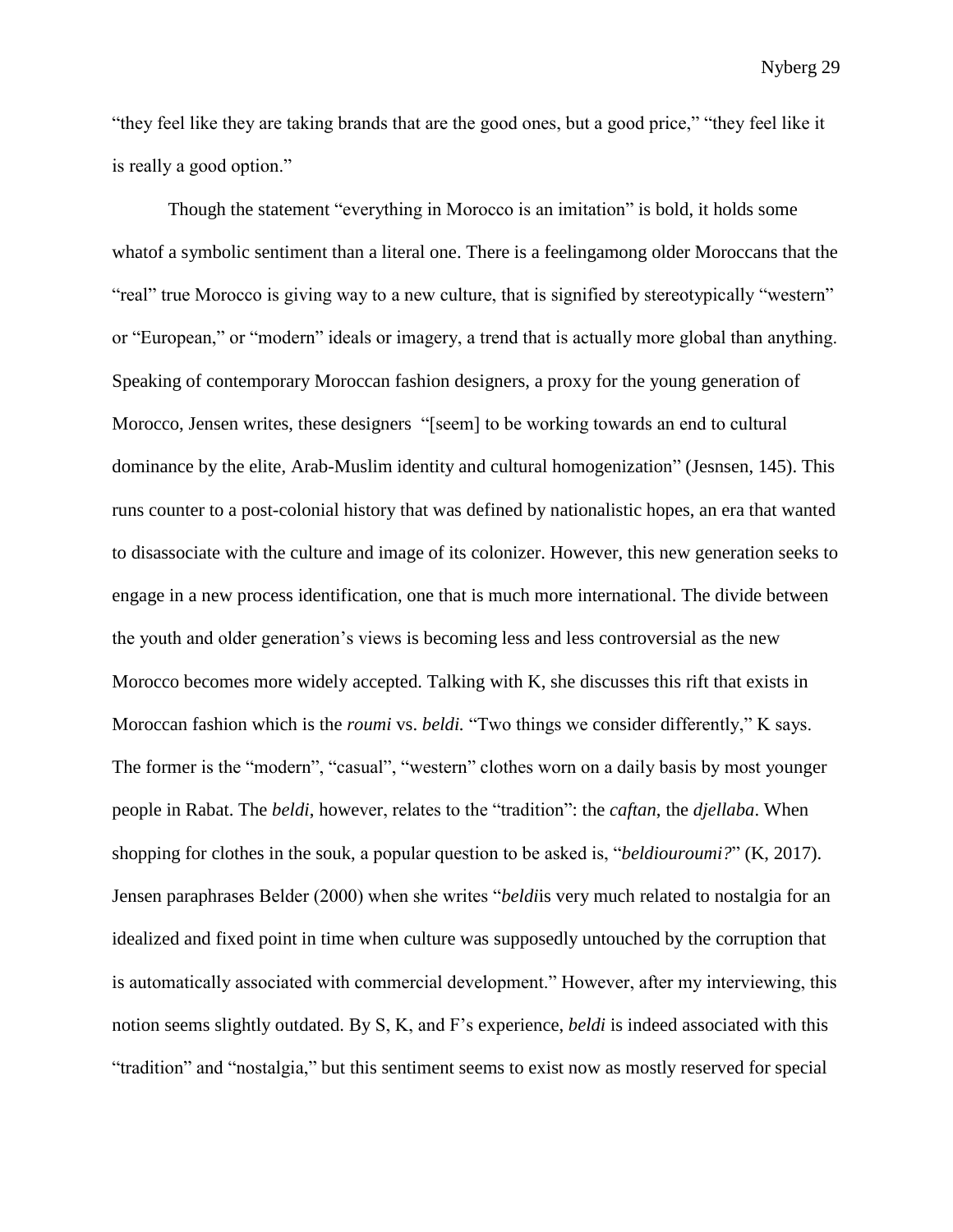occasions: prayer, weddings, and holidays. K, a woman very much connected with her religious identity and Moroccan background admits, "I feel proud when I see people wearing *caftan* or *djellabas*, that we keep this a part of the culture today." At the same time she says,"*roumi* or*beldi*," it doesn't matter, people won't "judge" you for either, "they aren't 'true' Moroccan style, but today they become a part of the culture."

The culture of *roumi*, which includes this culture of "imitations," brands, and the internet, is becoming accepted more widely. In this way, the new wave of culture follows in the footsteps of the previous generation. Both S and K, as well the women in Michalove  $(p.21)$ , talk about how they see old photos of their parents wearing styles that were new, more "western" and global for that era. Today, they consider the *caftan*to bethe outfit that defines *beldi*for women. Jensen's studies find that the *caftan* is *"*today [is] considered to be the most 'ancient/traditional/authentic'of female fashions" (139). Ironically, "it was only relatively recently introduced under the influence of Moroccan fashion designers and strongly influenced by European fashion aesthetics." There is always a continuum of rejecting and accepting change generationally. S tells me her opinion on the matter: "perspective changed… *caftan* is more whatever." These perspectives and opinions dovary from place to place however. The shopkeeper of a women's traditional wear shop tells us "in the last 5 years people have not bought as much." This serves as some evidence that there is a real transition happening in terms of consumption as well, at least in Rabat. S talks about how Rabat,a more global and urban place, is changing very quickly, where as other cities in Morocco are not quite as accepting of the *roumi.* She says, "a girl wore a caftan to class and I think she had a lot of people talking about her, like why is she wearing a caftan? But if she was in Fes I don'tthink it would be a big deal."Differentiation between the "real" Morocco and the "fake" Morocco, cool and uncool does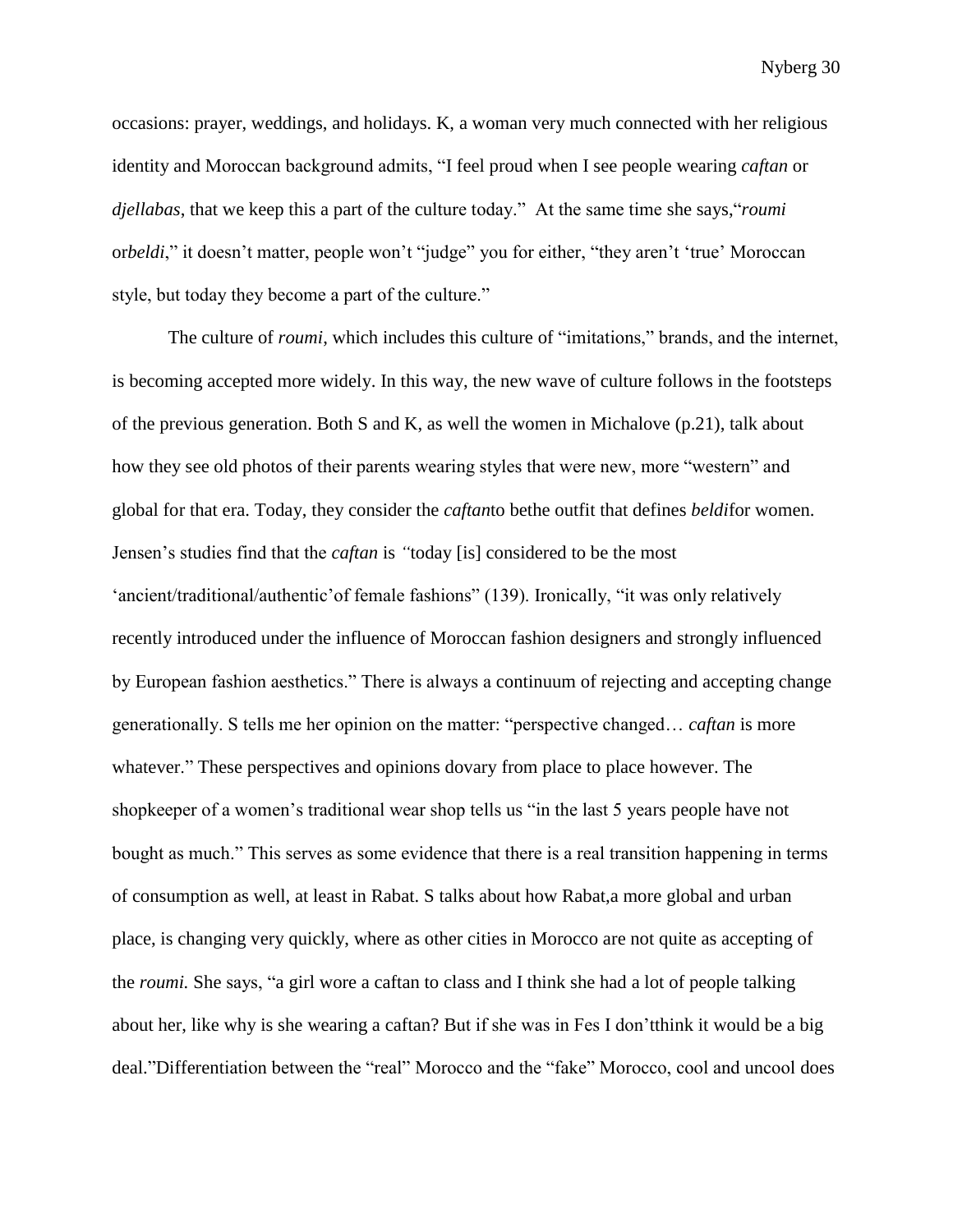depend on the person, and their age and location. This lack of unity in defining these terms, however is a marker of the new generation, which seeks to be more individualized. The wearing of fake brands changes depending on the person. For some, those who identify with the social media culture, fake brands or imitating style from celebrities are a sign of "living," a sign of being on the *in*. K admits, "I know some girls who are really obsessed. Even if it is a bit expensive for them, they will go for it. Sometimes even they will go to the tailor if they can cannot find it and have it made in the same style." For others, S will say, about the people wearing fake clothes, "I mean really me and my friends make jokes of them."

Knockoff clothing is one aspect of this process, as it allows the youth, and in some cases the older generation, the ability to take part in a culture that they relate to, or aspire to be like. This process is highlighted nicely by a text I received from S, only 30 minutes after departing following our day in the souk;

"I was thinking about the topic of how serious people used to take traditions and culture back then and how it's fading now... and I believe that it's since our parents and grandparents experienced the French colonization first hand and they actually were scared for themselves so they grew this deep attachment to Morocco and Moroccan culture …if you look at it from our perspective it's nothing but words in history books and almost like a fairy tale…so that's why we're leaning more into being indifferent about everything and blending in with the current flow."

### **Conclusion**

While knockoff clothing might offer people the feeling of luxury, the consumer'ssocietal status is not changed in the eyes of others. In talking with S, F and some of the shopkeepers, the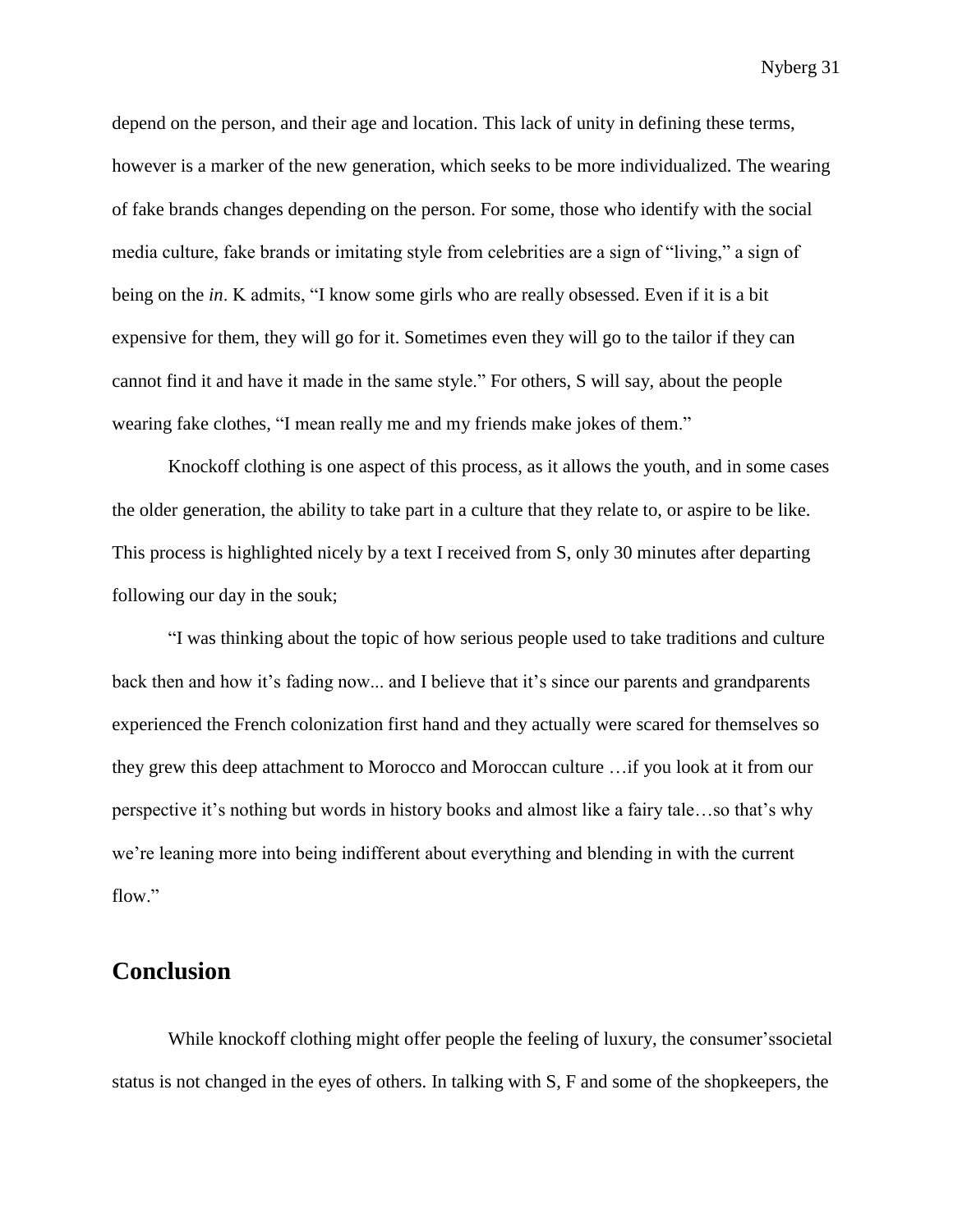wearing of fake luxury only confirms the lower socioeconomic status of those who wear it. People are very aware of what isauthentic, and it serves as an economic class indicator. If you can afford to buy real *Gucci*, people know it and you can differentiate yourself as upper class, someone who can access the *vrai.* If you are wearing a knockoff *Louis Vuitton* hat, people know, and it acts as a reinforcement of lower class. But in the context ofBourdrillard'sidea of the *simulacrum* in modern culture, this differentiation seems to become less and less important, at least to the person who is wearing it. The way people identify is such that representation of the brand is more important than if it is an authentic product or not. The logo that adorns your hoodie, weather crafted in China or Italy, becomes the marker of style, and connects the wearer with the world and the worldwide web. These are the frameworks with which the youth identify, globally, andspecifically in Morocco:"The clothed body is therefore recognized as a distinguishing feature… one that can be considered as the symbol of a life style… a common sense, ideology and values shared within a social group that are aestheticized and are therefore mainly expressed through visual semiotics" (Calefato, 2008: 77). This phenomenon is a product of the ability to individualize and express yourself freely. In talking about the idea of America with S, she says strongly, "we [Moroccan youth] look forward to being independent as much as Americans." The desire for individualism is a reflection Morocco's globalization, and departure from previous nationalistic visions of the postcolonial era. That seems to be why, from discussion, it appears that what a product represents is most important, and not if it is real or fake. Previously the *beldi –* "Moroccan Arabic word for traditional, local, authentic as opposed to foreign objects/influences" – was what constituted "real" Morocco. But the contemporary culture, in part due to the internet, is increasingly diverse and global. The notion of "real," in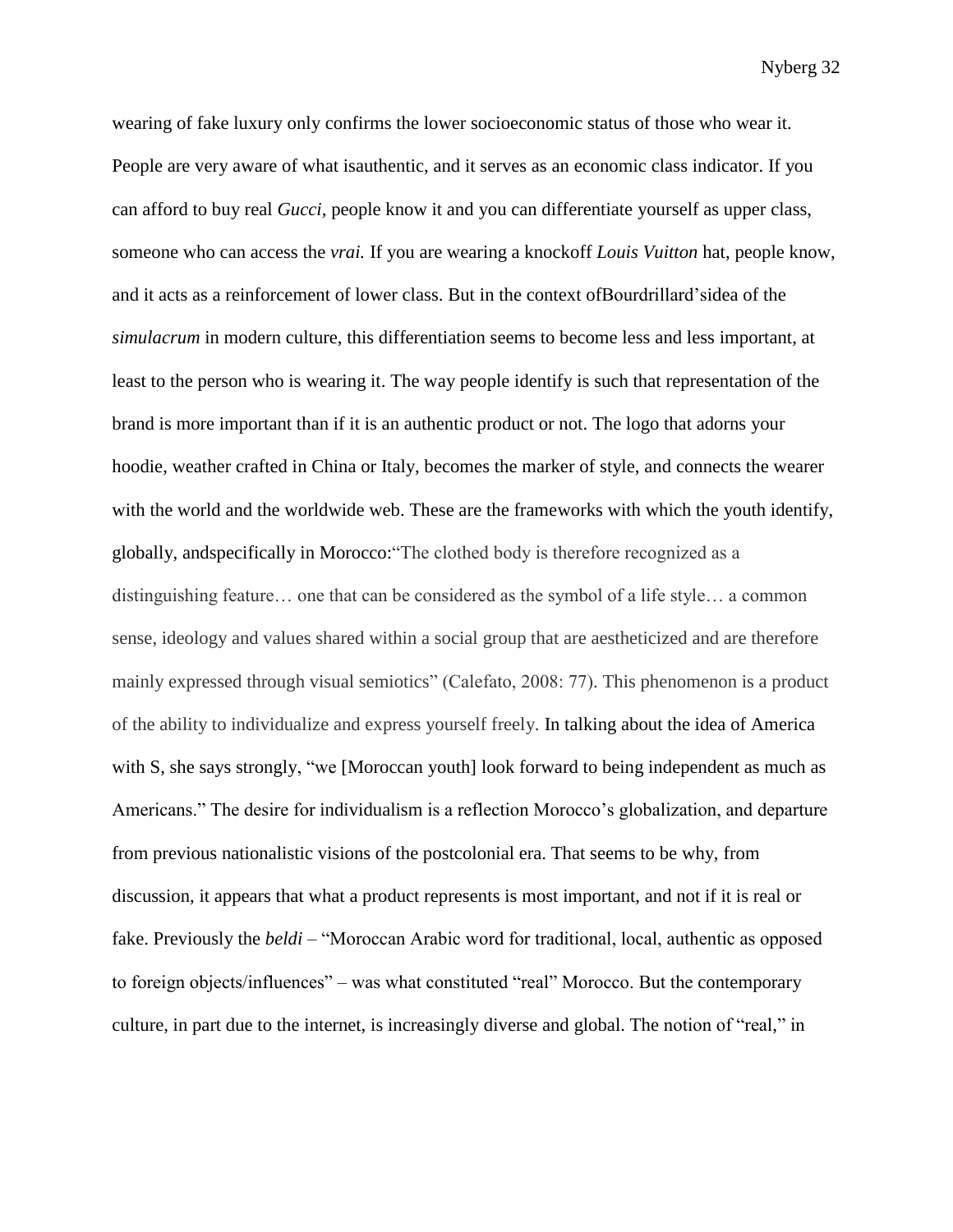respect to the youth and fashion culture in 2017 in Rabat, is more in line with what is *actually* happening in Morocco.

In order to further understand the fashion culture in Morocco, it might be important to consider the pressures from within and outside the country to hold tight to the *beldi.* It is to Orientalize Morocco to reduce what is "real" to mean only *djellaba* and *caftan*. Dexheimer summarizes Edward Siad's scholarship of orientalism:

"the west has created a dichotomy, between the reality of the East and the romantic notion of the Orient…a culture, history, and future promise for them. On this framework rests not only the study of the Orient, but also the political imperialism of Europe in the East."

The Western world seeks to portray Morocco as *other*, and sustain it as an untouched bastion for mysticism and romantics, an idea curated by people like Paul Bowles, Yves Saint Laurent, and William Burroughs. At the same time, the older generations of Moroccans, those who experienced colonialism, want to hold tight to a past defined in the postcolonial era. While this Western exoticism helps fuel an economy centered around tourism in Morocco, it attempts to stifleMorocco'sprocesses of globalization, something every nation should be entitled to. Further, it might be helpful to explore more indepth the process of individualization occurring here.The various elements that constitute culture are changing. You can see it in Moroccan eating habits, living arrangements, and what people wear. How do governmental and religious traditions support this process, and how do they run counter? Is this a positive thing for the country's identity or not? Is the transition hurting those whose livelihoods are invested in a this more "traditional" Moroccan identity, such as those who own *beldi*clothing stores? Further, this is a black market, it would be beneficial to consider the production and distribution of these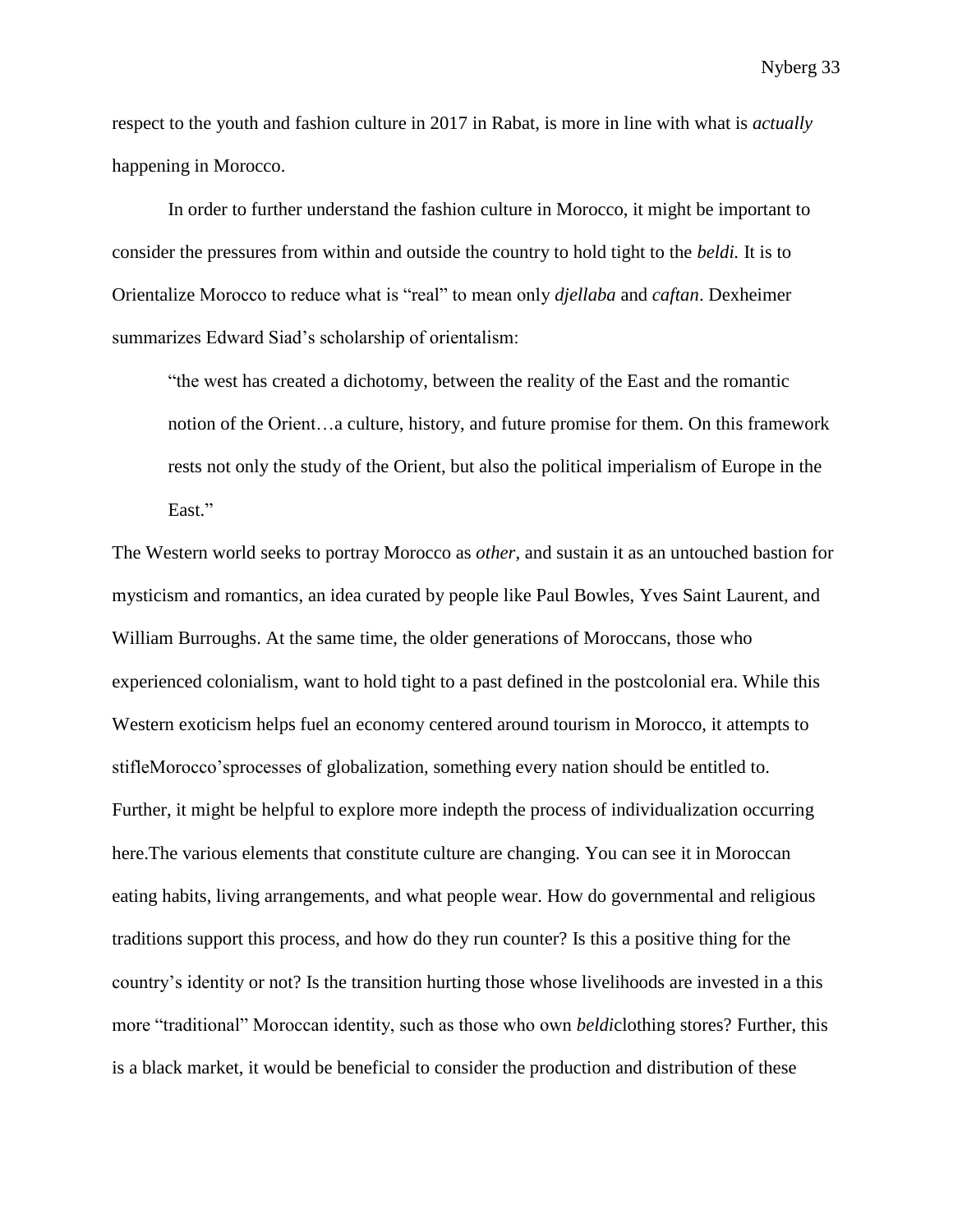products. Is their manufacturing and trade done in a way that is harmful? Is purchasing these knockoffs in support of criminal practices? Lastly, it would be apt to consider what kind of effects these luxury ideals and identifications are having in terms of empathy and a culture of vanity that surrounds them?

### **Personal Reflection**

Going into the semester, the prospect of selecting an ISP topic was not easy, and only grew more difficult as the semester went on. There is an endless amount of interesting, researchworthy, important topics that exist in Morocco, and even just in Rabat. Initially, I thought it would be most appropriate to pick a topic related to my major: Philosophy, Politics, and Economics. My personal focus is in criminal justice and so, though organizing interviews may have proved to be some trouble due to the sensitive nature of the topic, I figured that I should probably follow that route.

I came to Morocco, and decided to do study abroad, because I felt that college had become a chore, that I was not challenging myself in ways that I used to and that had once fulfilled me. This semester has provided me relief from these emotions and worries as I have been thrown into a country that I have very little previous knowledge of, and been put in situations, many of which I had never beforeexperienced. I feel that over the past 3 months I have gained much from the people and places that I've been so lucky to experience here. These things have opened me up to think critically about what and who matters to me. The space and opportunity to explore this is a privilege and maybe the greatest gift I have received in my time here. One thing I have found and considered is that I am often stuck thinking about what people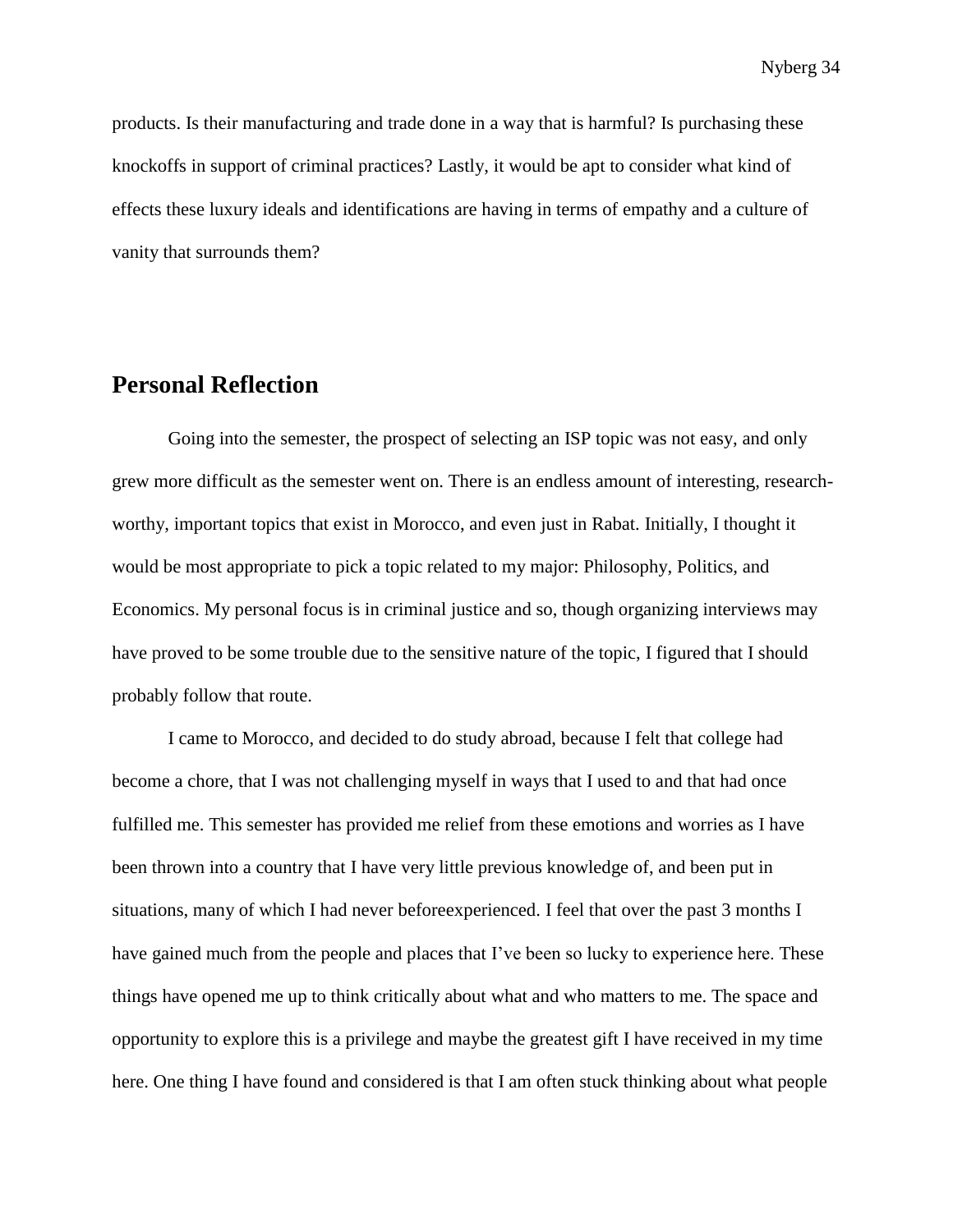think of me, and how I am considered against my peers, often timesnegatively. What I don't give enough priority to is my creative and independent side. I love art, music, and fashion. I discuss them daily with my friends and constantly in my own head, but never make the time to actually create. I have a passion politics and justice work, and want to do all I can to help build a better world. This is a big part of who I am, but not the only part.So, when it was time to pick my ISP topic, I decided that I wouldn't take the route that might look best on a resume or satisfy my typical tendencies. I decided to pick the topic that was interesting to me based on thoughts that had crossed my head and intrigued me on a more creative level.

I selected studying this knockoff culture because I like fashion. It is something that crosses my mind frequently. I spend hours online, usually every day, looking at new clothes and designs on social media and blogs. In preparing to come to Morocco, I was most concerned about what clothes I should bring, how I wanted to dress while I was here, not really knowing what people typically wore. In arriving, and seeing young people like me wearing many of the same styles and fashion choices here as I do at home or on the internet, I felt an immediate connection. Over the course of completing my ISP I have been able to further this connection by discussing the topic of clothing and in context of the way in which the youth navigate the internet. I admittedly spend much of my time on social media. It is a phenomenon that I share with many of my peers in the  $21<sup>st</sup>$  century. Because of this, I have been able to relate to other people here in Morocco through very intriguing and passionate discussions, and think critically about my own usage of social media or my fashion choices.

Over the past few weeks at times I have questioned this choice, and felt concerned that I should have followed in similar studies as many of my classmate, talking with refugees, the disabled or homeless. I have some sense that my topic is benign and superficial. I've felt that I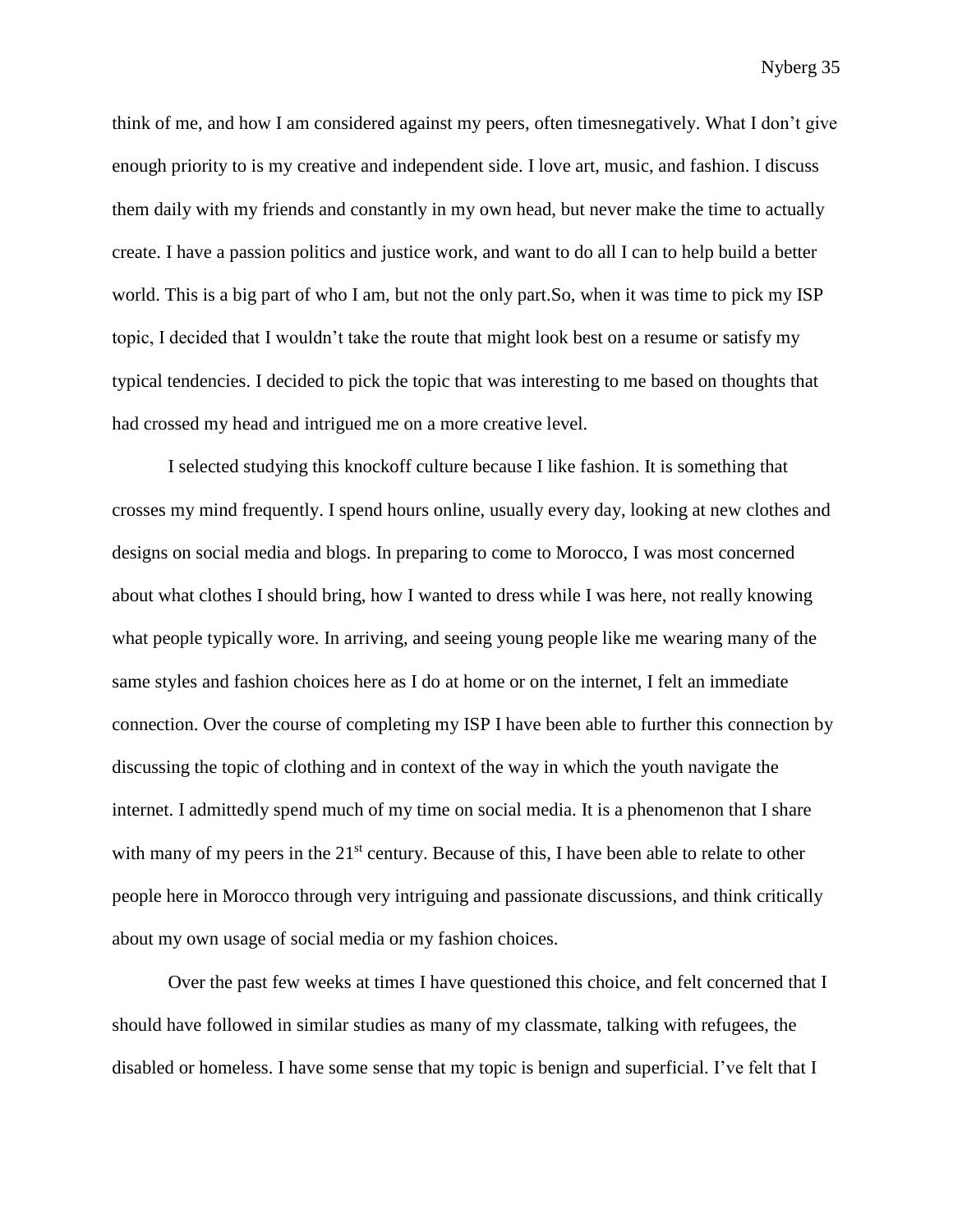may have limited myself in picking this topic. However, I didn't think I'd be able to do justice to those very heavy and critical issues, given the timeframe, my personal limitation of language, and my desire to really engage with myself and others for my ISP. So, upon reflecting, I feel my choice was well suited. I have engaged with a 15 year-old Parisian girl, a 20 year-old Moroccan woman and a 50 year-old Moroccan man about a topic that we can all relate to and that feels relevant. I have challenged myself and been challenged by others. I have learned about trends and ideas that pertain to me in the US and others around the globe.

I think going abroad and traveling is about finding the humanness and commonality between peoples of many places. The tendency to Orientalize or exoticize aids in highlighting the differences between the western traveler and the places they travel to. When considering the *vrai*and the *faux*, it is easy to believe that this *beldi* culture, the culture often presented to tourists is what is real Moroccco.It is something that might heighten the uniqueness of a week or month in a new place. I thought that Morocco would be a great place to travel to because it was so "different" from what I was used to. And I've gotten to experience those "different" things, like riding camels or listening to gnawa music. But after three months here, as I walk the streetsmore comfortable in my daily activities, having met many people *seemingly* dissimilar to me, what is most apparent is not the differences, but how similar everyone is. Yes, there are many tangible discrepancies and dissimilarities between Morocco and the US. I might appreciate the reverence of family and community that exists here. As S put it, some Moroccans might appreciate the American ability to be more individualistic. But these are topics that we can engage with, discuss and learn.

We are at a place in politics and society where our differences are the things that are usually highlighted most brightly. This trend helps us build community and resources, and brings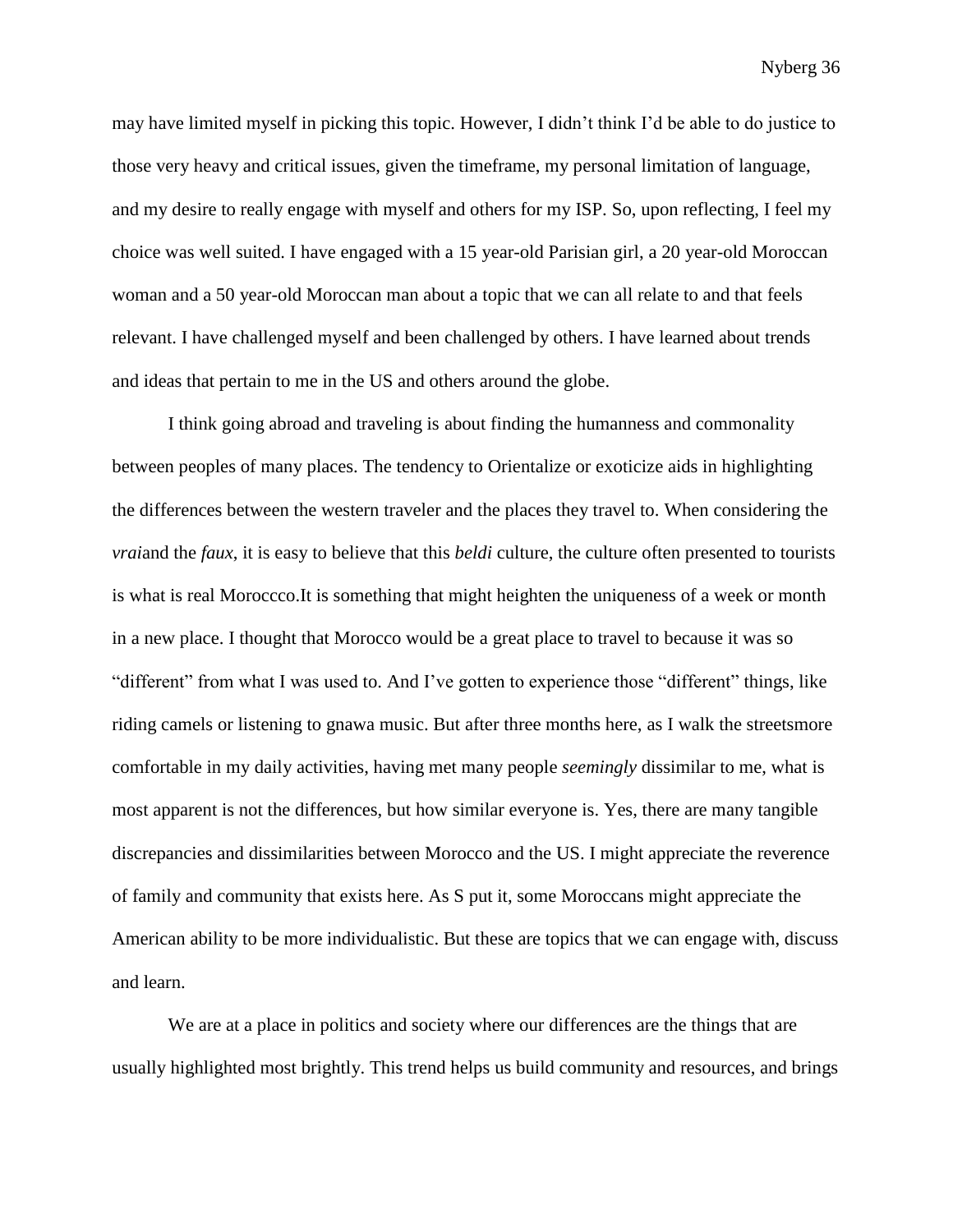attention to minority groups who are able to find hope and strength after histories of inequality. However, at the same time, it divides people, and stratifies us further. I am a tourist still here in Morocco. I have many privileges as a white man from America that do separate me in very distinct ways. This positionality is something I consider very often. However, this semester, while I have still tried my best to keep my perspective and privilege in my mind, I've really been able to consider how similar humans are though interacting with so many people. In the past 10 days I've talked with a Sierra Leonean in Takaddoum about immigration, a Berber man in Mount Toubkal about Islam, and my little host brother in baby talk. All of these conversations have not lead to highlighting differences, but highlighting what emotions and experiences we share.

I am very much appreciative for this country for giving me the opportunity to live and connect with people in this way. It is one of many debts I could never repay, and as an American tourist I have taken a great deal from Morocco with little to give in return. I am so thankful for the kindness of Morocco and the Moroccan people, and hope to one day contribute to some greater good that might help me repay the generosity of this place.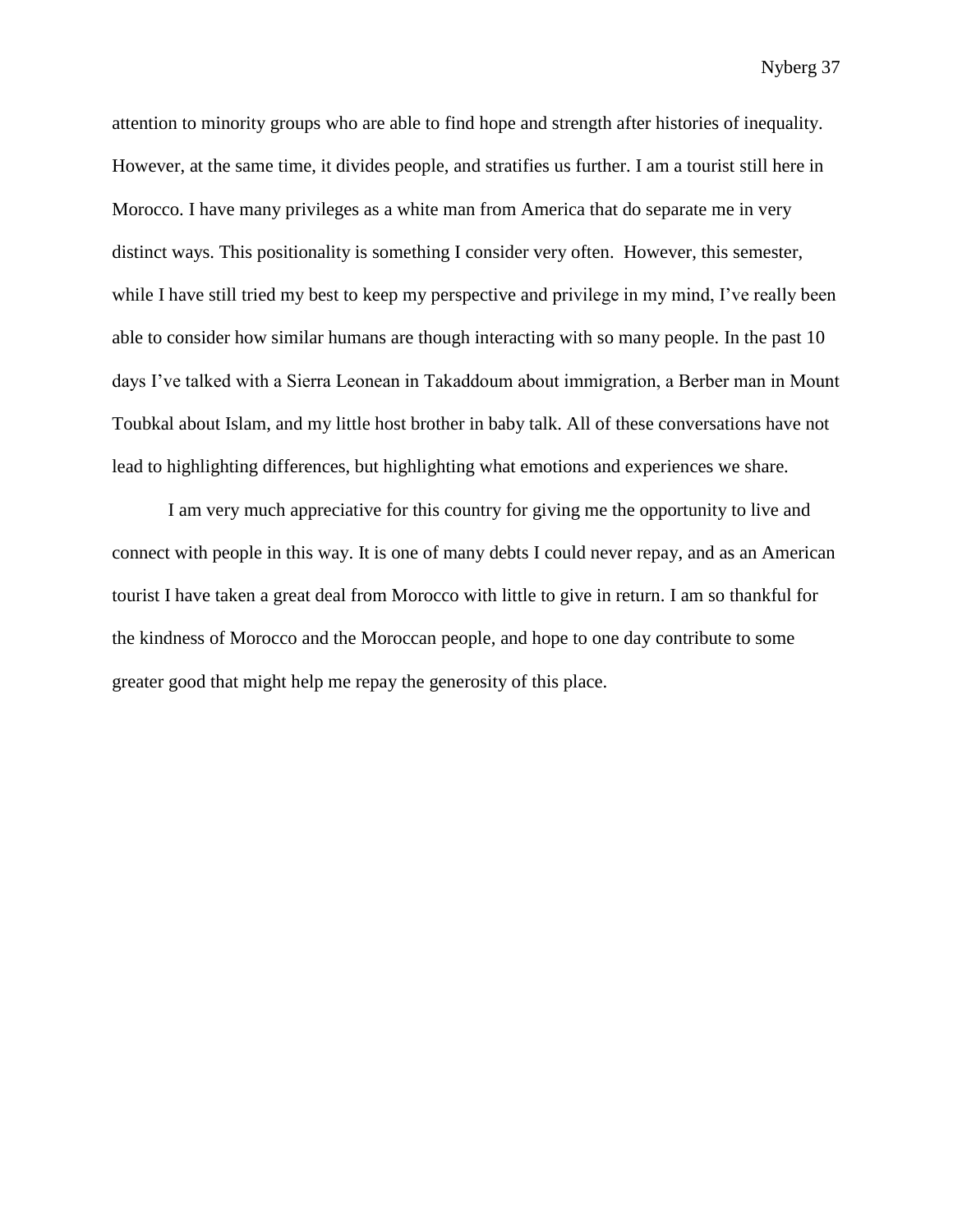# *Appendix A*

### Interview Guide - Consumer

- Where do you like to shop?
	- o Why?
- What influences what you wear and where you buy clothing?
	- o Does pop culture, Instagram or Facebook influence you?
- What is important to you when it comes to style?
	- o What do
- How does that reflect you?
- Are brand names important to what you are wearing?
	- o Why?
	- o Does it matter if those items are *vrai* or authentic?
- Is there a look or looks that represent Moroccan fashion?
- What direction do you see Moroccan fashion going?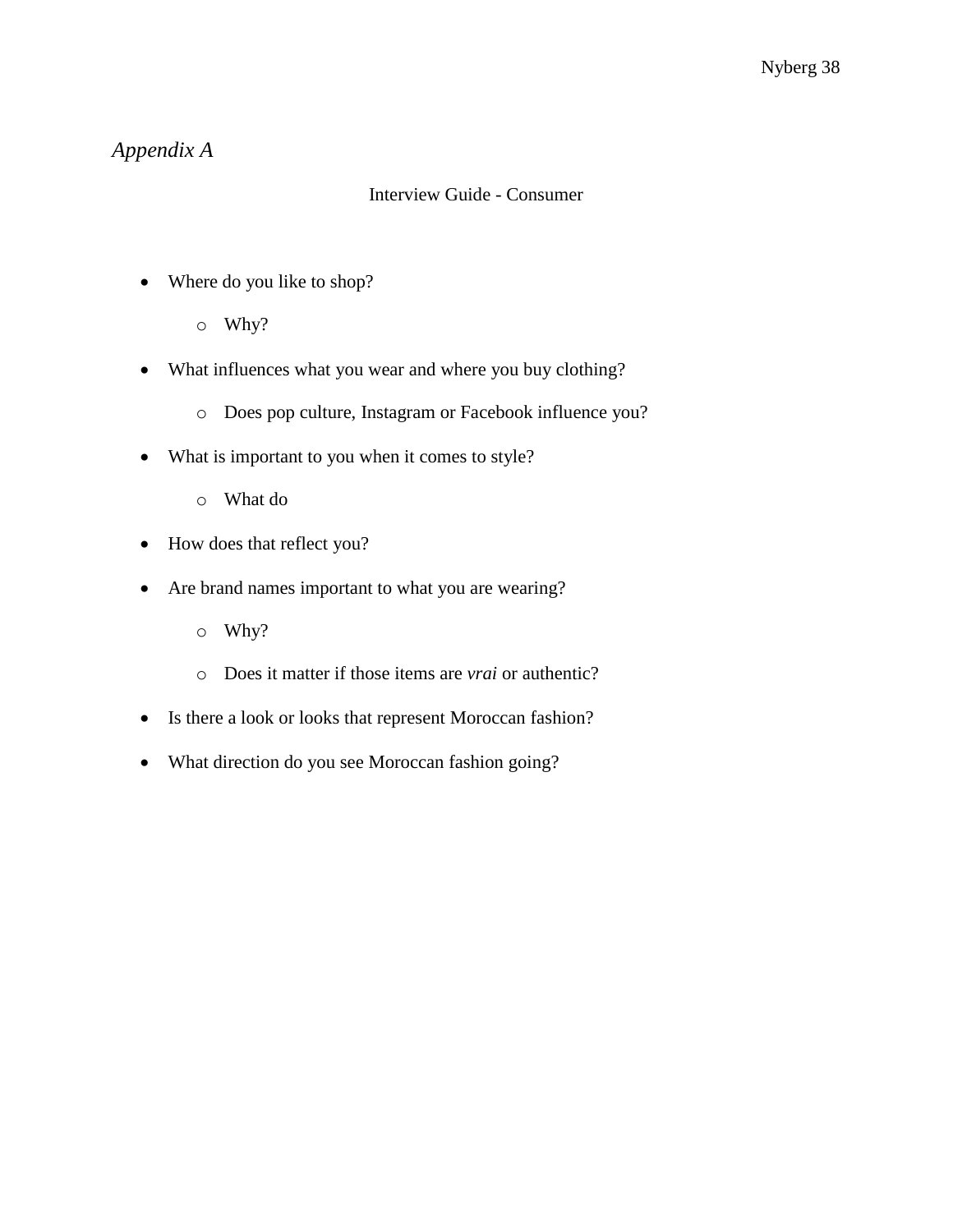# *Appendix B*

### Interview Guide – Shopkeeper (Knockoff)

- What is your role here?
- How long have you worked here?
- How often do you work?
- Who is the average person who comes into your store? (age, nationality, economic status) Other people?
- What items do they like the best?
- How much do they buy?
- Do they know that what they are buying is not *vrai*?
	- o Do most people, do all?
- Does that matter to them, or not?
- What do you think is the attraction of your goods over other goods?
- Do you think this is impacting the larger economy?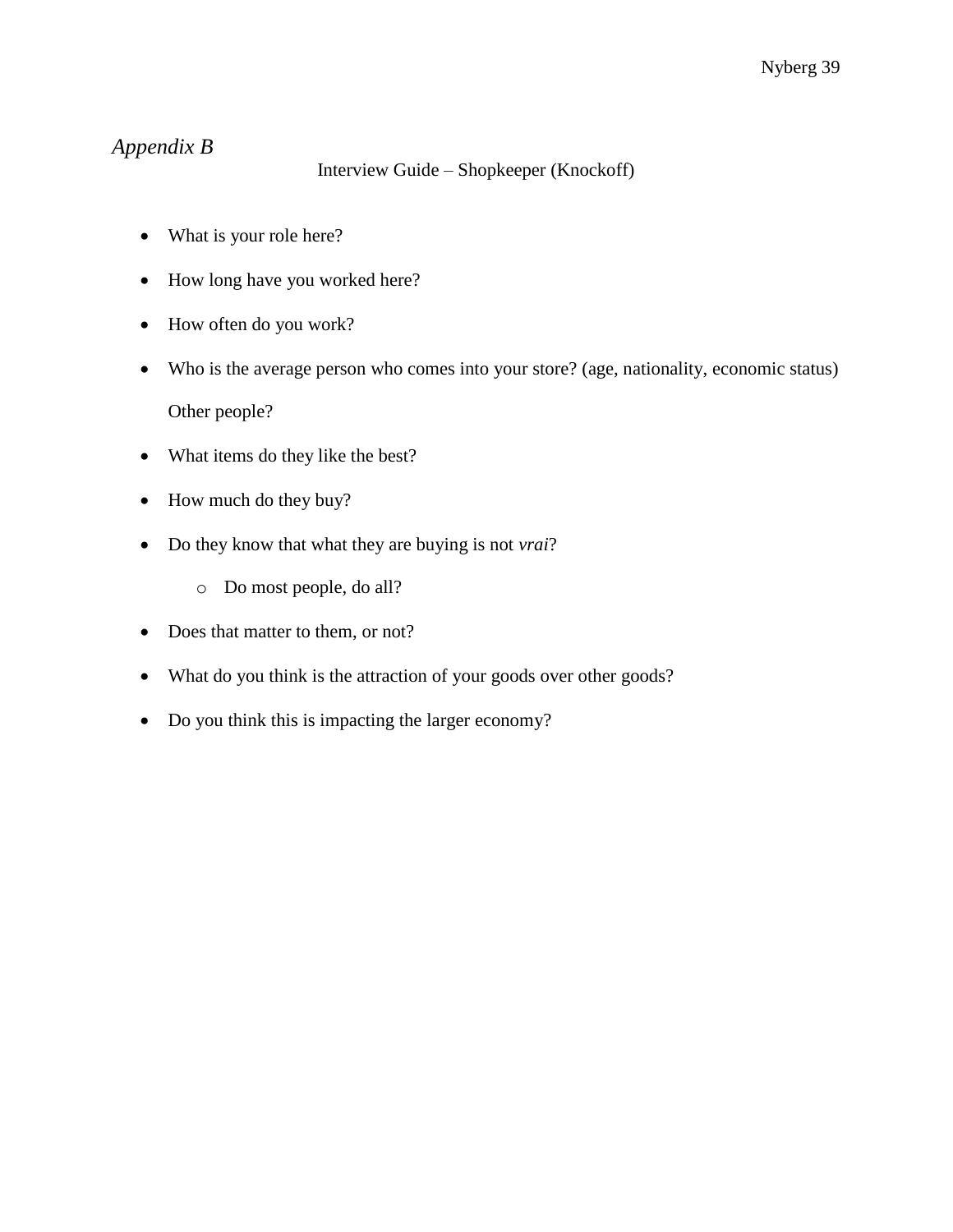# *Appendix C*

### Interview Guide – Tailors and Seamstresses

- What is your job title?
- How long have you worked here?
- How often do you work?
- Who is your clientele?
- What do they generally want made?
	- o is that changing?
- How has business changed for you over the past \_ Years?
- Why do you think that is?
- How do you see these new products?
- Inlight of the fact that those items are often knock offs or from china, what does that say about authenticity?
	- o Do you feel like you have a more real or authentic, *vrai* product?
- What direction do you see Moroccan fashion moving?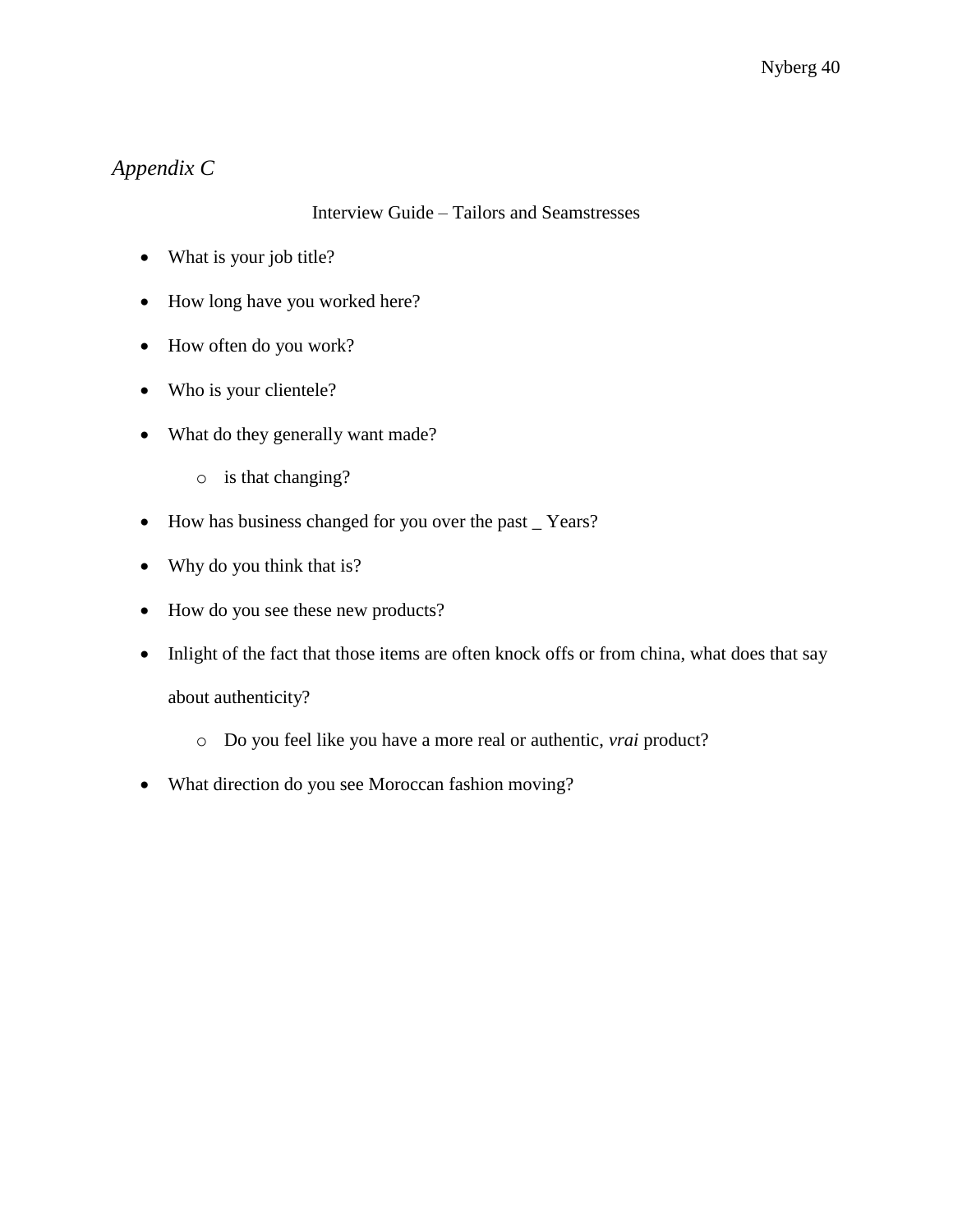# *Appendix C*

### Interview Guide – Second Hand Shopkeeper (*Vrai*)

- What is your role here?
- How long have you worked here?
- How often do you work?
- Who is the average person who comes into your store? (age, nationality, economic status) Other people?
- What items do they like the best?
- How much do they buy?
- Do they know that what they are buying is *vrai*"?
	- o Do most people, do all?
- Does that matter to them, or not?
- Do the people who shop here even consider the alternative?
- What do you think is the attraction of your goods over other goods?
- Why do your customers seek out these luxury brands over other cheaper alternatives?
- Do you think this is impacting the larger economy?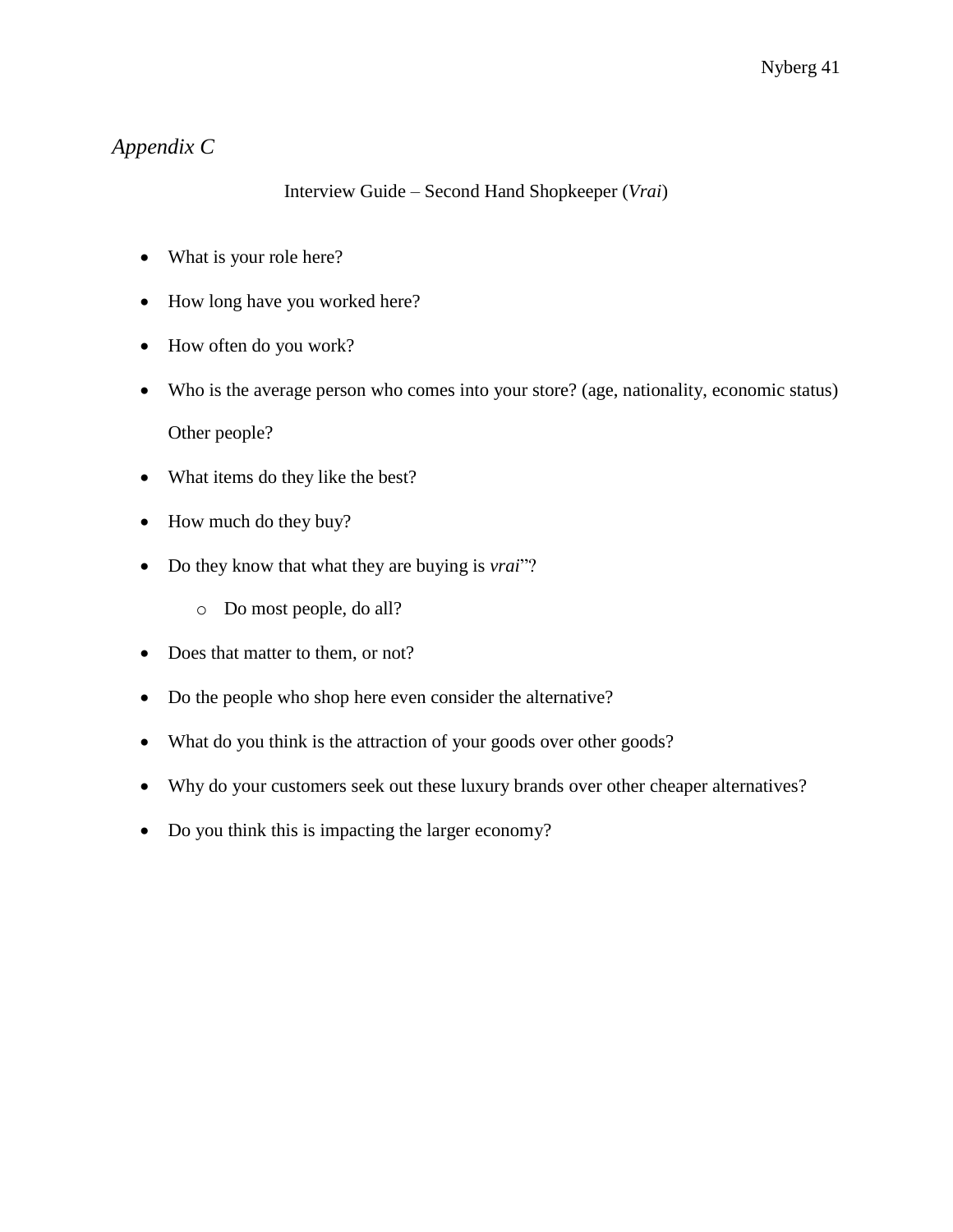# *Appendix D*

### Interview Guide - Crystal

- How old are you?
- Where are you from?
- What do you do, outside of school?
- What has enabled you to do this?
- In terms of fashion what is important to you in expressing yourself?
	- o How does what you wear relate to your identity?
- How important is the authenticity of the clothes to expressing the authenticity of yourself?
- What do you want to express via your clothing?
- How do you think high couture brands operate interms of conveying a message? And what is that you think they represent?
- Given that your ability to influence on the large scale is in part due to IG, what do you think Instagram and the internet is doing to spread imagery of fashion across traditional spheres of class?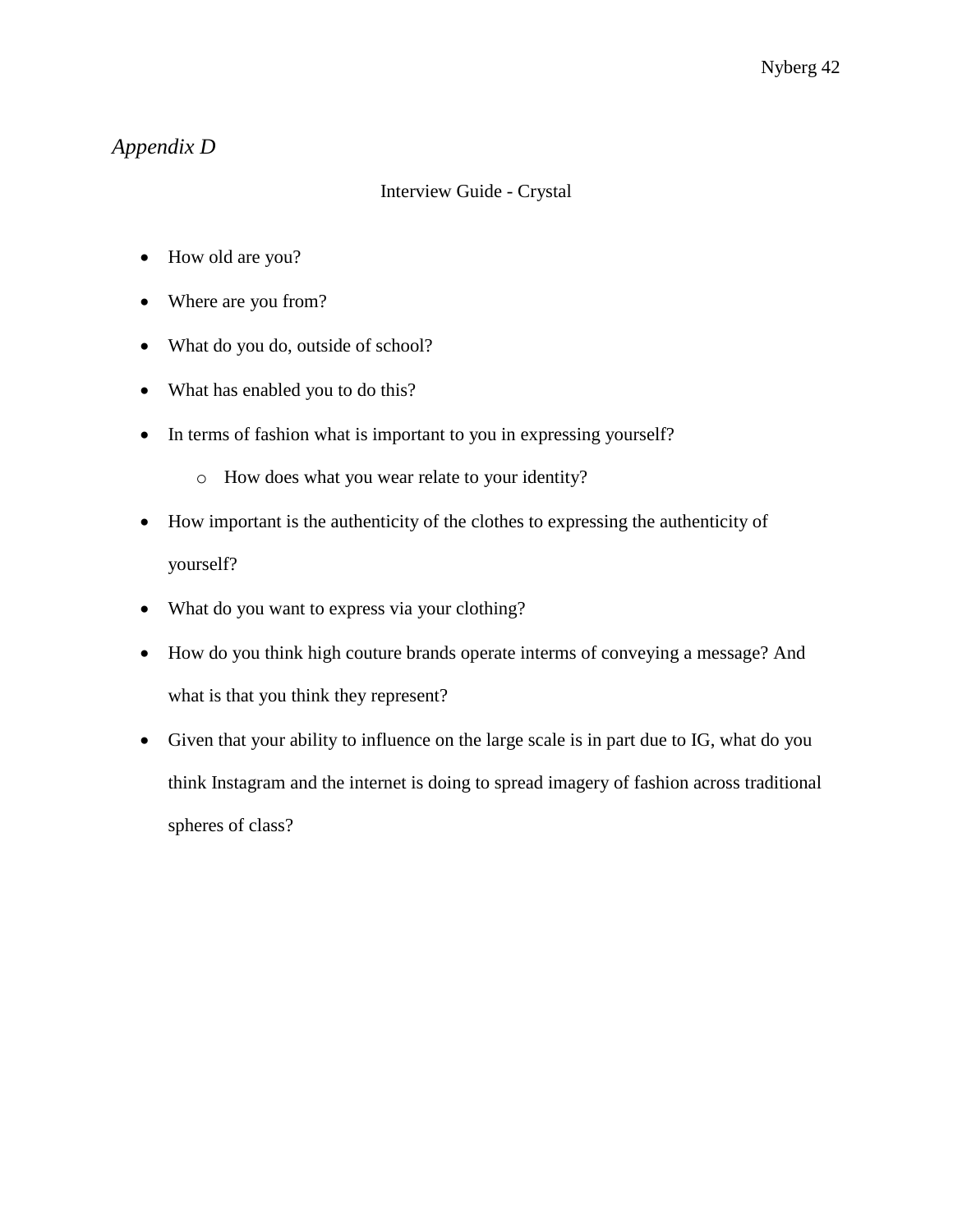### **Bibliography**:

.

- Arnold, M. (1994). Culture and Anarchy. 1869. *Ed. Samuel Lipman. New Haven: Yale UP*, 1 164.
- Barthes, R. (1983). The fashion system, trans. *Matthew Ward and Richard Howard, Hill and Wang, New York*, *1968*.
- Baudrillard, J. (1994). *Simulacra and simulation*. University of Michigan press.
- Bentham, Jeremy. (1907). *An Introduction to the Principles of Morals and Legislation*. Library of Economics and Liberty. Retrieved November 17, 2017 from the World Wide Web: http://www.econlib.org/library/Bentham/bnthPML1.html
- Bourdieu, P. and Delsaut, Y. ( 1975 ) 'Le Couturier et saGriffe: Contribution à uneThéorie de la Magie' in Actes de la Rechercheen Sciences Sociales, 1: 7 – 36 .
- Bordieu, P. (1993) 'Haute Couture and Haute Culture ' in P. Bourdieu, Sociology in Question , London : Sage
- Blasey, L. (2017, November 16). Who is Lil Peep and how did he get so famous? Retrieved November 18, 2017, from<https://www.newsday.com/entertainment/music/who-is-rapper> lil-peep-1.15003020
- Bricolage. (n.d.). Retrieved November 18, 2017, from [https://www.merriam](https://www.merriam/) webster.com/dictionary/bricolage
- Calefato P. Fashion as cultural translation: Knowledge, constrictions and transgressions on/of the female body. *Social Semiotics*. 2010;20(4):343 355. [http://dx.doi.org/10.1080/10350330.2010.494388.](http://dx.doi.org/10.1080/10350330.2010.494388)
- Calfas, J. (2017, June 21). Kim Kardashian Made Millions in Minutes of KKW Beauty Launch | Money. Retrieved November 18, 2017, from http://time.com/money/4825195/kim kardashian-kkw-beauty-make-up-line/
- Cochrane, L. (2017, March 29). How streetwear restyled the world from hip-hop to Supreme and Palace. Retrieved November 18, 2017, from <https://www.theguardian.com/fashion/2017/mar/29/how-streetwear-styled-the-world> from-hip-hop-to-supreme-and-palace
- Constine, J. (2017, June 27). Facebook now has 2 billion monthly users… and responsibility. Retrieved November 18, 2017, from<https://techcrunch.com/2017/06/27/facebook-2> billion-users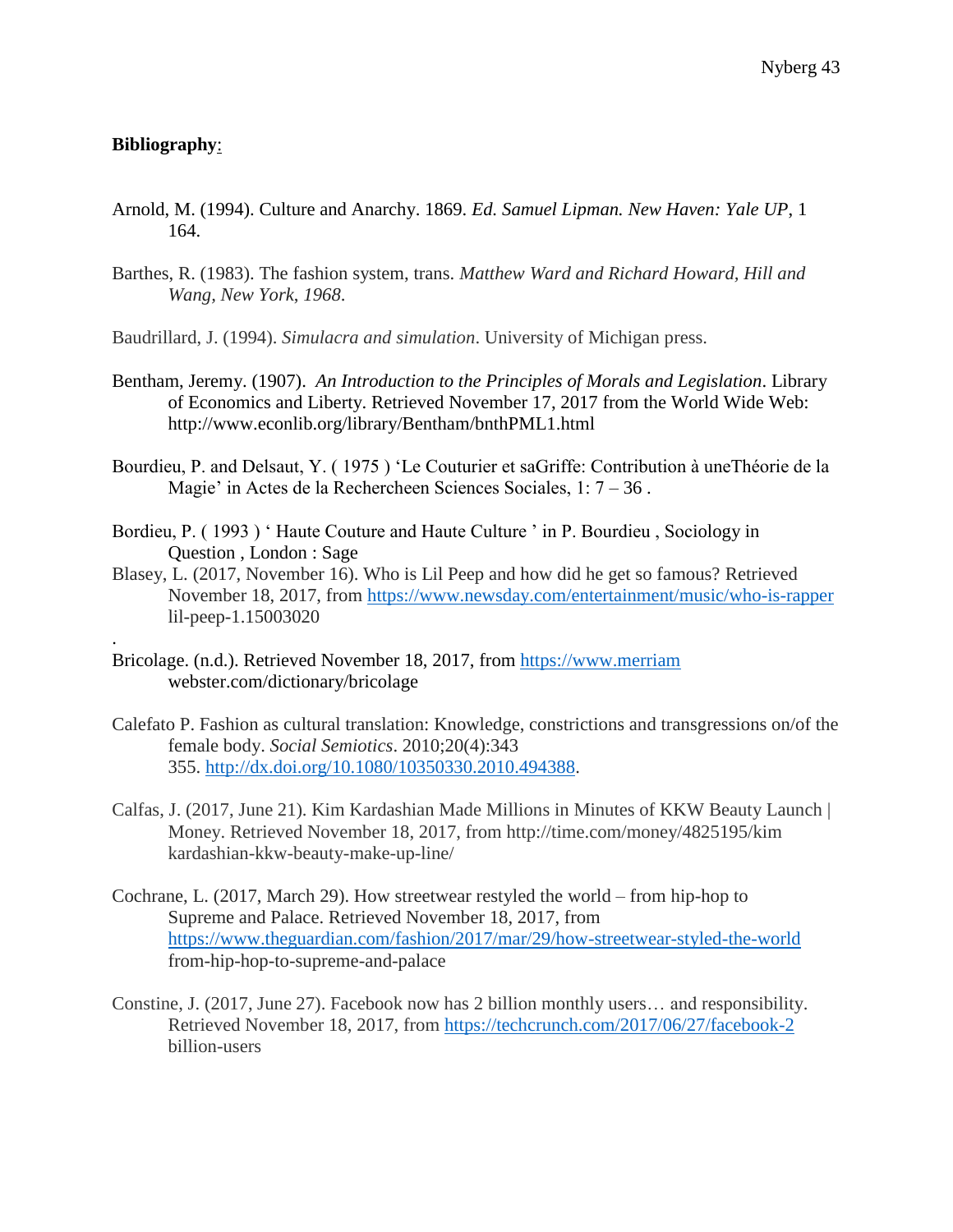Deloitte. (2017). Global Powers of Luxury Goods 2017.

<https://www2.deloitte.com/content/dam/Deloitte/global/Documents/consumer-industrial> products/gx-cip-global-powers-luxury-2017.pdf

El-Harras, M. (2007). Students, Family and the Individuation Process: The Case of Morocco. *Hegasy, Sonja/Kaschl, Elke (Hg.): Changing Values among youth: Examples from the Arab World and Germany. ZMO-Studien. Berlin: Klaus Schwarz*, 143-152.

Felluga, Dino. "Modules on Baudrillard: On Simulation." *Introductory Guide to Critical Theory*. January 11, 2011. Purdue U. 11/18/17 <http://www.purdue.edu/guidetotheory/postmodernism/modules/baudrillardsimulation. ml>

- Individuation. (n.d.). Retrieved December 11, 2017, from [https://www.merriam](https://www.merriam/) webster.com/dictionary/individuation
- Jansen M. A. Defining Moroccanness: The aesthetics and politics of contemporary Moroccan fashion design. *The Journal of North African Studies*. 2016;21(1):132 147. [http://dx.doi.org/10.1080/13629387.2015.1084099.](http://dx.doi.org/10.1080/13629387.2015.1084099)
- McGloster, N. (2017, May 25). How Kanye West Is Redefining Masculinity for the Hip Hop Generation. Retrieved November 18, 2017, from https://www.teenvogue.com/story/kanye-west-fashion-influence
- Meet Radikha Jones, Vanity Fair's Next Editor-In-Chief [Interview by J. Pompeo]. (2017, November 13). Retrieved November 18, 2017, from https://www.vanityfair.com/news/2017/11/meet-radhika-jones-vanity-fair-next-editor-in chief
- Michalove, L. (2014). Who Are You Wearing? A study of Moroccan fashion discourse, identity performance, and social change" Independent Study Project (ISP) Collection. Paper 1935.
- Novy-Williams, E., Townsend, M., &Boudway, I. (2017, September 28). How Adidas's American Revival Turned Into Scandal. Retrieved November 18, 2017, from https://www.bloomberg.com/news/articles/2017-09-28/in-adidas-s-american-turnaround seeds-of-basketball-scandal
- OECD/EUIPO (2016). *Trade in Counterfeit and Pirated Goods: Mapping the Economic Impact*. OECD Publishing. Paris.
- Phillips, T. (2007). *Knockoff: The deadly trade in counterfeit goods: The true story of the world's fastest growing crime wave*. Kogan Page Publishers.
- Pilkington, E. (2017, November 17). Radhika Jones: Vanity Fair's bright, bookish new editor with big shoes to fill. Retrieved November 18, 2017, from